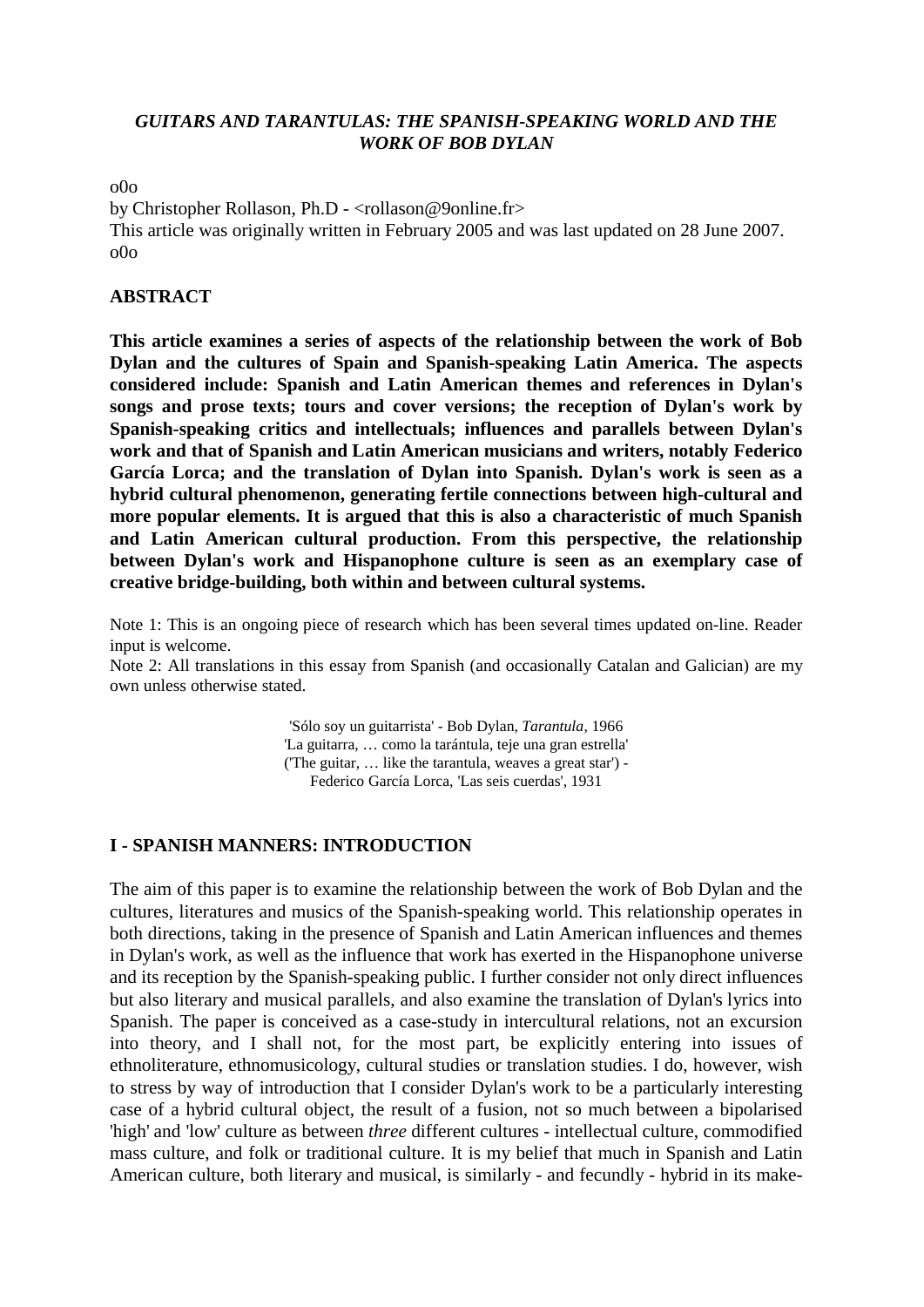up, building bridges between the official culture and more demotic elements. Meanwhile, Iin world terms Spanish is today one of the few big languages that can seriously compete with English, now rivalling it to an appreciable extent on the Internet: as the Spanish translation and transculturation scholar Dora Sales Salvador wrote in 2005, 'both English and Spanish have taken on the role of global *lingua franca* as well as literary language, in contact with hundreds of other tongues $\overline{I}$ . In such a context, to study the links and connections between that cultural area and the work of Bob Dylan will, I contend, prove a particularly fruitful and illuminative exercise.

Before embarking on the journey, I wish also to make a couple of brief terminological clarifications. First, regarding the term 'Latin America', I am of course aware that, in strict semantic terms, it includes Portuguese-speaking Brazil and French-speaking Haiti as well as the eighteen Spanish-speaking republics (plus Puerto Rico, which is not an independent country); I shall nonetheless, in general and for the sake of convenience, use the term in this study to denote the Spanish-speaking territories in the Americas. Second, where I refer to 'popular culture' I may, in accordance with the context, be referring either to traditional (folk or artisan) culture, or to the broader field encompassing both that area and the phenomena of contemporary mass culture: however, when I say 'popular culture' I am using it in a sense closer to the Walter Benjamin of *The Arcades Project* than to the Marshall McLuhan of *Understanding Media*, and I will certainly not be engaging in populist or demagogic rhetoric or singing the uncritical praises of Coca-Cola adverts!

\*\*

Dylan famously sang, in 1964, of 'boots of Spanish leather', and over his career references to things Spanish and Latin American have been scattered across his work. Equally, over the years Dylan's work has had a considerable influence on his fellow singer-songwriters and musicians in the Spanish-speaking world. There are, too, good reasons to identify deep and substantial analogies and parallels between Dylan and numerous Spanish and Latin American writers, especially poets - notably, as we shall see, one of the most famous of all, Federico García Lorca, the uncrowned poet laureate of Republican Spain. Also to be taken into account in our assessment of the reciprocal influences between Dylan and the Hispanic world are: the critical reception of his work; his Spanish and Latin American concert tours; Spanish-language cover versions of his songs; and - a factor of major importance - the dissemination of his work through the publication of translations into Spanish. Certainly, Dylan has attracted, and retained across his career, a strong and devoted following in Spain and in the larger Latin American countries, and the Spanish have even coined a word, 'dylanita', to signify 'hardcore Dylan fan'.

<sup>&</sup>lt;sup>1</sup> Dora Sales Salvador, 'The Translation of Indian Literature in Spain: Documentation's Turn', in Seva Bharati Journal of English Studies (Kapgari, India), Vol. 1, January 2005, 68-79 (68) (English original text).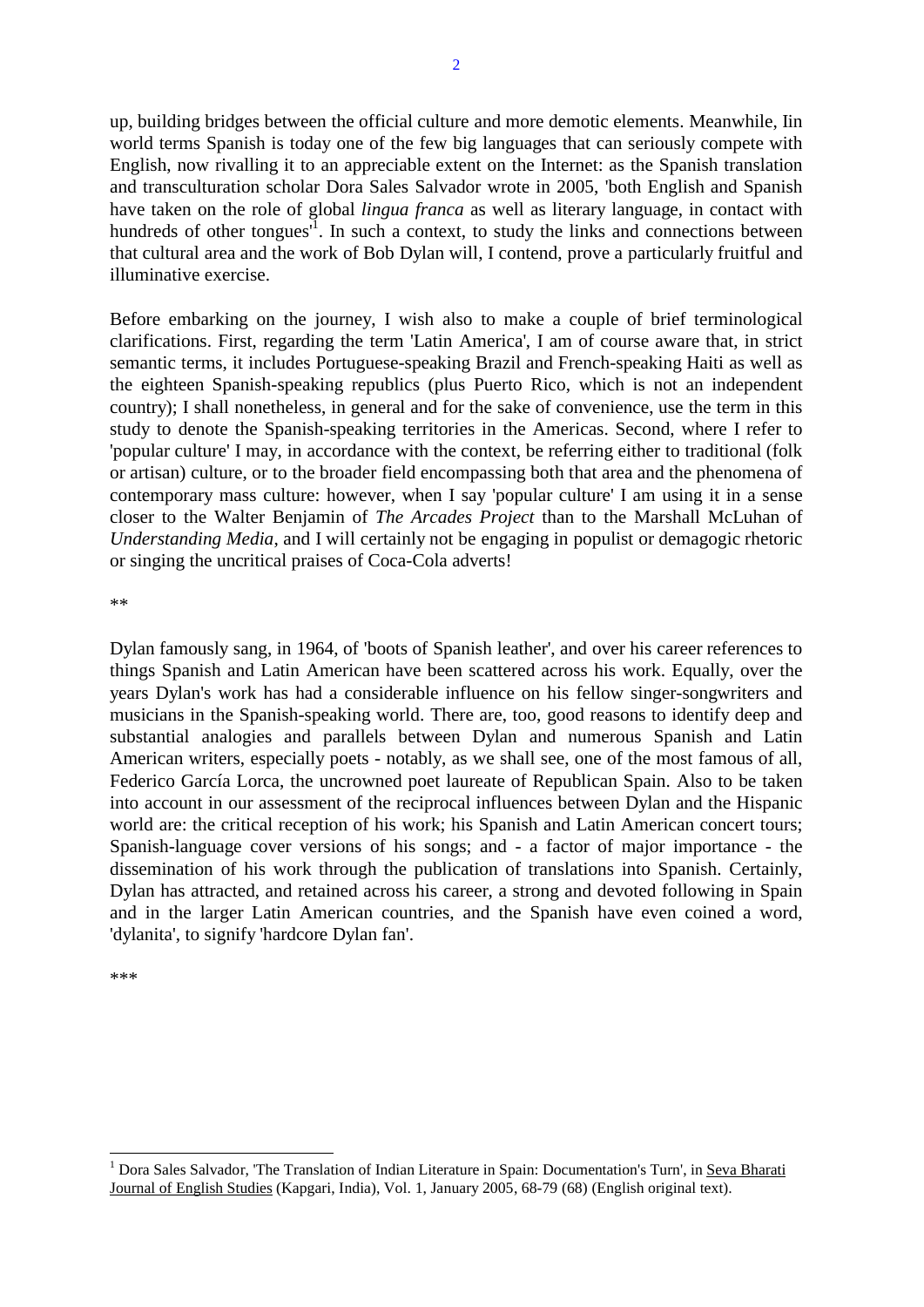## II - THE SPANISH MOON: SPAIN AND LATIN AMERICA IN DYLAN'S WORK

### IIA. THE SONGS

A useful starting-point is provided by the multitude of Spanish and Latin American references in Bob Dylan's song texts and other writings<sup>2</sup>. Indeed, in his prose text of 1963 'My Life in a Stolen Moment', recalling his University of Minnesota days, Dylan actually claimed some knowledge of the Spanish language: 'I did OK in Spanish though but I knew it beforehand<sup>3</sup>. Be that as it may, examination of Dylan's work as a whole reveals reference to the Hispanic world to be surprisingly frequent, and I shall now draw attention to the more important of these allusions, arranging them thematically rather than chronologically, and starting with the songs<sup>4</sup>.

We may begin with 'Something There Is About You', a song with semi-autobiographical connections which evokes youthful times in Duluth, the town of Robert Allen Zimmerman's birth, and which mentions a character called Danny Lopez<sup>5</sup>. Dylan thus relates a Hispanic name to the idea of beginnings, as if some visceral affinity were at work. Other Dylan characters who may or may not be Latinos have spent time south of the border, or intend to do so: in 'Lily, Rosemary and the Jack of Hearts' Big Jim thinks he has seen the Jack of Hearts 'down in Mexico'; in 'Brownsville Girl' the woman of the song's title disappears, also 'way down in Mexico' and never comes back; the narrator of 'Farewell'<sup>6</sup> is heading 'down around the old Mexican plains'. Ruthie in 'Stuck Inside of Mobile with the Memphis Blues Again' seems to be a Hispanic immigrant, waltzing ''neath her Panamanian moon'. 'Spanish Harlem Incident' features another migrant woman from the Hispanic quarter of New York, most likely a black Latin American<sup>7</sup>. In 'Caribbean Wind', the winds blow 'from Nassau down to Mexico'; in 'Something Is Burning, Baby', the narrator says he has the 'Mexico City blues<sup>8</sup>; in the outttake version of 'Dignity' released in 2004<sup>9</sup>, the 'stranger [who] stares down into the light' is located in a rather sinister-sounding 'Mexican night'. Three Dylan songs, 'Goin' to Acapulco', 'Just Like Tom Thumb's Blues' and 'Romance in Durango', are all explicitly set in or near Mexican cities (the second-named in Ciudad Juárez, just across the border from El Paso): the first song is comically erotised, the second sensual and sinister (with possible echoes of the Mexican sequence in Jack Kerouac's *On The Road*), the third passionate and violent. Such content might strike some as verging on Mexican clichés, but

<sup>&</sup>lt;sup>2</sup> All quotations from Dylan's lyrics are from *Lyrics 1962-2001*, New York: Simon & Schuster, 2004. Unless otherwise stated. It should be noted that the text of the various editions of Dylan's lyrics is no instance renowned for reliability on points of detail.

<sup>3</sup> Bob Dylan, *Lyrics 1962-1985* (1986), London: Paladin, 1988, 100 (prose text not included in *Lyrics 1962- 2001*).

<sup>&</sup>lt;sup>4</sup> I shall not here attempt an account of Spanish/Latin American references in non-Dylan songs covered live but not officially released by Dylan, but among those worth mentioning are the traditional 'Hills of Mexico' and two songs about Hispanic migration to the US, Woody Guthrie's 'Deportee (Plane Wreck at Los Gatos)' and John Hiatt's 'Across the Borderline'.

<sup>5</sup> The text in *Lyrics 1962-2001* omits the acute accent on the 'o' of 'López'.

<sup>&</sup>lt;sup>6</sup> Song still unreleased by Dylan, but included in all editions of the lyrics.

 $^7$  Dylan's title probably quotes Ben E. King's hit single of 1960 'Spanish Harlem', a song written by Jerry Lieber and Phil Spector and subsequently covered by the likes of Aretha Franklin and Laura Nyro.

<sup>8</sup> *Mexico City Blues* is the title of a volume of poems by Jack Kerouac, published in 1959.

<sup>&</sup>lt;sup>9</sup> Incomplete demo version from 1989, included in 2004 on the limited-edition 6-track CD given away with early US copies of *Chronicles Volume One*, and also released in 2005, in France only, on *Chroniques Volume I*, a double CD marketed as the 'soundtrack' to Dylan's book. The verse concerned does not appear in any other released version of the song.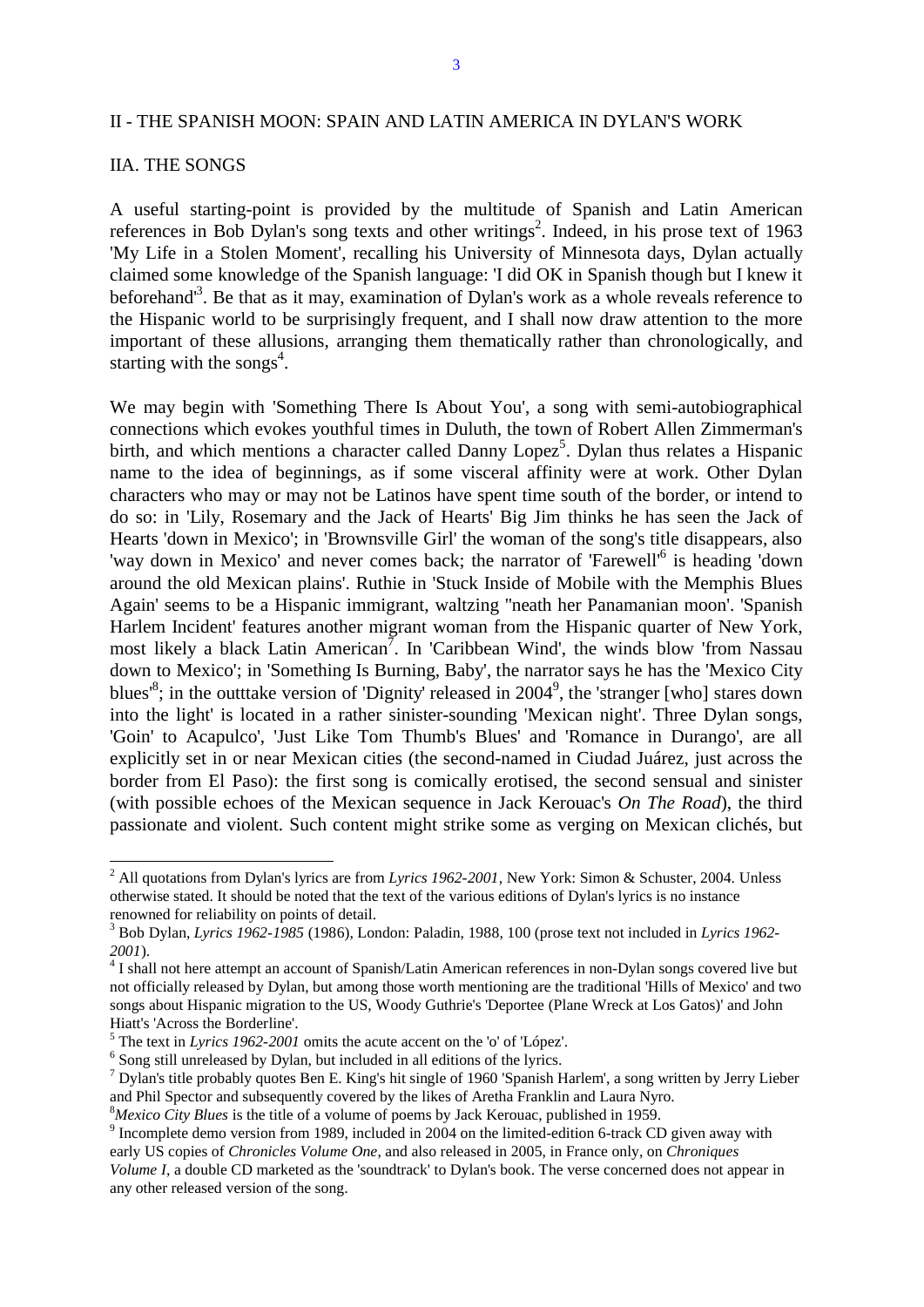any charge against Dylan of cultural stereotyping would have to take account of the presence of specific references to Mexican culture at least in the last-named, the Dylan-Levy composition 'Romance in Durango'10. This song, addressed in the first person to a woman called Magdalena by an unnamed gunman, features 'the Aztec ruins', 'the face of God … with his serpent eyes of obsidian' and an episode from Mexico's early-twentieth-century revolution ('We'll drink tequila where our grandfathers stayed / When they rode with [Pancho] Villa into Torreón'). 'Señor (Tales of Yankee Power)', though it does not name Mexico, must surely be set there, and is usually read as a critique of US intervention in Latin America<sup>11</sup> - a topic visibly taken up in its economic dimension in 'North Country Blues' ('it's much cheaper down / In the South American towns / Where the miners work almost for nothing'), and in 'Union Sundown', which pinpoints US exploitation in Argentina, El Salvador, and, indeed, 'the Amazon' and Brazil ('the car I drive is a Chevrolet/It was put together in Argentina/By a guy makin' thirty cents a day'). Argentina features in several other songs: indirectly in 'Farewell Angelina' with its tango reference ('little elves ... dance/Valentino-type tangos'), and directly in that song's near-namesake 'Angelina' ('Tell me, tall men, where would you like to be overthrown, / In Jerusalem or Argentina?') and 'The Groom's Still Waiting at the Altar' ('She could be respectably married / Or running a whorehouse in Buenos Aires' - lines which could refer to the origins of the tango in the urban hell of those *lupanares*). Indeed, one of the major figures in Dylan criticism, Michael Gray, has linked the darkly surrealist 'Angelina', with its 'combat zone' and 'pieces of men marching', to the motif of South American dictatorship<sup>12</sup>. Again in Latin America's political world, the 1960s showdown between Castro's Cuba and the US is reflected in the Cuban references in 'Who Killed Davey Moore?' and 'I Shall Be Free No. 10', and in 'Motorpsycho Nitemare's' provocative line 'I dig Fidel Castro and his beard'.

Spain the mother country also features in the Dylan song canon, courtesy of 'Boots of Spanish Leather', with its 'mountains of Madrid' and 'coasts of Barcelona'; indeed, those boots originally walked out of the folksong 'Black Jack Davey'<sup>13</sup>, with - significantly, as we shall see - its gypsy theme,<sup>14</sup> which Dylan, years later, officially covered on *Good As I Been To You*. The historical interrelations between Spain and the US appear in 'Bob Dylan's 115th Dream' ('He said his name was Columbus, and I just said, "good luck!"'), and, in 'With God on Our Side'', in the line 'The Spanish-American war had its day', which evokes the conflict of 1898 that sucked Cuba into Uncle Sam's backyard. More covertly, in what must be Dylan's most recent Spanish reference, ''Cross the Green Mountain', his song from 2003 of the American Civil War, has the lines 'Heaven blazin' in my head / I dreamt a monstrous dream', which conjure up the title of Francisco Goya's famous etching 'El sueño de la razón

<sup>&</sup>lt;sup>10</sup> Co-written with Jacques Levy. The 'in Durango' of the title refers to the Mexican state of that name, whose capital is also called Durango.

 $11$  See my essay on this song on the Bob Dylan Critical Corner site, "Señor": A wasteland with no easy answers' (1999): <www.geocities.com/Athens/Oracle/6752/rollason.html#wasteland>. According to the first edition of Clinton Heylin's biography, Dylan said, introducing the song on stage in 1978, that its genesis lay in an encounter of his with an old man on a train in Mexico, 'just wearing a blanket' and looking 'a hundred fifty years

old' (Clinton Heylin, *Bob Dylan: Behind the Shades*, New York: Simon & Schuster, 1991, 312). <sup>12</sup> Michael Gray, *Song and Dance Man III: The Art of Bob Dylan*, London: Cassell, 2000, 434-435. Gray also

suggests that this song may have been influenced by the 'magic-realist' fiction of Latin American novelists such as Colombia's Gabriel García Márquez.

<sup>&</sup>lt;sup>13</sup> See my essay "Boots of Spanish Leather"' (1998) on the Bob Dylan Critical Corner site,

<sup>&</sup>lt;www.geocities.com/Athens/Oracle/6752/rollason.html#Boots>. As 'Gypsy Davey', 'Black Jack Davey' ws part of the young Dylan's repertoire.

 $14$  I use 'gypsy' rather than 'Roma' or 'traveller', because that is the word Dylan uses. Lorca, similarly, uses 'gitano' throughout, and I do not consider either's use of the traditional term in his language to be derogatory.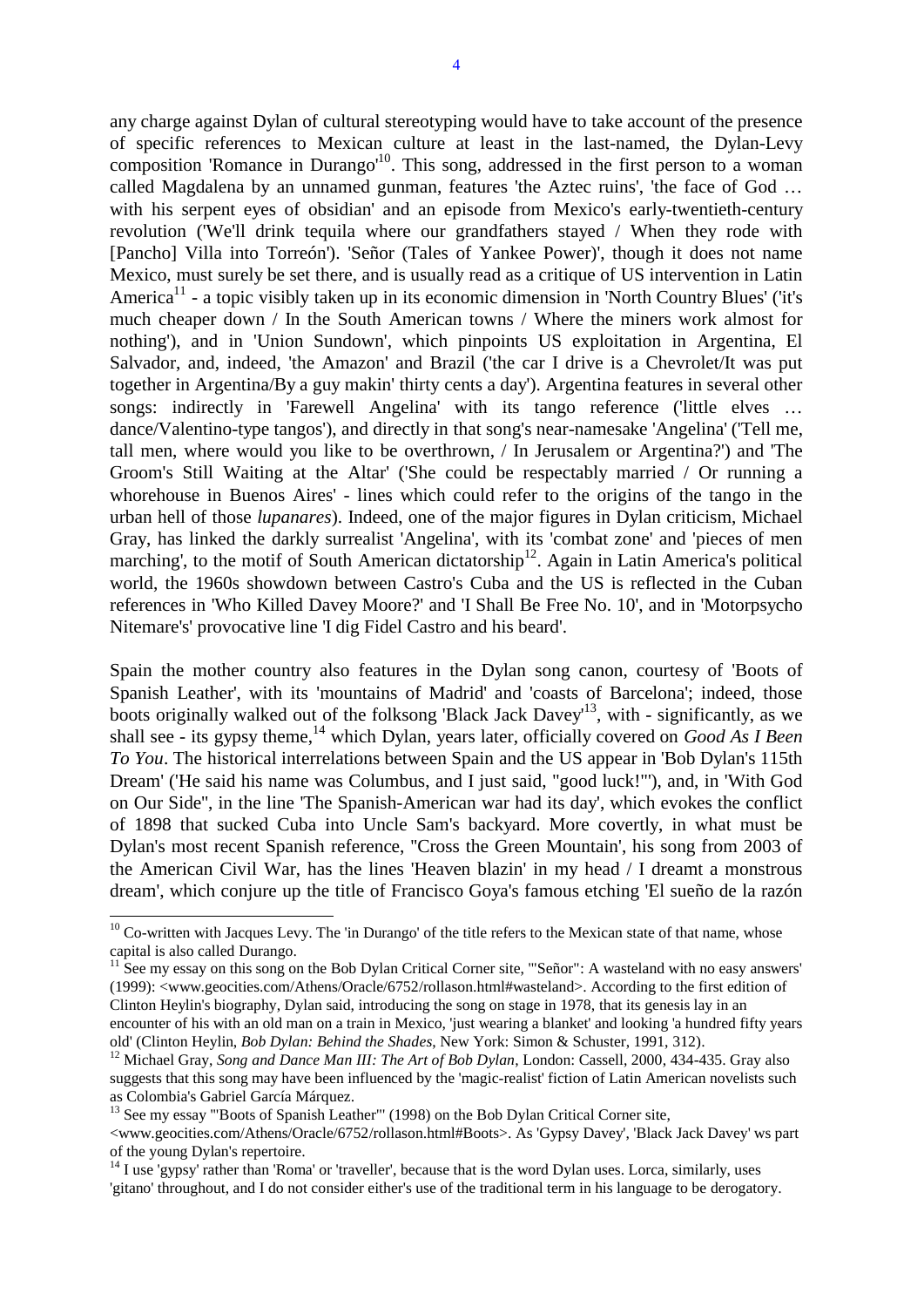engendra monstruos' ('The sleep of reason engenders monsters'). Elsewhere, 'Spanish' appears as an adjective, whether pointing to Spain as such or things Hispanophone in general, in the Sad-Eyed Lady of the Lowlands' 'Spanish manners' and the 'Spanish moon' of 'Abandoned Love'. Finally, it should be remembered that Dylan actually sings a few words in Spanish on two official recordings - 'Romance in Durango' ('No llores, mi querida / Dios nos vigila … Agárrame, mi vida' - 'Don't cry, my darling / God protects us … Hold on tight, love of my life'), and the traditional 'Spanish is the Loving Tongue', a song set in Mexico's northern Sonora state ('Mi amor, mi corazón' - 'My love, my heart')<sup>15</sup>.

#### IIB. THE PROSE WRITINGS: *TARANTULA*

l

These multiple references in the songs are joined by further Spanish/Latin American allusions in Dylan's prose writings. The *Planet Waves* sleevenotes give Duluth another Spanish connotation, calling it the place where 'Goya cashed in his chips'<sup>16</sup>, while the notes to *World Gone Wrong* mention Evita Perón, the second wife of the famous Argentinian caudillo Juan Perón, three times elected president of that country. Both of Dylan's long prose works, *Tarantula* and *Chronicles Volume One*, are replete with such references.

Arrestingly, *Tarantula* (1966) namechecks a whole roll-call of figures and images from the history and culture of Spain: Goya again ('the Goya painting seeking poor Homer'), Lorca ('dead babies in Lorca graves'), Cervantes (via Sancho Panza<sup>17</sup>), the classical cellist Pablo Casals, the flamenco ('down these narrow alleys of owls and flamenco guitar players'), the *malagueña* (a flamenco *cante* or style of song<sup>18</sup>), and, in a more sinister register, Lorca's ultra-authoritarian nemesis and antithesis, General Franco<sup>19</sup>; there are also mentions of 'some

<sup>&</sup>lt;sup>15</sup> It may be added here that the cover of 'On a Night Like This' by the Chicano group Los Lobos, released in 2003 on the *Masked and Anonymous* soundtrack (a Dylan-authorised release), includes some snatches of Spanish. The group's 'On A Night Like This' includes two interpolated bridges, one in Spanish and the second in English-Spanish macaronics. The hybrid effect is curiously like that of the 'Spanish' passages in *Tarantula*. The first bridge runs: 'Esta noche y tú, / estoy feliz que estás aquí / ven abrázame / no me sueltes / debes estar con mí [sic] / yo tengo tanto por decir / porque eres mi amor / no hay nada mejor / que esta noche y tú' ('Tonight and you / I'm happy you're here / come embrace me / don't let me go / you have to be with me / I've got so much to say / because you're my love / there's nothing better than / tonight and you'). 'Con mí [sic]' is a grammatical howler for 'conmigo': it may reflect Los Lobos' less-than-native Spanish, or may be there for the rhyme. This could be called an approximate paraphrase of Dylan's first stanza. Los Lobos also opened for Dylan on his sole Mexican tour to date (cf. below).

<sup>&</sup>lt;sup>16</sup> Dylan's sleevenotes to *Bringing It All Back Home* from 1965 mention 'aztec anthropology' rather dismissively, although a decade later, with 'Romance in Durango', he showed rather more interest in the Aztec world.

<sup>&</sup>lt;sup>17</sup> For Dylan and Cervantes, see the article by José Manuel Ruiz Rivero mentioned below in relation to Lorca. The programme cover for Dylan's 14 July 2004 concert in Alcalá de Henares, the locality near Madrid where Cervantes was born, featured a Picasso image of the *Quixote*.

<sup>&</sup>lt;sup>18</sup> Definition, from a flamenco site at <www.esflamenco.com/palos/enmalagena.html>: 'Malagueña, from Málaga. A core branch of the *cantes del Levante* (songs from the south-east of Spain, the Levant; originating in the mines and expressing deep suffering, their urban variations tend to refer to love, life and death), whose origins lie in the old Málaga fandangos. It became a flamenco style in the first half of the nineteenth century. It is not a *cante* (style of song) that is suitable for dancing, and it is very rich from a melodic point of view. There are different types of malagueñas, which are named depending on their inventors, who came from the province of Málaga, as well as from other provinces such as Cádiz. It is accompanied by a guitar played at the top and it is a *cante* "ad libitum" (style of singing that does not follow a specific meter, also known as "free style"). It is very often finished off with an *abandolao* (guitar playing executed to the rhythmic pattern of the fandango) fandango'. The 'origin in the mines' may be noted, as a curious Dylan intertext. Dylan mentions the Mexican variant of the fandango in 'Romance in Durango'.

<sup>19</sup> Bob Dylan, *Tarantula* [1966], New York: St Martin's Press, 1994, 63, 56, 101, 135, 58, 61, 51.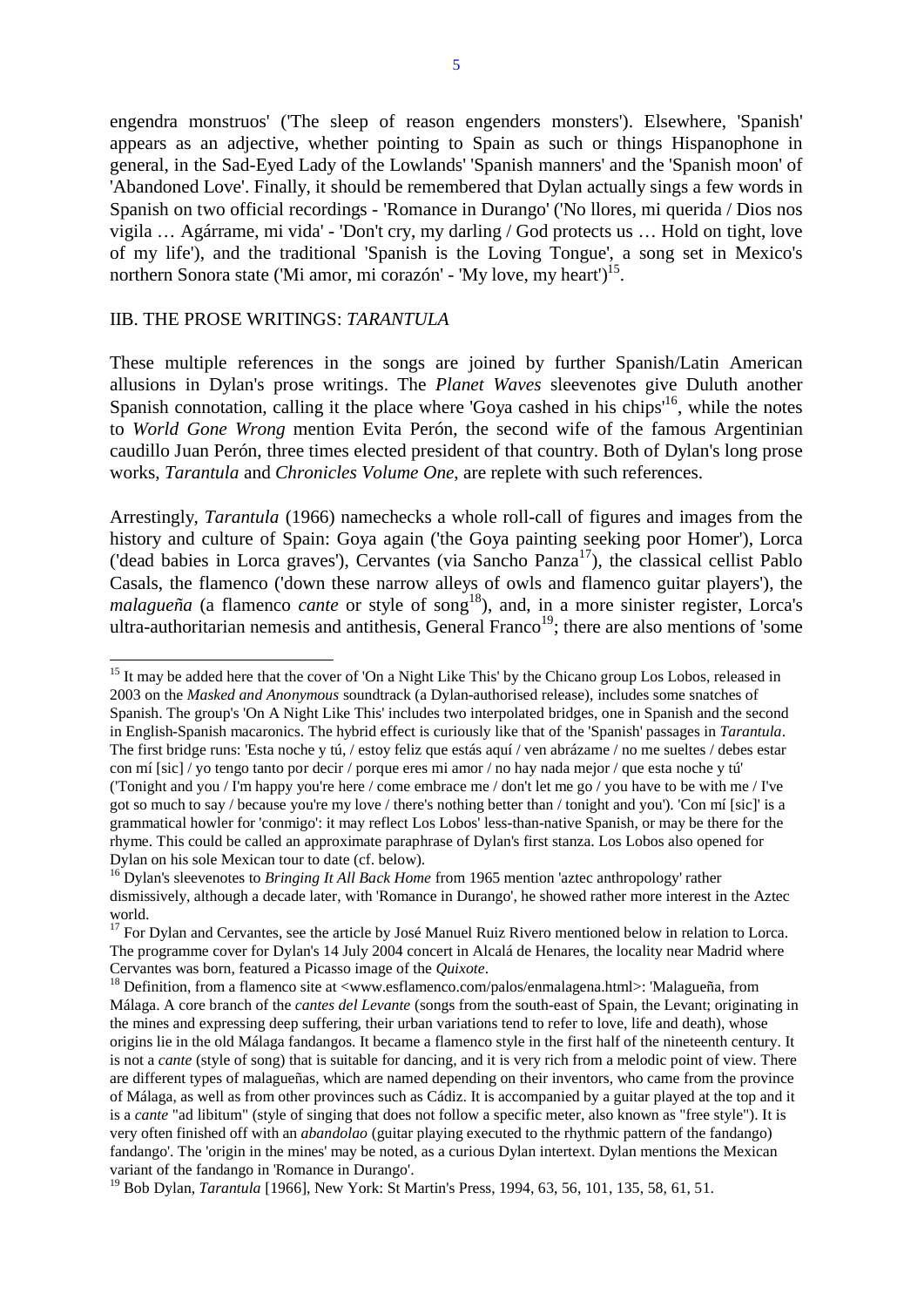young Spaniard'20 and an apparently invented character called 'Gonzalas' [sic] rather than the more accurate Gonzales or González<sup>21</sup>. There are some Latin American allusions too, including, on the first page, 'el dorado' (probably Dylan's only Peruvian reference)<sup>22</sup> and, later, 'Mexico City<sup> $23$ </sup>, as well as a double-edged Cuban gibe ('wonder why the mechanic ... hates castro so much? wonder why castro hates rock'n'roll?')<sup>24</sup>. What is most arresting, though, is the considerable number of Spanish phrases (on my count, 26 in all) that are scattered, capitalised and unglossed, across four of the episodes, all of them relating to a clearly Spanish-speaking character called Maria, in whom the narrator appears to take what might be called a certain kind of interest.

For the record, here is the complete list of Spanish phrases in *Tarantula*, reproduced as they appear in the book (I have numbered the passages from 1 to 4, giving Dylan's section titles): 1) 'Saying Hello to Unpublished Maria' - TUS HUESOS VIBRAN, ERES COMO MAGIA, NO SERE TU NOVIA, TU CAMPESINA, TU FORMA EXTRANA, SOLO SOY UN GUITARRISTA<sup>25</sup>: 2) 'Hopeless & Maria Nowhere' - LIBERACION, DOS PASOS MAS, ALLA LUEGO UN RAYO … DE SOL, SALA [sic] UN DIA, ESTAS DESNUDA, PERO TE QUITARAS … TUS ROPAS, MARIA PORQUE LLORAS?, PORQUE TU RIES?, RECUERDOS ... SON HECHOS ... DE ARCAICOS ... NADAS, TE QUIERO<sup>26</sup>; 3) 'making love on maria's friend' - TU CAMINO … ES TERCIOPELO, QUEDATE CONMIGO, NO PREDENDAS [sic], CON TUS PIERNAS, PARA QUEENIE, LA ERRONEA DAMA, LA CHOTA, AHI VIENEN, TODOS SON DE LA CHOTA<sup>27</sup>; 4) 'Paradise, Skid Row & Maria Briefly' - NO QUIERO TU SABIDURIA, QUIERO TUS  $OJOS<sup>28</sup>$ . Accents and diacritics are lacking (EXTRANA should be EXTRAÑA), as are the double question marks used in Spanish; and PORQUE in the interrogative should be ¿POR QUÉ? (two words). Otherwise, everything is correctly spelt with the one exception of 'NO PREDENDAS' (obviously a misprint for 'NO PRETENDAS'), and everything makes immediate sense except for 'SALA UN DIA' (which, as it stands, is either the meaningless 'ROOM A DAY' or the difficult 'SALTS A DAY', with 'salts' as a verb, but could be a misprint for 'SAL UN DIA' - 'COME OUT ONE DAY')<sup>29</sup>. Taken as a whole and allowing for the minor transcription errors, these passages in *Tarantula* amount to a sophisticated and idiomatic slice of Spanish which must surely have been supplied by a native speaker, most likely one with an inside knowledge of the colloquial Mexican register.

Translated, the Spanish phrases read: 1) YOUR BONES VIBRATE, YOU ARE LIKE MAGIC, I WON'T BE YOUR GIRLFRIEND, YOUR PEASANT WOMAN, YOUR STRANGE FORM, I'M JUST A GUITARIST; 2) LIBERATION, TWO STEPS AWAY,

l

<sup>27</sup> *Tarantula*, 63-64.

<sup>20</sup> *Tarantula*, 63.

<sup>21</sup> *Tarantula*, 38-39.

<sup>&</sup>lt;sup>22</sup> *Tarantula*, 1. It is, though, possible that the dream-landscape of 'Isis' is a version of the Andes, as I suggest below. There is also the reference to 'the Amazon' in 'Union Sundown': the Amazon, though commonly associated wth Brazil, in fact has its source and initial stretches in Peru. The legend of El Dorado is most commonly associated with Peru, but has also been linked with localities in present-day Venezuela and Guyana.

<sup>23</sup> *Tarantula*, 105.

<sup>24</sup> *Tarantula*, 65.

<sup>25</sup> *Tarantula*, 30.

<sup>26</sup> *Tarantula*, 47.

<sup>28</sup> *Tarantula*, 83-84.

<sup>&</sup>lt;sup>29</sup> The plural use of 'NADAS' ('NOTHINGS') is rare in Spanish, though theoretically possible. 'NADAS' could also (very improbably) mean 'YOU SWIM'.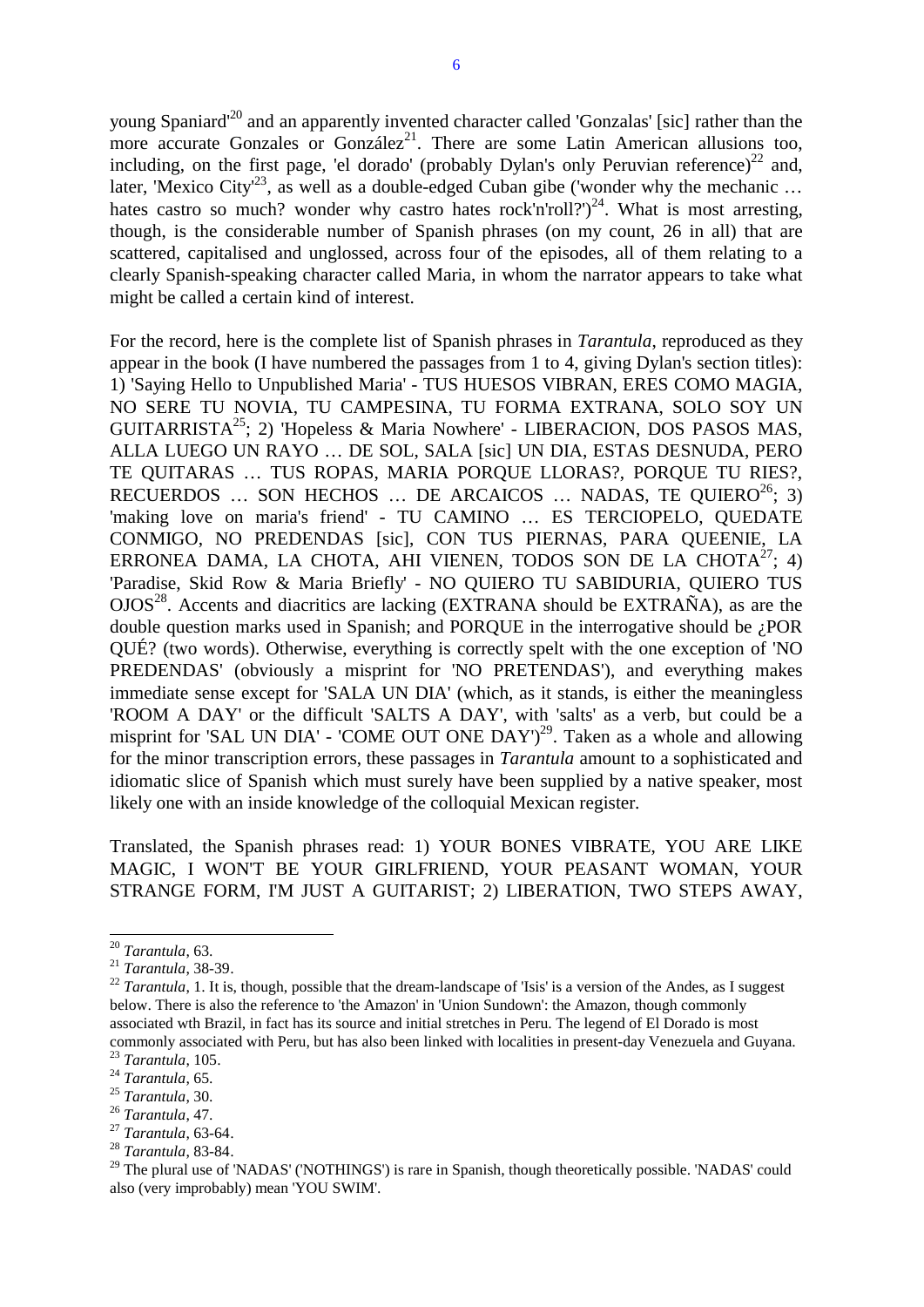OVER THERE THEN A RAY … OF SUNLIGHT, SALTS A DAY (?), YOU'RE NAKED [said to a woman], BUT YOU'LL TAKE OFF … YOUR CLOTHES, MARIA WHY DO YOU CRY?, WHY DO YOU LAUGH?, MEMORIES … ARE MADE … OF ARCHAIC … NOTHINGS, I LOVE YOU; 3) YOUR ROAD … IS VELVET, STAY WITH ME, DON'T PRETEND<sup>30</sup>, WITH YOUR LEGS, FOR QUEENIE, THE WRONG LADY, THE FUZZ<sup>31</sup>, HERE THEY COME, THEY'RE ALL FROM THE FUZZ; 4) I DON'T WANT YOUR KNOWLEDGE, I WISH FOR YOUR EYES<sup>32</sup>. In the context of the passages they appear in, the general import of the intercalated phrases suggests that Dylan is associating the Spanish language with the universe of desire.

#### IIC. THE PROSE WRITINGS - *Chronicles Volume One*

Almost four decades later, Dylan's second book, *Chronicles Volume One* (2004), also offers a considerable number of Spanish/Latin American allusions. The obsessive Francisco Goya y Lucientes appears again, indeed twice. In a comment on the heady early-60s artistic scene in New York, Dylan remarks: 'Goya himself would have been lost at sea if he had tried to sail the new wave of art<sup>33</sup>. Again in New York, the Spanish artist shows up once more, this time in a quite literal reference to his paintings, alongside those of the Cretan-turned-Spaniard El Greco and Goya's compatriots Velázquez and Picasso: 'Sometimes early in the day we'd go to the city museums, see giant oil-painted canvases by artists like Velázquez, Goya, … El Greco. Also twentieth-century stuff …Picasso'34. Pablo Picasso figures a second time, as a point of modernist reference, when Dylan says of the Brecht-Weill song 'The Black Freighter': 'It was like the Picasso painting *Guernica*' <sup>35</sup> - a painting then held in New York by reason of Picasso's opposition to the Franco regime, and mention of which brings us into the shadow of the Spanish Civil War with its Lorca graves. These allusions are all Spanish, but South America too is present in the *Chronicles* text via 'Simón Bolívar's biography<sup>36</sup>, and the link between Spain and the Americas manifests itself in an image of

 $30$  Assuming the Spanish should read 'NO PRETENDAS', the meaning would be 'don't pretend' in the sense of 'don't have pretensions'.

<sup>31</sup> To quote an on-line dictionary of Mexicanisms in Spanish: 'chota *nf fam =la policía* // ... me equivoqué, la pinche chota me obligó, fue el miedo ... ([Elena] Poniatowska, 1983b, 153) police; cops; fuzz' (Brian Steel, ed., 'Breve diccionario de mexicanismos' (dated 2000),

<sup>&</sup>lt;http://bdsteel.tripod.com/EspanolSpanish/bsteelbdem2c.htm>; Elena Poniatowska is a highly-regarded Mexican writer). 'Chota' is a very specific slang term, unlikely to be immediately comprehensible to non-Mexicans.

<sup>32</sup> *Tarantula* exists in three different Spanish translations: *Tarántula*, trans. Gabriel Zadunaisky, Buenos Aires: Granica, 1973; *Tarántula*, trans. Horacio Quinto, Barcelona: Star Books (Producciones Editoriales), 1976; and *Tarántula*, trans. Ignacio Renom, with foreword and notes by Vicente Escudero, Madrid: Ediciones Júcar, 1996. There is no Catalan translation to date. All three Spanish translations retain Dylan's Spanish words in upper case. The Quinto translation specifies in a note that the words concerned appear in Spanish in the original. The Argentinian translation does the same, and also corrects 'NO PREDENDAS [sic]' to 'NO PRETENDAS' (the same correction is made in Renom-Escudero). It may be added that the recent French translation (*Tarantula*, trans. Daniel Bismuth, Paris: Hachette, 2001) leaves the Spanish phrases in Spanish throughout, unglossed, unfootnoted, and not mentioning their status in the original; it does not correct 'NO PREDENDAS [sic]'. A fourth translation (and possibly one in Catalan too) may be in the offing, as it was announced on February 2005 (in the Catalan-language daily Avui, 10 February 2005, 'L'obra completa de Bob Dylan', <www.avui.es/avui/diari/05/feb/10/k100410.htm>) that the Barcelona publisher Global Rhythm, who have already brought out *Chronicles Volume One* in both Spanish and Catalan, had acquired the rights to Dylan's novel. Cf. the discussion of translations of Dylan into Spanish below.

<sup>33</sup> *Chronicles Volume One*, London: Simon & Schuster, 2004, 90.

<sup>34</sup> *Chronicles Volume One*, 269.

<sup>35</sup> *Chronicles Volume One*, 274.

<sup>36</sup> *Chronicles Volume One*, 37.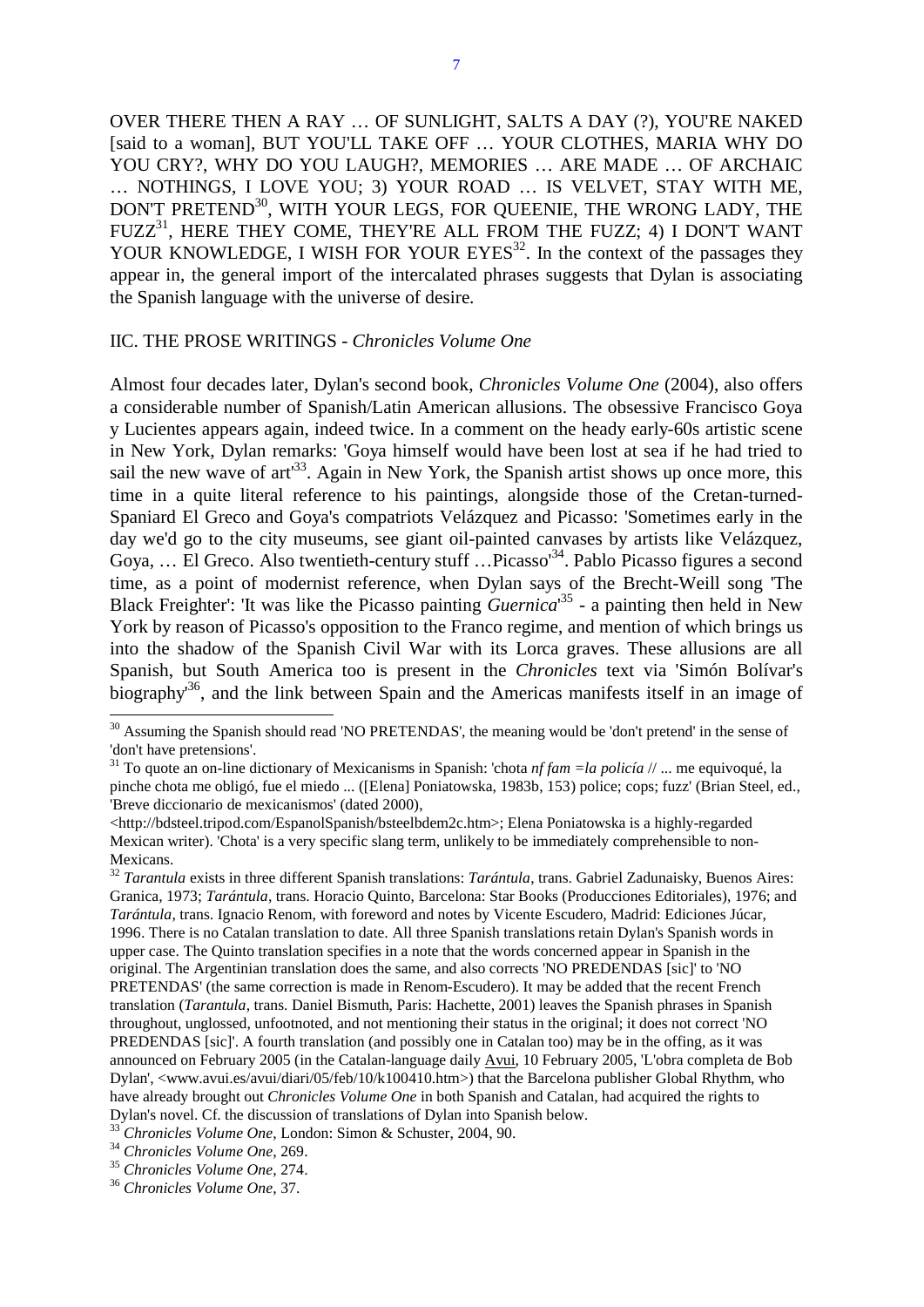Columbus which might recall the ending of 'Bob Dylan's 115th Dream': 'When I left home, I was like Columbus going off into the desolate Atlantic. I'd done that and I'd been to the ends of the earth - to the water's edge - and now I was back in Spain, back where it all started, in the court of the Queen with a half-glazed expression on my face  $37$ 

'Where it all started': it was from Palos de Moguer in Andalusia that Christopher Columbus' three ships set out on 3 April 1492 on their world-shaping adventure. Dylan's phrase suggests that Spanish-speaking culture has a special place in his world, with connotations of origins, beginnings, bringing it all back home. I shall not here be examining the purely musical perspective, but it has been established<sup>38</sup> that there is a considerable Spanish-Hispanic input into Dylan's work as musician. From a more historical and political viewpoint, we may remember that California, New Mexico, Arizona, Nevada and more were once part of Mexico. The song 'Days of '49', as covered by Dylan on *Self Portrait*, recalls a California Gold Rush that is part of US history only because that territory had just been annexed by force from Mexico; the Golden State resident in 'Black Diamond Bay<sup>39</sup>, 'sittin' home late one night / In L.A. watchin' old Cronkite' might, if history had gone differently, been a Mexican citizen, staring at the TV news in Spanish.

### III. ACROSS THE BORDERLINE - DYLAN'S RECEPTION IN LATIN AMERICA

I shall now examine the history of Dylan's reception in Spain and Latin America, integrating its objective aspects (tours, critical reception, influence on musicians) with more speculative considerations on possible analogies between Dylan's work and the local literary and musical traditions.

To take Latin America first, and to venture some general considerations before making a country-by-country examination, it may at once be stated that the barbed references in several Dylan songs to US imperialism in the region have clearly not gone unnoticed - from 'A Hard Rain's A-Gonna Fall', with its denunciatory lines strongly suggesting Latin America ('the depths of the deepest black forest / ... Where the home in the valley meets the damp dirty prison / And the executioner's face is always well hidden'), through 'North Country Blues' to 'Señor' and 'Union Sundown'. 'Señor' (1978), in particular (with its pregnant subtitle 'Tales of Yankee Power'), contains lines that may be read as an indirect reference to General Pinochet's US-backed coup in Chile in 1973: 'Señor, señor, / Let's overturn these tables, / Disconnect these cables / This place don't make sense to me no more' (the 'cables' may point to the ITT telecommunications company, believed to have been one of the prime movers behind the coup). In addition, 'Trouble', from 1981, has the line 'stadiums of the damned', which some have taken as a reference to the National Stadium in Santiago where, in September 1973, the neo-fascist Chilean military herded, tortured and 'eliminated' their political opponents (with the songwriter Víctor Jara as one of the most notable victims).

Dylan has toured Latin America a total of four times, taking in, all in all, four Spanishspeaking countries plus Brazil. He first performed 'down in the South American towns' in 1990, with two dates in Brazil (São Paulo and Rio de Janeiro). He played four shows in Mexico in 1991 (two in Guadalajara and two in Mexico City), and, later that same year,

<sup>37</sup> *Chronicles Volume One*, 108.

<sup>&</sup>lt;sup>38</sup> See Nicola Menicacci, 'The Spanish Connection' (2000), on the Bob Dylan Critical Corner site at:

<sup>&</sup>lt;www.geocities.com/Athens/Oracle/6752/menicacci.html#Connection>.

<sup>&</sup>lt;sup>39</sup> Co-written by Dylan with Jacques Levy.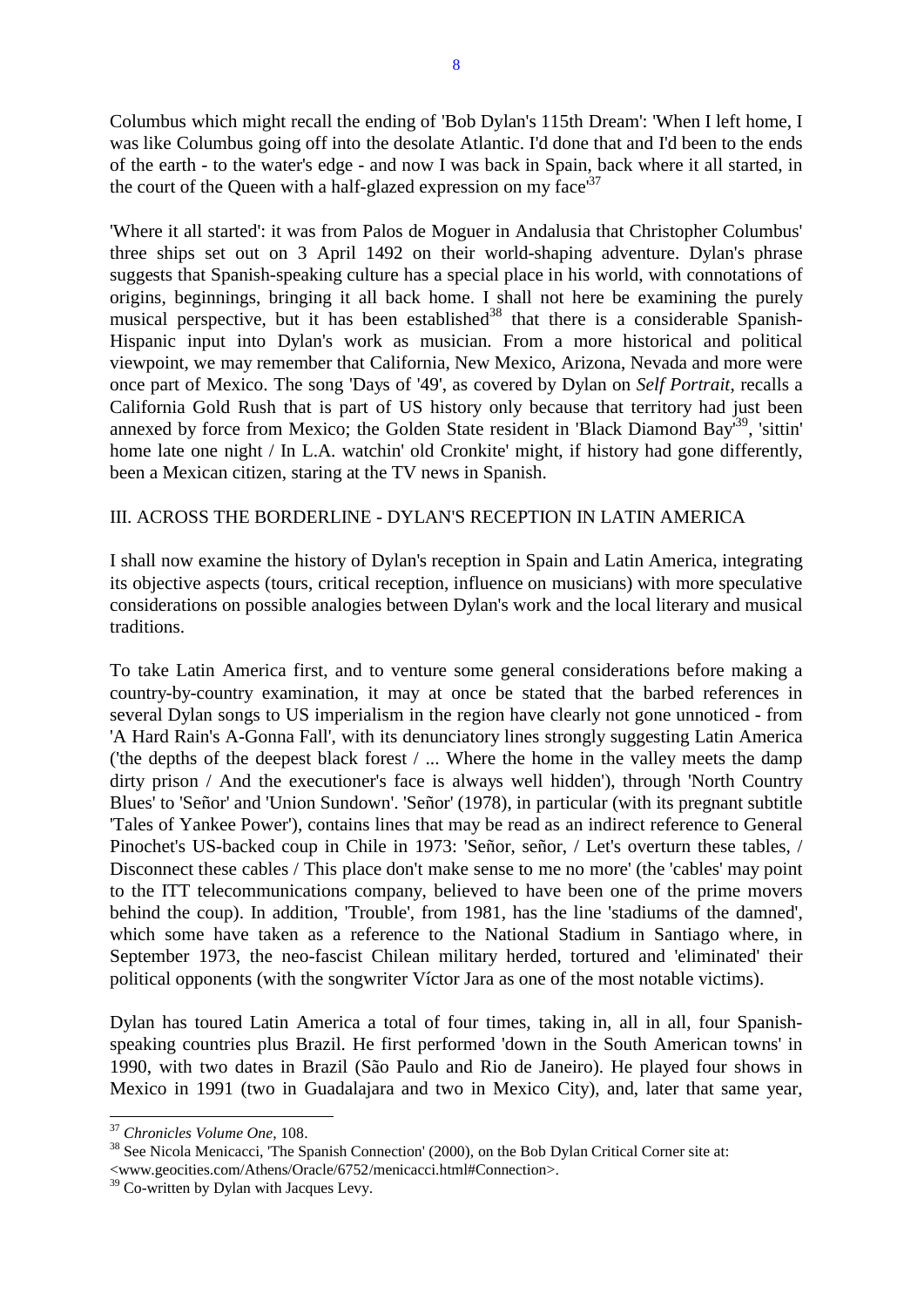toured the Southern Cone, doing three nights in Buenos Aires, one in the Uruguayan capital Montevideo, and five in Brazil (two in São Paulo, and one each in Rio, Porto Alegre and Belo Horizonte). Most recently, in 1998, Dylan undertook a six-date South American tour, performing three nights in two Spanish-speaking countries (two in Buenos Aires, one in Santiago, Chile), plus three in Brazil (Rio, São Paulo, Porto Alegre). On that tour, he included 'Señor (Tales of Yankee Power)' in the setlist on two occasions - on 5 April in Buenos Aires and on 15 April - notably and symbolically, if one thinks of that 'other' 11 September, General Pinochet's, of 1973 - in the Teatro Monumental in the Chilean capital.

Dylan's reception in Latin American intellectual, literary and musical circles has been favourable and substantial, and we shall now examine a number of instances of that reception in three countries where he has performed, Argentina, Chile and Mexico, and one, Peru, where he has not<sup>40</sup>. We shall also suggest parallels and analogies in those countries' own literary, musical and cultural contexts which might help explain the sense of affinity that has clearly been felt.

#### IIIA. ARGENTINA

l

Bob Dylan's work has had a substantial impact in Argentina, in a fashion which may not be unrelated to his 'popular poet' aspect. Argentinian culture has been notable for its tendency to creatively fuse high-cultural and folkloric aspects, reflected in the work of practitioners from both sides of the divide. The tango - which, as we have seen, certain Dylan lyrics evoke began as an eminently plebeian genre but later attained quasi-classical status in the compositions of Astor Piazzolla; much Argentinian poetry has operated in popular or semipopular genres; and the country's greatest writer, the renownedly cerebral Jorge Luis Borges, was also an outstanding scholar of Argentinian popular culture, from the ways of workingclass roughs to the ins and outs of the tango (and indeed allowed some of his poems to be set to music as tangos, for a recording called *El Tango*, released in 1965 by Piazzolla himself<sup>41</sup>).

The text generally considered to be Argentina's national poem is the epic narrative called *El gaucho Martín Fierro* (1872), composed in octosyllabics by José Hernández (not himself a gaucho) in a simulacrum of popular language and a notable best-seller in its time. The Argentinian tradition also includes such figures as 'Almafuerte' (Pedro Bonifacio Palacios, 1854-1917) and Evaristo Carriego (1883-1912), associated with the Palermo district of Buenos Aires - poets who sang in demotic jargon<sup>42</sup> of a tough, working-class world of 'compadritos' and 'orilleros', gamblers and ruffians. The careers of Hernández, 'Almafuerte' and Carriego are chronicled with a connoisseur's enthusiasm in a series of remarkable essays by Borges<sup>43</sup>. Carriego's voice might at times approximate to the Dylan of 'Restless Farewell' or 'Outlaw Blues', as in the defiant closing lines of one of his poems 'Hasta luego. Todavía /

<sup>&</sup>lt;sup>40</sup> For other Latin American countries, we may note the connection with the Nicaraguan/Salvadorean poetess Claribel Alegria (see section on 'The SpanishAlbum Project',below), and the publication in Bolivia, in 2006, of Christopher Rollason's report on the 2005 Caen colloquium (cf. final note 1 at end of this text).

<sup>41</sup> See Allen B. Ruch, 'Astor Piazzolla: *Borges and Piazzolla*', Modern Word website, posted 1994:

<sup>&</sup>lt;www.themodernword.com/borges/borges\_borges&piazzolla.html>.

<sup>&</sup>lt;sup>42</sup> Carriego and 'Almafuerte' wrote in the Buenos Aires argot known as 'lunfardo' (comprehensible to outsiders with an effort, but rather further from standard Spanish than Dylan's colloquial register is from strict standard English). Hernández employed a somewhat different popular register, more rustic and closer to standard Spanish.

<sup>43</sup> Borges, *El 'Martín Fierro'* (co-written with Margarita Guerrero), 1979; Madrid: Alianza, 1983; *Evaristo Carriego*, 1955; Madrid: Alianza, 1976.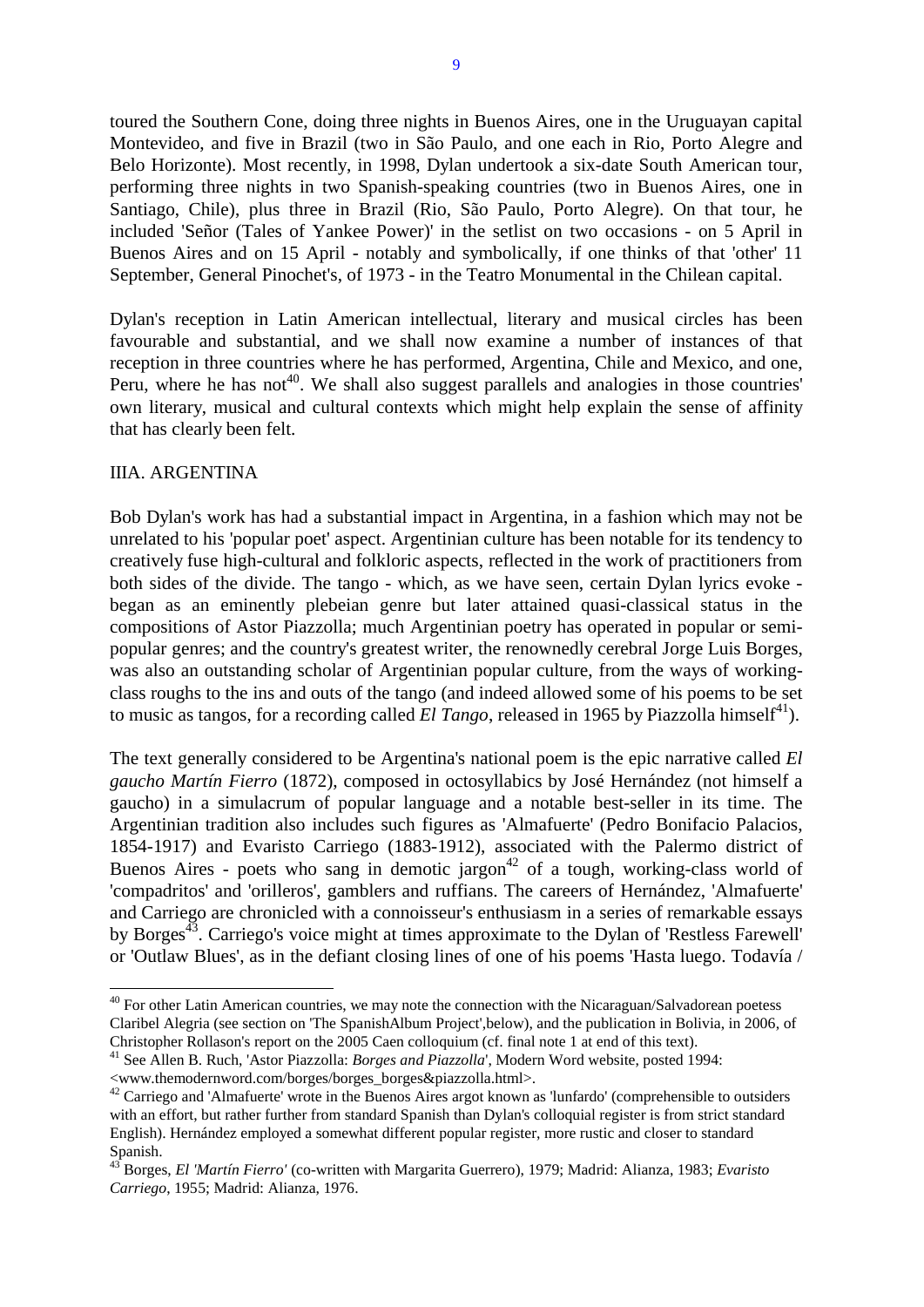tengo que afilar la faca!' ('See you later. I've still / got to sharpen my knife! $44$ . Both gaucho and proletarian poetry are closely related to musical composition and to the profession of the 'payador', a kind of fusion of guitarist and story-teller whose verses, typically improvised, were much in demand in the 'pulperías' or popular hostelries.

Borges states that in the gaucho genre 'no se trata … de una poesía hecha por gauchos' ('we do not find … a poetry made by gauchos'), for it was composed by educated writers, and yet 'la poesía gauchesca es … genuinamente popular, y este paradójico mérito no es el menor de los que descubriremos en ella' ('gaucho poetry is genuinely popular, and this paradoxical merit is not the least of those we will encounter in it"  $\frac{1}{4}$ ". Borges is writing about Hernández and his emulators, yet his formulation could also be aptly applied to the poetics of Bob Dylan. *Martín Fierro*, too, narrates a story which would not be out of place in a Dylan song: the hero is a gaucho who returns from conscription into the Argentinian military to find his homestead destroyed and becomes an outlaw, later joining up as blood-brothers with a disaffected police officer named Cruz - themes which would, surely, appeal to the man who covered Woody Guthrie's outlaw ballad 'Pretty Boy Floyd'46 and named Jesse James in 'Outlaw Blues'. The tale winds up with a gesture which would fit well enough in, say, Dylan's 'Brownsville Girl', as Fierro and Cruz ride off into the unknown together: 'Puede que allá veamos luz / y se acaben nuestras penas: / todas las tierras son güenas, / vámosnos, amigo Cruz' ('Maybe we'll see light there / and our sufferings will cease: / all lands're good lands, / let's git goin', friend Cruz'). $47$ 

Borges' own literary work exhibits some curious thematic parallels with Dylan. Both have made a hero out of another outlaw: if Dylan's participation, as actor and soundtrack composer, in Sam Peckinpah's film *Pat Garrett & Billy the Kid* is well enough known, rather less so is the circumstance that Borges tells the same story in a chapter of *Historia universal*  de la infamia (*A Universal History of Infamy*), a work published in 1935<sup>48</sup>. Both writers, too have speculated on the possible reversal of roles between Jesus Christ and Judas Iscariot - Dylan in 'With God on our Side', and Borges in his story of 1944 'Tres versiones de Judas' ('Three Versions of Judas'). Dylan's narrator wonders 'whether Judas Iscariot / Had God on his side', while Borges' text ventures to ask if, in the end, 'Dios ... fue Judas' ('God ... was Judas') - the outlaw theme  $a \sin^{949}$ .

In the area of Argentinian contemporary music, the singer-songwriter León Gieco, an artist whose music combines regional-folkloric and rock elements, has been described in a British work of reference, *The Virgin Directory of World Music* as 'Dylan-influenced<sup>'50</sup> - a judgment confirmed in his homeland by an article published in La Nación in 2002 which claimed that many in Argentina and, indeed, France, see Gieco as 'el Bob Dylan argentino' ('the

<sup>44</sup> Evaristo Carriego, untitled poem (first line: 'Compadre: si no le he escrito' ('Comrade: if I haven't written to you'), reproduced in Borges, *Evaristo Carriego*, 75-76.

<sup>45</sup> Borges, *El 'Martín Fierro'*, 15.

<sup>46</sup> Dylan covered this song on the collective album *A Vision Shared: A Tribute to Woody Guthrie and Leadbelly* (Folkways, 1988).

<sup>47</sup> José Hernández, *El gaucho Martín Fierro* (1872), in *Martín Fierro*, Madrid: Círculo de Lectores, 2001, lines 2253-2256. 'Güenas' (for 'buenas') and 'vámosnos' (for 'vámonos') are non-standard forms which may be compared to such usages in Dylan as the double negative or 'ain't'.

<sup>48 &#</sup>x27;El asesino desinteresado Bill Harrigan' ('The disinterested killer Bill Harrigan'), in *Historia universal de la infamia* (1935; Madrid, Alianza: 1971), 65-72.

<sup>49 &#</sup>x27;Tres versiones de Judas' (1944), in *Ficciones* (1956; Madrid: Alianza, 1972, 175-182) (181).

<sup>50</sup> Philip Sweeney, *The Virgin Directory of World Music*, London: Virgin, 1991, 223.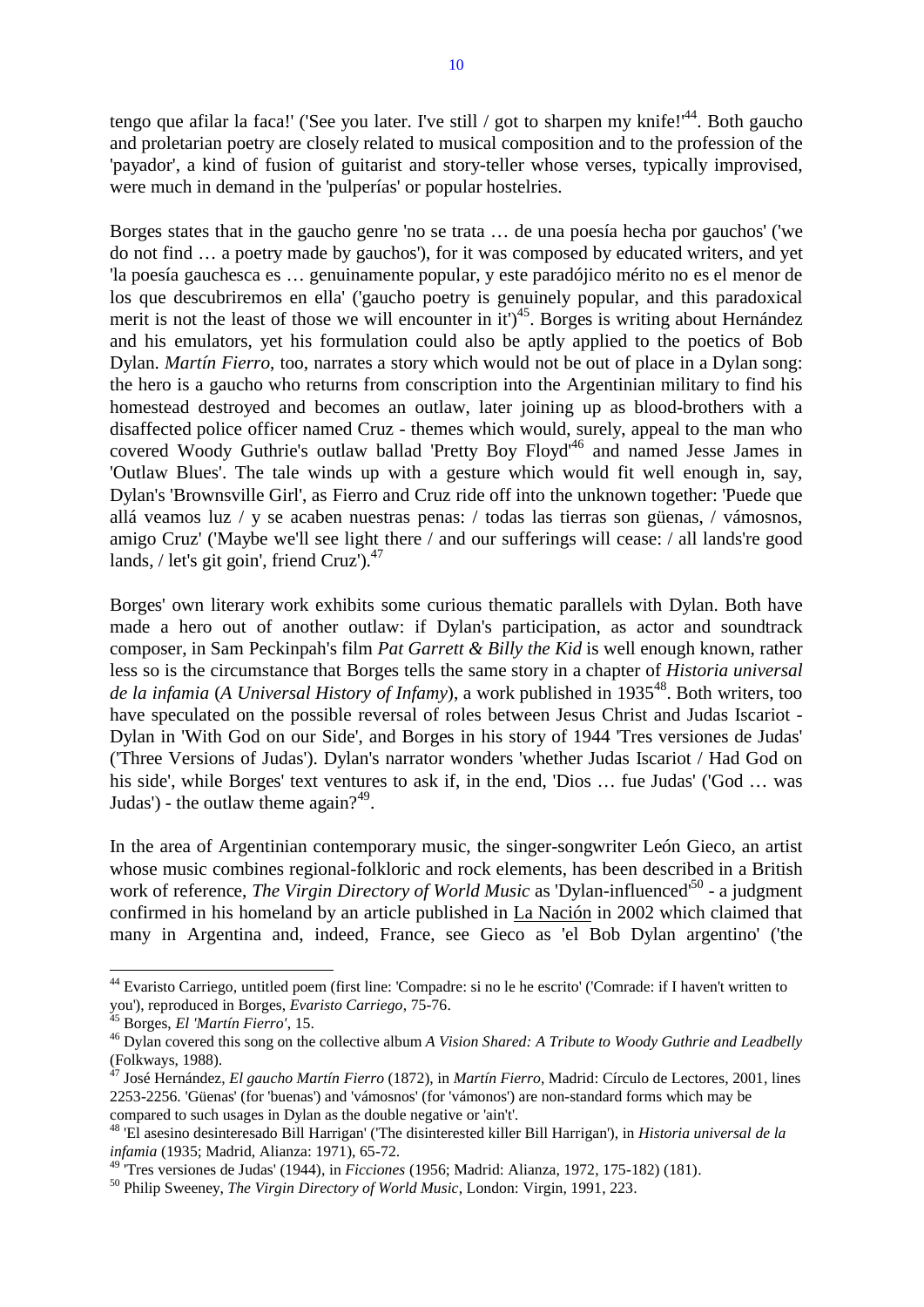Argentinian Bob Dylan'<sup>51</sup>. Gieco was exiled by the military dictatorship in 1976. His bestknown composition, 'Sólo le pido a Dios' ('I only ask of God'), was covered in 1982, with Gieco himself contributing vocals and Dylanesque harmonica, by the internationally known Argentinian chanteuse Mercedes Sosa, and was later released by Gieco himself<sup>52</sup>. The song could be described as a Spanish-language cross between 'Restless Farewell' and 'Masters of War', and certainly suggests that the man from Minnesota has not been without influence in the land of the tango<sup>53</sup>.

Dylan's own presence in Argentina for his three Buenos Aires dates of 1991 was amply documented in the local press<sup>54</sup>, and it is clear that his first visit to Argentina aroused enormous local interest. The crowd on the first night, on 8 August 1991, at the Obras Sanitarias stadium was estimated to number as high as  $5000^{55}$ . The details in the press reports point to a certain sympathy or affinity on Dylan's part towards Argentina. Two different newspapers stated that he sent out his agent to find out which of his albums were available on the local market and which of his songs were best-known, and that he finalised his setlist in consequence<sup>56</sup> (the reports also suggest that the most rapturously received of all was 'Mr Tambourine Man' $)^{57}$ . It is also interesting to learn that on that first night, Dylan got out of the tour bus several blocks before the stadium, and went the rest of the way on foot, through Palermo, which, even if he did not know it, is the district memorably linked by Borges with the Buenos Aires popular poets.<sup>58</sup>

It may be added, finally, that Argentina has a minor place in the annals of Dylan release anomalies, thanks to the alternate version of 1988's *Down in the Groove* (not exactly his best-loved album) which appeared in vinyl and cassette versions in that country with, in two cases, different tracks from those on all other released versions.<sup>59</sup> This was clearly a mistake,

<sup>51</sup> Graciela Iglesias, 'León Gieco deslumbró al público francés' ('León Gieco dazzles the French public'), La Nación, 27 June 2002, <www.lanacion.com.ar/02/06/27/ds 408675.asp>. For a similar judgment from Spain, see 'Mercedes Sosa, Inti Illimani y Ana Belén, en un concierto solidario' ('Mercedes Sosa, Inti Illimani y Ana Belén in solidarity concert' [on a concert in Badalona, near Barcelona, also including Gieco], El País, 20 March 2000, p. 51, <www.elpais.es/p/d/20000320/cultura/sosa.htm>. Gieco was present at Dylan's debut concert in Buenos Aires: see Cynthia Lejbowicz and Silvina Lamazares, 'Bob Dylan llenó Obras de emoción y nostalgia' ('Bob Dylan filled the Obras stadium with emotion and nostalgia'), Clarín, 9 August 1991, 26-27.

<sup>52</sup> Gieco's own version is available on the compilation *León Gieco* (EMI Spain, 2001), and Sosa's on *The Best Of Mercedes Sosa* (Polygram, 1997). Both CDs reproduce the lyrics. The song has also been covered in Spain by Ana Belén and (in a French-language adaptation) in France by Florent Pagny. A Dylanesque sample is offered by the following verse: 'Solo le pido a Dios / que la guerra no me sea indiferente / es un monstruo grande y pisa fuerte / toda la pobre inocencia de la gente' ('I only ask of God / that war be not indifferent to me / it's a huge monster that tramples down / everyone's poor innocence'). For the sentiments and the declamatory tone, compare, from 'Masters of War': 'For killing my baby / Unborn and unnamed / You ain't worth the blood / That runs in your veins'.

<sup>&</sup>lt;sup>53</sup> Cf. also Dylan's influence on the Argentinian singer Andrés Calamaro (see below).

<sup>&</sup>lt;sup>54</sup> My thanks to Roderick McBeath for forwarding me the collection of Argentinian press reports for the 1991 tour.

<sup>&</sup>lt;sup>55</sup> See José Luis Olivero, 'Al final, Bob Dylan dio la cara' ('At last, Bob Dylan showed his face'), La Nación, 9 August 1991.

<sup>&</sup>lt;sup>56</sup> See Lejbowicz and Lamazares, 'Bob Dylan llenó Obras'. It is also worth recalling that the Argentinian release of *Down In The Groove* enjoys a certain minor fame among Dylan collectors, thanks to the 'different' selection of tracks which erroneously appeared on the original issue, in that country and nowhere else, in 1987.

<sup>57</sup> See Lejbowicz and Lamazares, 'Bob Dylan llenó Obras', and David Wraclavksky, 'Bob Dylan: la leyenda permanece' ('Bob Dylan: the legend remains'), Clarín, 10 August 1991.<br><sup>58</sup> See Olivero, 'Al final, Bob Dylan dio la cara'.

<sup>59</sup> For full details of this release, see: <www.searchingforagem.com/1988.htm>. According to this site, it is not known whether there was a CD issue at the time or whether, if it existed, it also had the anomalous tracks.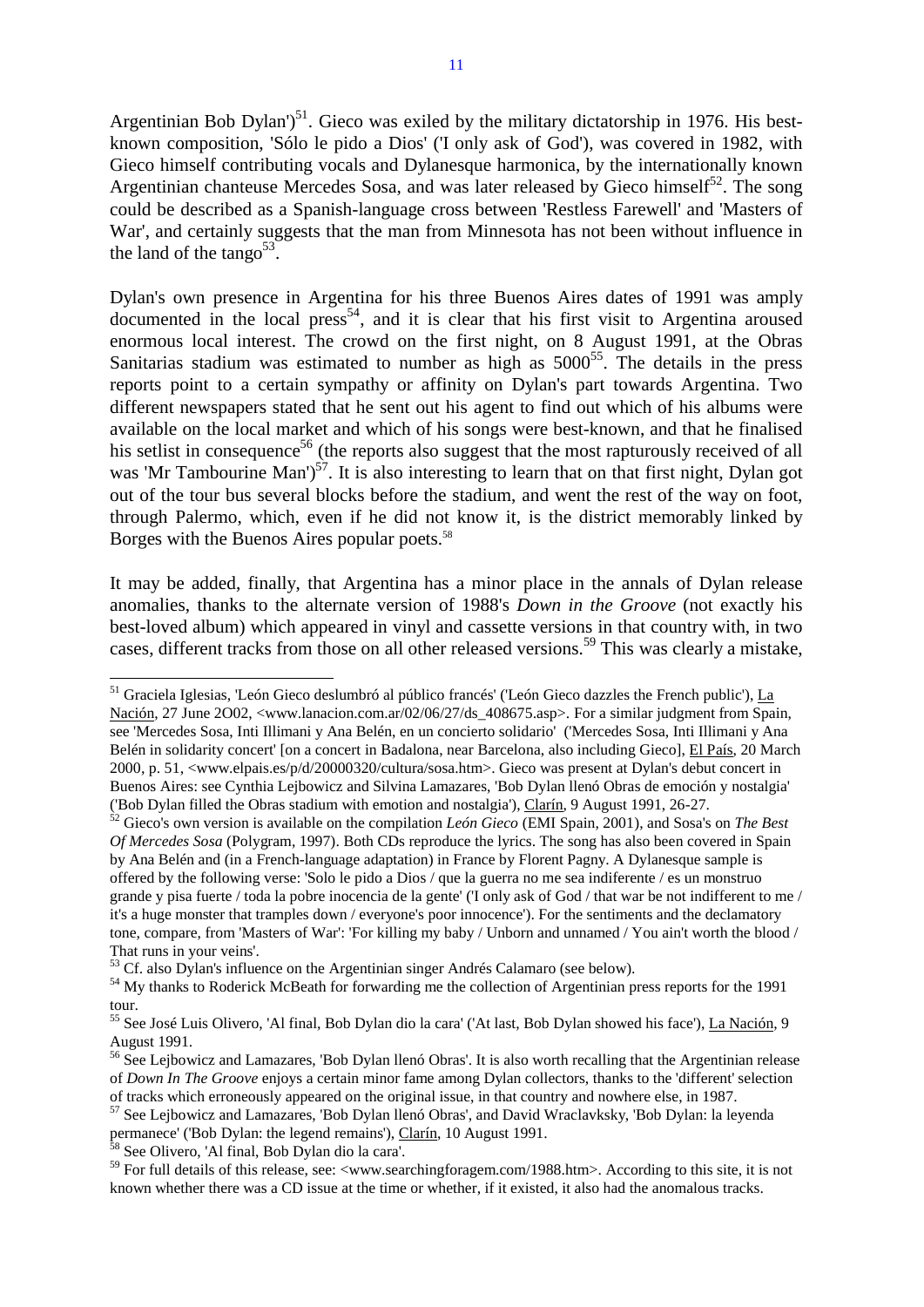as the album sleeve displayed the track titles, for the most part translated into Spanish, as on the US release. However, the listener heard, instead of 'Death Is Not The End' and 'Had A Dream About You, Baby', covers of James Moore's 'Got Love If You Want It' and John Hiatt's 'The Usual' (the latter in a different version from that released on the *Hearts of Fire* soundtrack). This is certainly a curiosity, although, given that this album is most often thought to represent Dylan's creative powers at their absolute nadir, it seems a rather Borgesian irony that Argentina should have supplied so obscure and, indeed, redundant a footnote to Bob Dylan's ramifying discography - as if on an especially dusty and neglected shelf somewhere in the Library of Babel! $60$ 

#### IIIB. CHILE

l

Dylan has also had a considerable impact in Chile. The distinguished Chilean poet Jorge Teillier mentions the songwriter in his volume *En el mudo corazón del bosque* (*In the silent heart of the forest*, 1997)<sup>61</sup>, in a poem entitled 'Cuartetos imperfectos a Heidi Schmidlin' ('Imperfect quartets for Heidi Schmidlin'), addressing the poem's dedicatee: 'Heidi, a quien un día retrató Durero, / cuyo rostro es un poema de Dylan' ('Heidi, whom [Albrecht] Dürer once portrayed, / Whose face is a poem by Dylan'). In 1993, the poet Raúl Zurita was charged in the Chilean press, by his fellow poet José-Christian Páez, with plagiarising from two Dylan songs ('Highway 61 Revisited' and 'Bob Dylan's 115th Dream') in his poem 'Anteparaíso' ('Ante-paradise'), published in  $1982^{62}$ . Later, in 2000, interviewed on Dylan's Nobel nomination, Zurita, who had meanwhile been awarded, in that same year, the Premio Nacional de Literatura (National Prize for Literature), admitted that he had indeed 'recreated' Dylan's song in that poem: he argued that Chile's own poet (and Nobel candidate) Nicanor Parra would be a more suitable recipient, but nonetheless did Dylan the favour of mentioning him as a serious candidate for the prize. Zurita's views appeared as part of a newspaper article in which various Chilean poets were asked for their views on Dylan as Nobel candidate; the sample included Nicanor Parra himself, who generously picked out his fellow-candidate's song 'Tombstone Blues' for praise  $63$ .

<sup>60</sup> See Borges' famous short story 'La Biblioteca de Babel' ('The Library of Babel').

<sup>61</sup> Jorge Teillier, *En el mudo corazón del bosque*, Santiago: Cuadernos de la Gaceta, 1997. Teillier (1935- 1996), who was awarded Chile's 'Premio Eduardo Anguita' prize in 1993, was the first husband of Sybila Arredondo, who later married the Peruvian writer José María Arguedas (cf. section .on Peru below). For Teillier's career, see Rodrigo Alvarado and Javier García, 'El príncipe de los poetas, 70 años del nacimiento de Jorge Teillier' ('The Prince of Poets - 70 years since the birth of Jorge Teillier'), La Nación, 5 June 2005, <www.lnd.cl/prontus\_noticias/site/artic/20050604/pags/20050604162943.html> (NB: this is a different newspaper from the Argentinian La Nación cited above).

<sup>62</sup> José-Christian Páez, 'El plagio de Raúl Zurita' ('Raúl Zurita's plagiarism'), Las Últimas Noticias, supplement 'La Semana', 8 August 1993, 12.-13. Páez bases his argument on a close textual comparison between the relevant passages in Zurita and Dylan, quoted in full, using, for Dylan, the renditions of Antonio Resines published in Spain in 1972 (cf. section below on Dylan translations). Throughout his text, he describes Dylan quite unequivocally as a poet, and, indeed, as 'uno de los más importantes poetas norteamericanos de las últimas generaciones' ('one of the most important North American poets of recent generations' - 12). See also: Enrique Lafourcade, 'Poeta de la macaca' ('Poet of inebriation'), El Mercurio, 3 September 2000; and Claudio Aguilera, 'Plagios literarios: peligrosa tentación' ('Literary plagiarisms: a dangerous temptation'), La Tercera, 28 October 2000 (N.B.: The relevant information was supplied in personal communications by José-Christian Páez himself and by Andrés Urrutia. This debate offers an interesting mirror-image of the controversy which arose a decade later over Dylan's alleged plagiarisms on *"Love and Theft"* from the Japanese writer Junichi Saga).  $63$  'Premio del dolor periférico' [(Prize of peripheral sorrow)', El Mercurio, 15 May 2000,

<sup>&</sup>lt;www.elmercurio.cl/diario\_elmercurio/cultura\_esp\_v/703802990011505200= 0003>.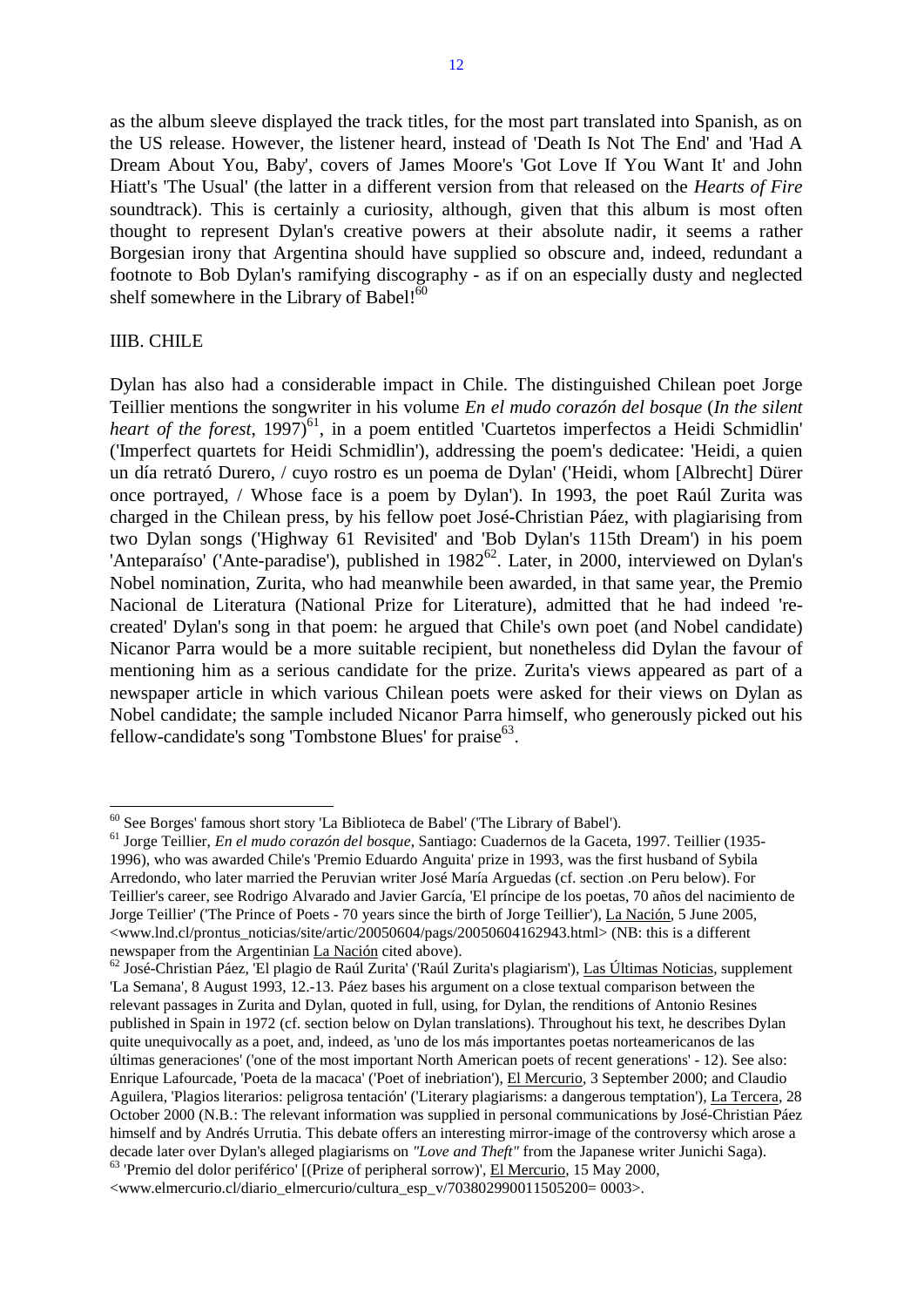Dylan's writing is not without its similarities to that of Chile's most renowned poets. Gabriela Mistral, the first and so far only Spanish-speaking woman writer to be awarded the Nobel (1945), wrote of tormented landscapes that might recall Dylan's in 'Where Teardrops Fall' (with its 'flickering light' and 'rivers of blindness') or 'Moonlight' ('the sharp hills are rising from / yellow fields with twisted oaks that groan'): Mistral, too, twists and distorts the natural world into images of pain, as in the lines from her poem 'Paisaje de Patagonia: Tres Árboles' ('Landscape in Patagonia: Three Trees'): 'Uno, torcido, tiende / su brazo inmenso y de follaje trémulo / hacia otro, y sus heridas / como dos ojos son, llenos de ruego' ('One, twisted, outstretches / its huge arm, tremulous with foliage / towards another, and its wounds / are like two eyes, full of supplication').<sup>64</sup> Chile's other Nobel winner, Pablo Neruda, may be approximated to the US poetic heritage, and hence to Dylan, via his acknowledged kinship with Walt Whitman<sup>65</sup>. Neruda's famous poem 'Alturas de Macchu Picchu' ('Heights of Macchu Picchu'), located at the celebrated Inca site in Peru, has a bardic, prophetic tone - the poet speaking in solidarity with the oppressed anonymous - that parallels the Dylan of 'A Hard Rain's A-Gonna Fall'. Dylan sings: 'I'll walk to the depths of the deepest black forest / Where hunger is ugly, where souls are forgotten / And I'll tell it and think it and speak it and breathe it / And reflect from the mountain so all souls can see it', as if giving voice to the silenced of the world; Neruda declaims: 'Dadme el silencio, el agua, la esperanza / Dadme la lucha, el hierro, los volcanes …/ Hablad por mis palabras y mi sangre' ('Give me silence, water, hope / Give me struggle, iron, volcanoes .../ Speak through my words and my blood')<sup>66</sup>. Elsewhere in Neruda, we find - as we did in Argentina in José Hernández - the Dylanesque outlaw theme. Neruda's poetic drama of 1966, *Fulgor y muerte de Joaquín Murieta* (*Splendor and Death of Joaquín Murieta*), tells the true story of a Chilean adventurer, lured to California by the Gold Rush of 1849, who, after the murder of his lady companion by pernicious 'yanquis', took to an outlaw's life, robbing from the rich to give to the poor like another Pretty Boy Floyd. Indeed, some of the lines from Neruda's play all but read as if from a cross between's Dylan's 'John Wesley Harding' and 'Romance in Durango': 'Galopa con poncho rojo / en su caballo con alas, / Y allí donde pone el ojo, / mi vida, ay, pone la bala' ('He gallops in his red poncho / on his winged horse / and where he puts his eye / by my life, ah, he puts the bullet' $)^{67}$ . These analogies with both Neruda and Mistral are evidence that Dylan's favourable reception in Chile reflects a sensibility running parallel to that country's own poetic tradition.

Dylan's work also invites comparison with that of the two giants of modern Chilean song, Violeta Parra (1917-1967) and Víctor Jara (1938-1973)68. The *Virgin Directory of World Music* states that the 'politically radical folk-linked' Chilean music of the 60s and early 70s 'owed much musically to Bob Dylan' (p. 230), though its local Andean roots are also of

<sup>64</sup> Gabriela Mistral, *D'amour et de désolation*, parallel text selection of poems with French translations by Claude Couffon, Paris: La Différence, 1989.

<sup>65</sup> Dylan is surely referring to Whitman's collection *Leaves of Grass* in the line from 'Dignity', 'Wise man lookin' in a blade of grass', while "Cross the Green Mountain' has a stanza ('Close the eyes of our captain ...') that strongly recalls Whitman's famous Civil War poem 'Oh Captain! My Captain!'. Allen Ginsberg links Dylan to Whitman in his 1975 sleevenotes to *Desire*.

<sup>66</sup> Pablo Neruda, 'Alturas de Macchu Picchu', in *Canto General* (*Song of All Things*, 1950), Madrid: Ediciones Cátedra, 1992 (lines 419-420, 423).

<sup>67</sup> Neruda, *Fulgor y muerte de Joaquín Murieta*, 1966, English-Spanish parallel text edition as *Splendor and Death of Joaquín Murieta* (English version by Ben Belitt), London: Alcove Press, 1973 (120, 122; the translation is mine, as Belitt's rendering is rather free).

<sup>68</sup> For detailed information, see the following studies (in Spanish): Patricio Manns, *Violeta Parra*, Madrid: Júcar, 1977; Galvarino Plaza, *Víctor Jara*, Madrid: Júcar, 1976. Both include an anthology of song texts.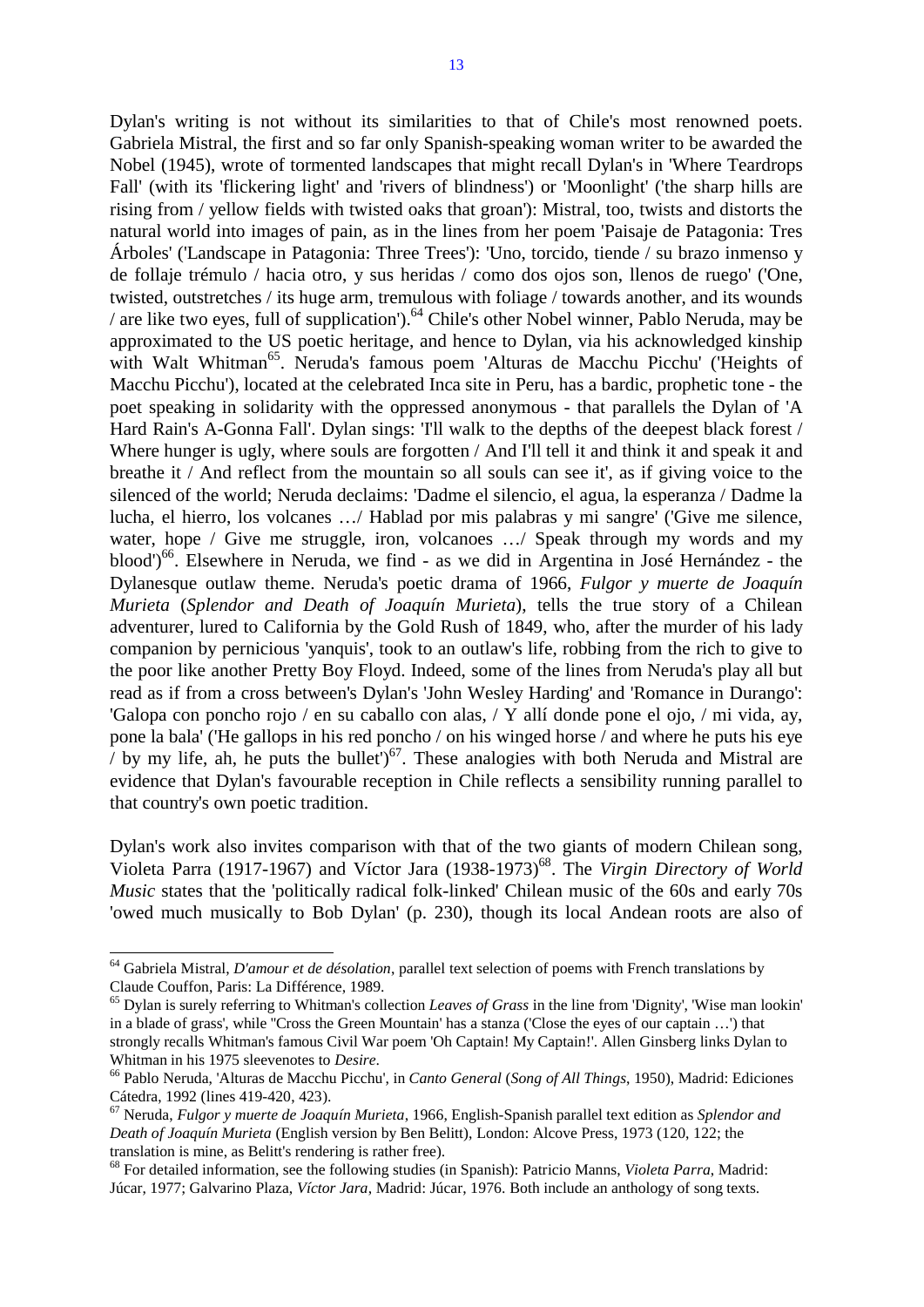crucial importance. Both Parra and Jara exemplify the relative looseness of the dividing-line between intellectual life and non-official culture in Latin America: Jara was a composer of 'popular' songs but also, in his later years, a lecturer in the Department of Communications of the Universidad Técnica del Estado in Santiago. Violeta, a woman from an intellectual background (she was Nicanor Parra's sister), travelled the length and breadth of Chile collecting traditional music: her own compositions in the popular style have become classics of Chilean folk music. Jara was at first active in the theatre, and later performed both his own (mostly political) songs and other Spanish and Latin American writers' and poets' material (he also covered Pete Seeger's 'Little Boxes', in Spanish); on 15 September 1973, his brutal murder in the Santiago stadium at the hands of Pinochet's thugs converted him into a martyr to the cause of committed song. The movement of which both songwriters were part, the 'nueva canción chilena' ('new Chilean song') had similarities with the US protestsong movement of the early 60s, and the work of both has certain features in common with Dylan's; Violeta and Víctor alike drew on the resources of both popular tradition and 'official' poetry, producing songs whose words stand up impressively on the printed page, even without the music. It has to be added, though, that both were far more consistently political figures than Dylan, and that Jara, in particular, remained 100% committed to the 'popular' and 'protest' model of songwriting to the - very - bitter end: in that respect he is a figure more like Phil Ochs than Dylan.

Nonetheless, there are visible similarities - testifying to how both draw on popular roots between the songwriting of Parra and Jara and, at least, the early Dylan. 'Arauco tiene una pena' ('Sufferings of Arauco'), a song by Violeta Parra about the oppression of the indigenous communities in Chile, has something of the feel of Dylan's tributes to marginalised African-Americans like 'Oxford Town' or 'The Lonesome Death of Hattie Carroll', and asks questions that recall 'Blowin' in the Wind': 'Pero el quejido del indio / ¿por qué no se escuchará?' ('But the cry of the Indian / why will no-one hear it?')<sup>69</sup>. Jara's 'Te Recuerdo, Amanda' ('I Remember You, Amanda') denounces the political and economic oppression of the working class, narrating the trials of a factory worker's wife in a tone not dissimilar to that of Dylan's 'North Country Blues': 'Te recuerdo, Amanda, / la calle mojada / corriendo a la fábrica / donde trabajaba Manuel' ('I remember you, Amanda, / the wet street / running to the factory / where Manuel used to work'<sup>70</sup>. In the English-speaking world, Parra's 'Gracias a la Vida' - the very last song she wrote, just before taking her leave of the planet - has been recorded, and frequently performed, by Joan Baez. Jara's songs have been covered by Baez ('Te Recuerdo, Amanda') and by Judy Collins, who included a version of his 'Plegaria a un Labrador' ('Prayer to a Ploughman'), on her 1976 album *Bread and Roses*<sup>71</sup>. His name is reasonably well-known in Britain, at least in certain left-wing milieux, thanks partly to his marriage to an Englishwoman, Joan Jara; at the time of Britain's punk wave, his fate was commemorated by the Clash on *Sandinista!*, their highly political album of 1980. This legacy of Víctor Jara in the Anglophone universe was recalled in detail in October 1999 in Lima, in a commemorative lecture by the Peruvian journalist María Elena Cornejo<sup>72</sup>.

IIIC. PERU

<sup>69</sup> In Manns, *Violeta Parra*.

<sup>70</sup> In Plaza, *Víctor Jara*.

<sup>&</sup>lt;sup>71</sup> These Baez and Collins cover versions are all sung in Spanish.

<sup>72</sup> María Elena Cornejo, personal communication.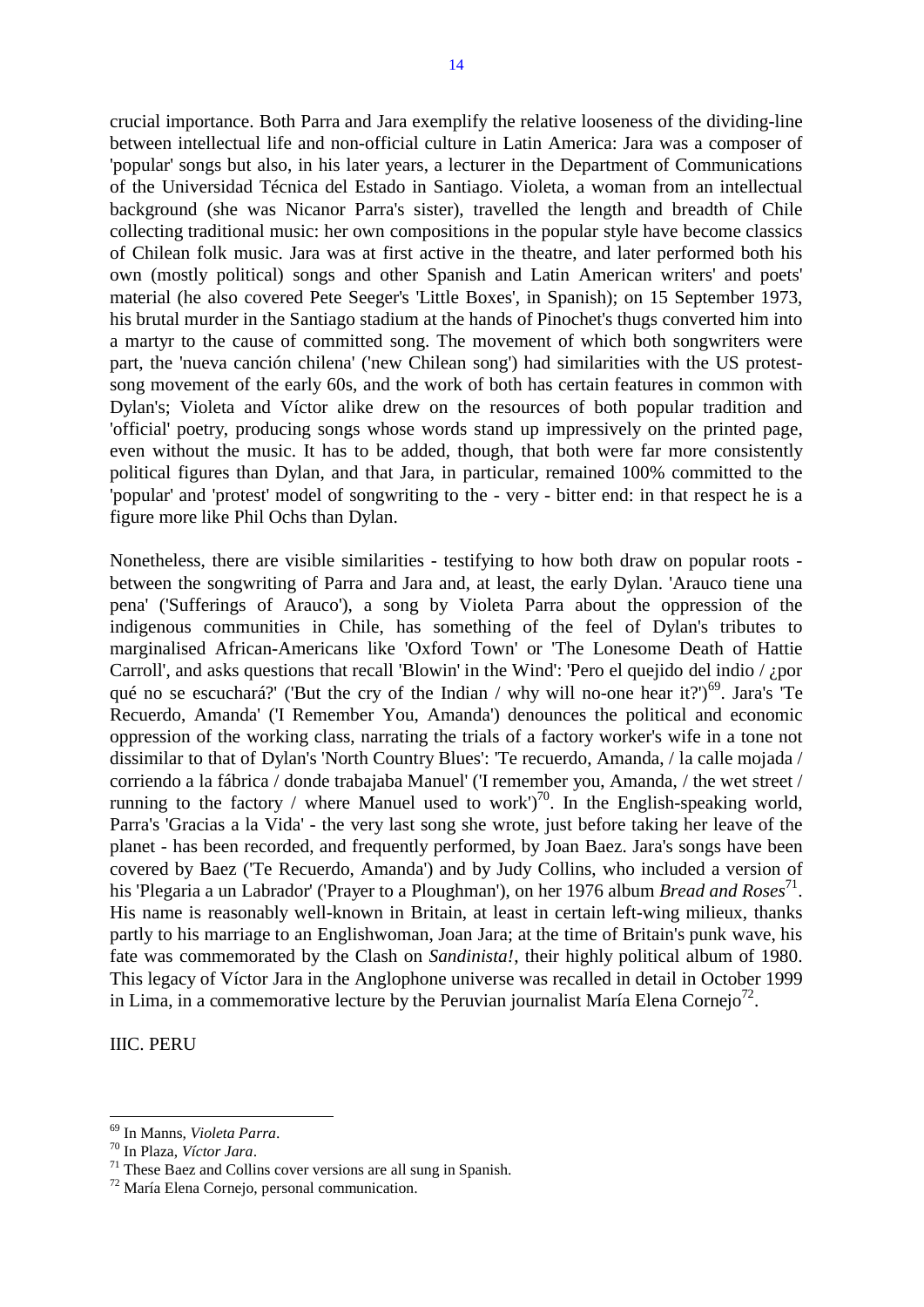This detail brings us to Peru, a country where Dylan has never performed. In May 1991 the Peruvian publication Meridiano featured an article entitled 'Jokerman', by Alejandro Ferreyros Küppers, in honour of Dylan's 50th birthday. This text was extremely enthusiastic, despite a number of factual errors which might suggest that access to detailed information on Dylan's work may sometimes be hard to find in South America, and concluded with a quotation from the Nobel-winning Mexican poet Octavio Paz: 'La fijeza es siempre momentánea' ('the fixed is always fleeting'), approvingly applied to Dylan. In 1998, a symposium held<sup>73</sup> at Lima's Universidad Nacional Mayor de San Marcos, founded in 1551 and the oldest university anywhere in the Americas, on the subject of 'Poéticas del siglo XX' ('Twentieth-century Poetics'), included a contribution entitled 'Bob Dylan: una poética de trasgresión' ('Bob Dylan: a poetics of transgression') by Carla Vanessa Gonzáles, who also invoked Octavio Paz as a conceptual support<sup>74</sup>. The author of the lecture evoked Dylan's Nobel nomination and defended, with detailed examples, the status of his lyrics as poems in the full sense, basing her argument on various theories of poetics, including that of Paz in his essay of 1956 *El arco y la lira* (*The bow and the lyre*): 'Para Paz, poema era la manifestación escrita y ordenada en versos de lo expresado por su creador, de una forma estética. Pero poesía, poesía podía serlo tanto un poema, como un lienzo, un jarrón de la dinastía Ming… o una canción.' ('For Paz, "poem" meant the manifestation, written down and ordered in verse, of the material expressed by its creator, in an aesthetic form; whereas "poetry", for its part, could as well be embodied in a poem as in a painting, a Ming vase  $\ldots$  or a song.')<sup>75</sup>. In 2002, the same Carla Vanessa entitled her on-line collection of poems *Sueños de Carla* (*Carla's* 

These invocations of consecrated literary figures such as Paz and Vallejo indicate that even in a country like Peru which is off his tour circuit, in Latin American intellectual circles generally Bob Dylan has for some time been considered not only as a poet, but as one who can be mentioned in the same breath as the most famous masters of the trade. Meanwhile, in

*Dreams*), in a clear reference to Dylan's song 'Series of Dreams', a text quoted in her

epigraph alongside lines from César Vallejo<sup>76</sup>, Peru's canonic national poet<sup>77</sup>.

 $73$  From 20 to 23 October 1998.

<sup>74</sup> Carla Vanessa Gonzáles, 'Bob Dylan: una poética de trasgresión',

<sup>&</sup>lt;www.geocities.com/yo.carla/indice.html> (1998, posted in .doc format, 2005). English translation (2005) by myself, 'Bob Dylan: A poetics of transgression', <www.geocities.com/Athens/Oracle/6752/carlaen.pdf>. 75 Gonzáles, Spanish version, 5 and English version, 5.

<sup>76</sup> Carla Vanessa Gonzáles' poems are collected at: <www.geocities.com/yo.carla/>. They appear on-line in both Spanish and English; the first four English translations are my own. Two of these poems were published, in my English versions, in Seva Bharati Journal of English Studies (Midnapore, India), No 3 (2007), pp. 122- 123. The lines quoted from 'Series of Dreams' are: 'Dreams where the umbrella is folded / Into the path you are hurled / And the cards are no good that you are holding / Unless they´re from another world'; those from Vallejo are 'Y tú, sueño, dame tu diamante implacable, / tu tiempo de deshora' ('And you, dream, give me your implacable diamond, / your untimely time', from his poem 'Trilce XVI' (1922).

<sup>&</sup>lt;sup>77</sup> There do not seem to be many obvious parallels between Dylan's work and Vallejo's anguished, selfinterrogatory struggles with the limits of language, but we may note, from *Poemas humanos* (*Human Poems*, 1939), 'Poema para ser leído y cantado' ('Poem to be read and sung'), where the speaker imagines himself followed by his double ('Sé que hay una persona / que me busca, día y noche') ('I know there is a person / who seeks me, day and night'), in terms which might recall Dylan's 'I and I' ('Noon-time, and I'm still pushin' myself along the road, the darkest part / Into the narrow lanes, I can't stumble or stay put / Someone else is speakin' with my mouth but I'm listenin' only with my heart'). In the same collection, 'Piedra negra sobre una piedra blanca' ('Black stone over a white stone') has the speaker imagining his death ('César Vallejo ha muerto, le pegaban todos / sin que él les haga nada') ('César Vallejo has died, everyone attacked him / without him doing anything to them'), as Dylan's narrator does in *Tarantula*: 'here lies Bob Dylan / murdered / from behind / by trembling flesh' (119). Certainly, in these examples the recurrent Latin American theme of doubling resonates between Vallejo and Dylan.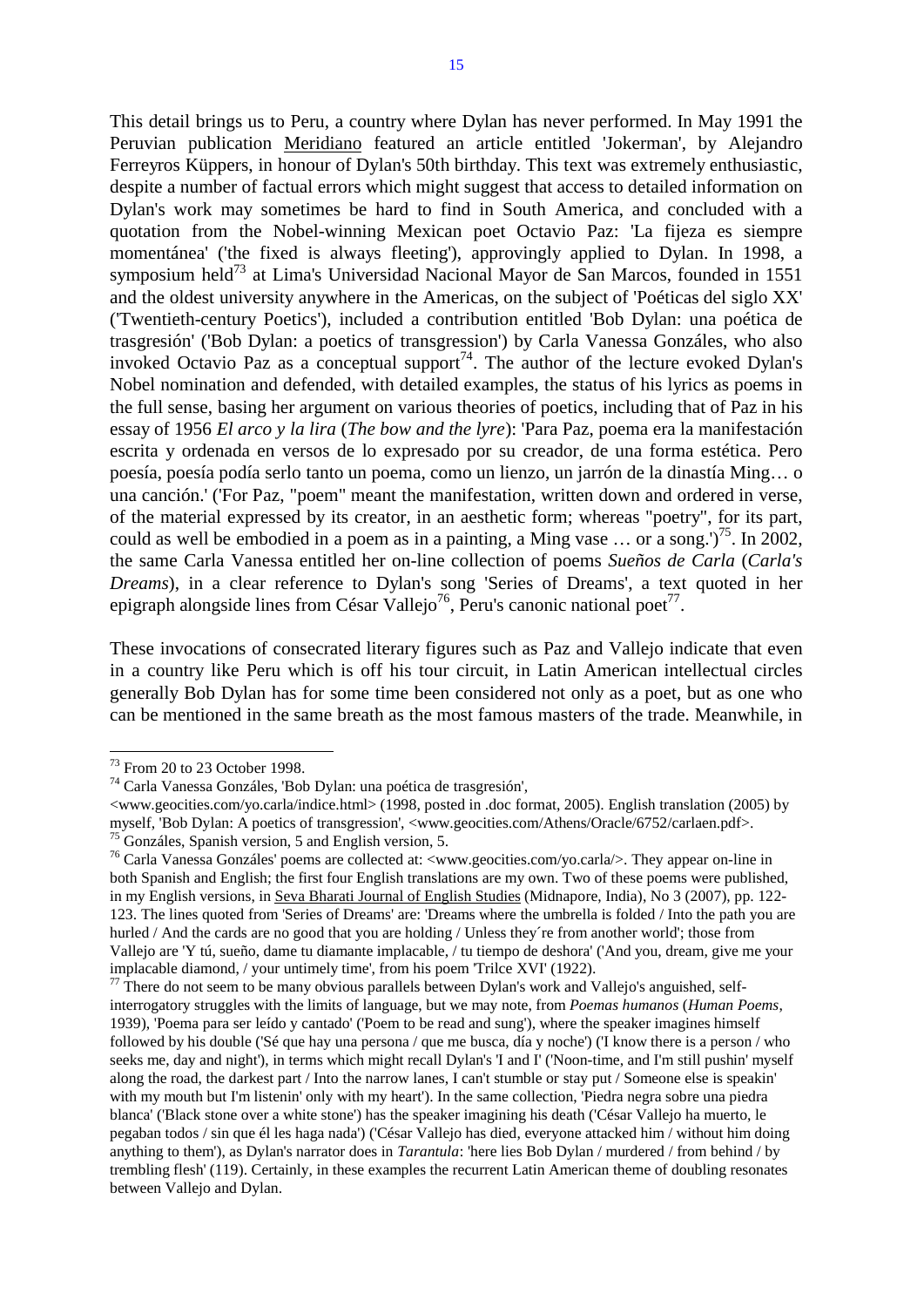recent years the Peruvian press has regularly carried articles on Dylan, notably those by Raúl Cachay in the Lima daily El Comercio. On 18 November 2004 the publication Caretas published a long and favourable review of *Chronicles Volume One* (the original US edition, not the Spanish translation) by Verónica Klingenberger, who praised the book as 'el testimonio de quien mira su vida de frente, tal y como es, sin venias ni vergüenzas' ('the testimony of one who looks his life square in the face, as it is, without excuses or shame<sup>78</sup>.

Peru's own musical tradition, besides and as commonly in Latin America, has space for encounters between canonic poetry and popular music which might surprise uninformed Anglophones. Susana Baca, an Afro-Peruvian singer from Chorrillos, a disadvantaged quarter on the edge of Lima, has since the mid-1990s achieved renown both at home and in Europe for a musical production that includes highly sensitive successful arrangements of poems by such 'official' literary figures as Neruda, Uruguay's Mario Benedetti and, notably, César Vallejo. Interpretations of 'Heces' ('Sediment') and 'A mi hermano Miguel' ('To my brother Miguel'), two of the Peruvian master's most famous poems, are to be found on, respectively, her albums 'Susana Baca' (1997) and 'Lamento Negro' (2001), and we may also note that in 2003 the Universidad Nacional Mayor de San Marcos awarded her the prize known as 'San Marcos a la Exclencia Artística' **(**San Marcos Award for Artistic Excellence).

It may also be relevant to compare Dylan's fusion in his poetry and prose of high-cultural and folk-cultural elements with the work of the distinguished Peruvian novelist and ethnologist José María Arguedas, who, though born into a white family, learnt the indigenous Quechua language before he learnt Spanish and whose career combined ethnology with fiction. Arguedas' most famous novel, *Los ríos profundos* (*Deep Rivers*, 1958)79 integrates substantial passages of Quechua song, quoted in both that language and Spanish, into its narrative fabric. The young narrator, Ernesto, escapes from the confines of his Catholic boarding-school - a grim institution which might recall Dylan's 'Walls of Red Wing' - to listen to indigenous harpists perform in the 'chicherías' (the equivalent of the Argentinian 'pulperías'). In the words of Dora Sales Salvador, who has devoted a major study to Arguedas' novel, 'el intertexto musical, incorporado mediante las canciones quechuas entretejidas en la narración, modifica sustancialmente la forma de la novela, creando toda una elaborada hilación musical que marca el compás del discurso narrativo' ('the musical intertext, incorporated through the Quechua songs woven into the narration, substantially modifies the form of the novel, creating a whole elaborate musical thread which marks the rhythm of the narrative discourse'). In this way, she argues, 'la música es paradigma de la transformación del mundo en significación' ('music is a paradigm of the transformation of the world into meaning').<sup>80</sup> What Arguedas does by musicalising the novel parallels Dylan's work in bringing poetry into music, and one may even liken Arguedas' ethnographic and musicological labour to Dylan's ethnomusicology - more modest, but efficacious - on his two albums of loving reproductions of traditional and old-time material, *Good As I Been To You* and *World Gone Wrong*.

<sup>78</sup> Verónica Klingenberger, 'Dylan lo que Dylan' ('Dylan as Dylan'), Caretas, 18 November 2004, 88-89: <www.caretas.com.pe/2004/1849/articulos/dylan.html>.

<sup>79</sup> José María Arguedas, *Los ríos profundos* (1958), Madrid: Alianza, 1981.

<sup>80</sup> Dora Sales Salvador, *Puentes sobre el mundo: Cultura, traducción y forma literaria en las narrativas de transculturación de José María Arguedas y Vikram Chandra* (*Bridges over the world: Culture, translation and literary form in the narratives of transculturation of José María Arguedas and Vikram Chandra*), Bern, Switzerland: Peter Lang, 2004, 543.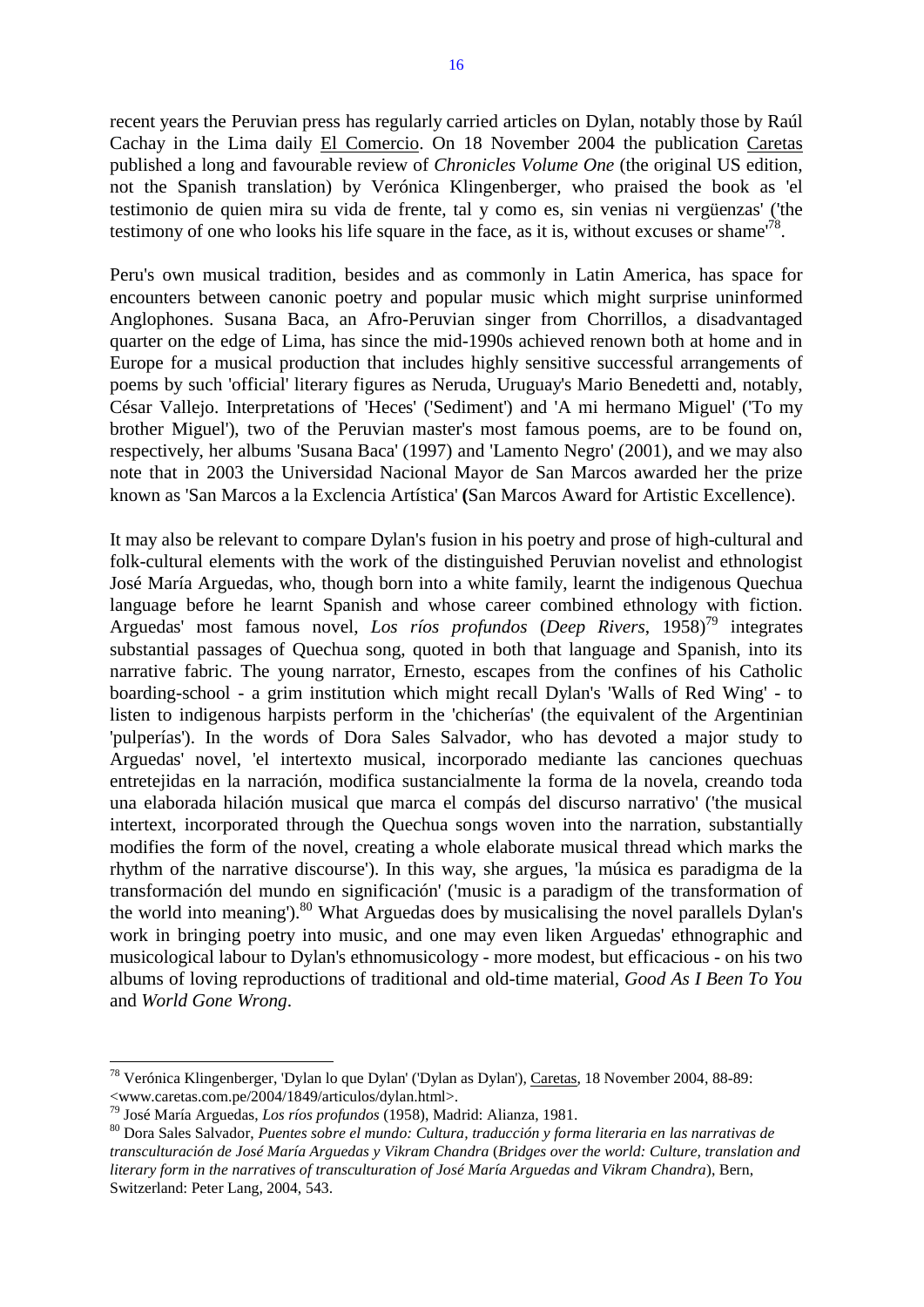#### IIID. MEXICO

The connection made in Peru with Octavio Paz takes us, finally, to Mexico. It may seem surprising that Dylan has only once, in 1991, toured that country, 'so far from God, so near the United States', which has featured prominently in several of his songs $^{81}$ . Nonetheless, just after Octavio Paz's death, on 24 April 1998, in an obituary in Público, a Guadalajara newspaper, Juan José Doñán named 'el cantante Bob Dylan' ('the singer Bob Dylan'), alongside the Swiss film director Alain Tanner and Italy's screen idol Marcello Mastroianni, as being among the ranks of 'los lectores y devotos pacistas' ('Paz's devoted readers') $^{82}$ . There are certainly - as in the Chilean, Argentinian and Peruvian cases - demonstrable analogies between Bob Dylan's poetics and aspects of the work of some of Mexico's most considerable writers, Paz included. His use of Aztec imagery in 'Romance in Durango' - 'The face of God will appear / With his serpent eyes of obsidian' - has an atmosphere similar to that in certain poems by Paz, who employs his country's heritage to poetic effect in a poem like 'Himno entre ruinas' ('¡Todo es dios / Estatua rota, / columnas comidas por la luz, / ruinas vivas en un mundo de muertos en vida!') ('All is God / Broken statue, / light-eaten columns, / living ruins in a world of the dead-alive!').<sup>83</sup> More surprisingly, Dylan's writing at times shows curious similarities - no doubt fortuitous, yet strangely arresting - with the work of Mexico's leading women poets. The later poems of the distinguished novelist and poet Rosario Castellanos, some of which have Dylan-like titles like 'Meditación en el umbral' ('Meditation in the doorway') or 'Autorretrato' ('Self-Portrait'), are written in acerbically colloquial language, often resorting as Dylan does to the dramatic monologue form, that might recall, say, 'Ballad of a Thin Man' or 'Dead Man, Dead Man', as in her lacerating 'Kinsey Report': 'Ya dejé de ir al cine. La oscuridad ayuda / y la aglomeración en los elevadores. / Creyeron que iba a volverme loca / pero me está atendiendo un médico. Masajes. / Y me siento mejor' ('I've stopped going to the cinema. The darkness helps / and the crush in the lifts. / They thought I'd go crazy / but a doctor's taking care of me. Massages. / And I feel better<sup>84</sup>. Dylan's surrealist mode, too, has its Mexican parallels, with his 'Series of Dreams' mirroring on a smaller scale, in its title and dynamics, the remarkable seventeenth-century poem 'Primero sueño' ('First dream'), the masterpiece of Mexico's first woman poet, Sor Juana Inés de la Cruz<sup>85</sup>. It is, finally, worth noting that 1988 saw the publication in Mexico of what may be the only book-length original study of Dylan to have appeared in Latin America, Jaime Pontones' volume *El Blues de la Nostalgia Subterránea. Bob Dylan: infiernos y paraísos* (*Subterranean Homesick Blues: Bob Dylan, hells and heavens*).86

82 Juan José Doñán, 'Adiós, poeta' ('Farewell, poet'), Público (Guadalajara), 24 April 1998 -

 $81$  Dylan was backed on this tour by the Chicano group Los Lobos (cf. above), which suggests some effort at acculturation on his or his organisers' part. These four dates, are, incidentally, among the few Dylan concerts from which, according to those informed on such matters, no audience tapes have ever circulated.

<sup>&</sup>lt;www.publi.com/news/1998/0424/a02.htm>.

<sup>83</sup> Octavio Paz, in *Early Poems 1935-1955*, bilingual Spanish-English edition with translations by various hands, New York: New Directions, 1973 (the translation is mine, not that from the book). Another poem by Paz in the same volume, 'La calle', speaks of a man being followed by his double: 'Ando en tinieblas y tropiezo y caigo / y me levanto y piso con pies ciegos / las piedras mudas y las hojas secas / y alguien detrás de mí también las pisa' ('I walk in the dark and stumble and fall / and get up and trample with blind feet / the silent stones and the dead leaves / and someone behind me tramples them too'), in a vision perhaps - as with the Vallejo poem quoted above - arguably similar to those of Dylan's 'I and I'.

<sup>84</sup> Rosario Castellanos, in *Meditación en el umbral*, Mexico City: Fondo de Cultura Económica, 1985.

<sup>85</sup> In Sor Juana Inés de la Cruz, *Antología poética*, Madrid: Alianza, 2004.

<sup>86</sup> Jaime Pontones, *El Blues de la Nostalgia Subterránea. Bob Dylan: infiernos y paraíso*s, Mexico City: Posada, 1988.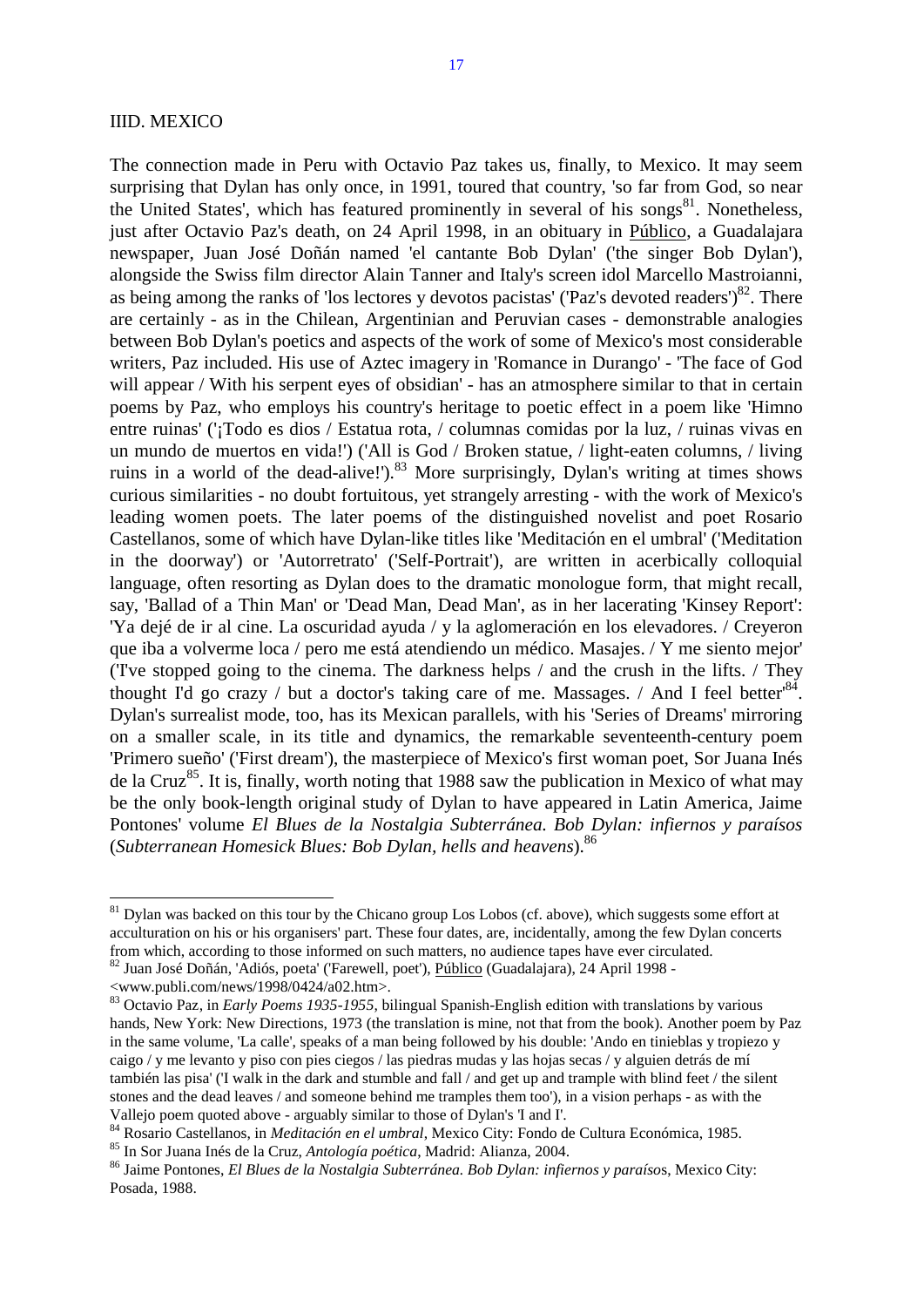#### IV. BOOTS OF SPANISH LEATHER - DYLAN'S RECEPTION IN SPAIN

If we now move 'across that lonesome ocean' and consider Spain, it can reasonably said that Dylan has long been popular among listeners and well-regarded among critics in that country. His work has certainly had more recognition in Spain than, for instance, in neighbouring Portugal, where as late as the 1980s relatively few of his albums were obtainable on the market and, indeed, his reputation as a poet never seems quite to have got across. The history of Dylan's reception in Spain up to 1999 has been chronicled in loving detail by Francisco García, one of Spain's leading Dylan experts whose invaluable and indefatigable work will be evoked at a number of points in this study. Garcìa's book of 2000, *Bob Dylan en España: Mapas de carretera para el alma* [*Bob Dylan in Spain: Road maps for the soul*], focuses on three aspects: tours, record releases and what might be called public opinion, and I am indebted to this study for much of the information that follows<sup>87</sup>.

### IVA. RECORD RELEASES

During his years as world countercultural icon, Dylan's albums were very difficult to obtain in Spain, except as imports: the first to be released was 'John Wesley Harding', in 1968. This means that during his most 'famous' period Dylan's work was, paradoxically, a relatively little-known phenomenon beyond the Pyrenees: in those days, those straining to catch the wind's message in General Franco's land of 'organic democracy' had to make do with occasional radio plays, a smattering of singles and EPs (mostly following French releases), and a limited number of cover versions in Spanish, Catalan or Basque. This circumstance, no doubt the result of political circumspection on the part of the Franco regime, led to some curious ironies. Thus, Francisco García relates how, before a single Dylan album was available on the national market, the melody of 'Blowin' in the Wind' was appropriated for 'Saber que vendrás' ('To know that You will come'), a Christian hymn which achieved a great success as part of the Spanish Catholic liturgy, and comments: 'Toda una generación de españoles conoció, sin saberlo, el primer gran éxito de Dylan en los templos religiosos' ('A whole generation in Spain unwittingly made the acquaintance of Dylan's first big hit in church') $88$ . The situation was remedied starting from 1970, when Columbia opened its Spanish offices and started releasing its back catalogue: by 1973, all of Dylan's albums were available in Spain, and they have remained on sale ever since, originally in vinyl and cassette form, and later in CD format, with releases generally following the standard European pattern<sup>89</sup>.

<sup>87</sup> Francisco García, *Bob Dylan en España: Mapas de carretera para el alma* [*Bob Dylan in Spain: Road maps for the soul*], Lleida/Lérida [Catalonia]: Editorial Milenio, 2000. This book includes: full details of all Dylan's Spanish tours up to 1999, with all localities listed and a digest of press reports; a discography of Dylan's official and unofficial Spanish releases, again up to 1999, with full-colour illustrations showing every sleeve; and interviews with eleven Spanish-speaking Dylan experts or aficionados (musicians, writers, journalists, etc). For more details, see my review, posted in 2000 on the Bob Dylan Critical Corner site -

<sup>&</sup>lt;www.geocities.com/Athens/Oracle/6752/multilingual.html#Mountains>.

<sup>88</sup> García, *Bob Dylan en España*, 16-17.

<sup>&</sup>lt;sup>89</sup> There have been some Spain-only special and limited releases. With its 17 May 1993 issue, Cambio 16, a well-known political and general Madrid weekly which might be considered the Spanish equivalent of The Economist, offered its readers a free CD entitled *Folk: Años 60*, 11 (*Folk: The 60s, No 11*), which included a performance by Bob Dylan of the blues standard 'Baby, Please Don't Go', from the 'Minnesota Hotel Tape' of 22 December 1961. A similar oddity is proffered by another giveaway CD, included with a 1995 issue (no exact date given) of the Navarra daily Diario de Noticias: this disc, *Grandes de la Música: Mitos del Rock* (*Great Figures of Music: Myths of Rock*), featured Dylan performing 'California', a song generally considered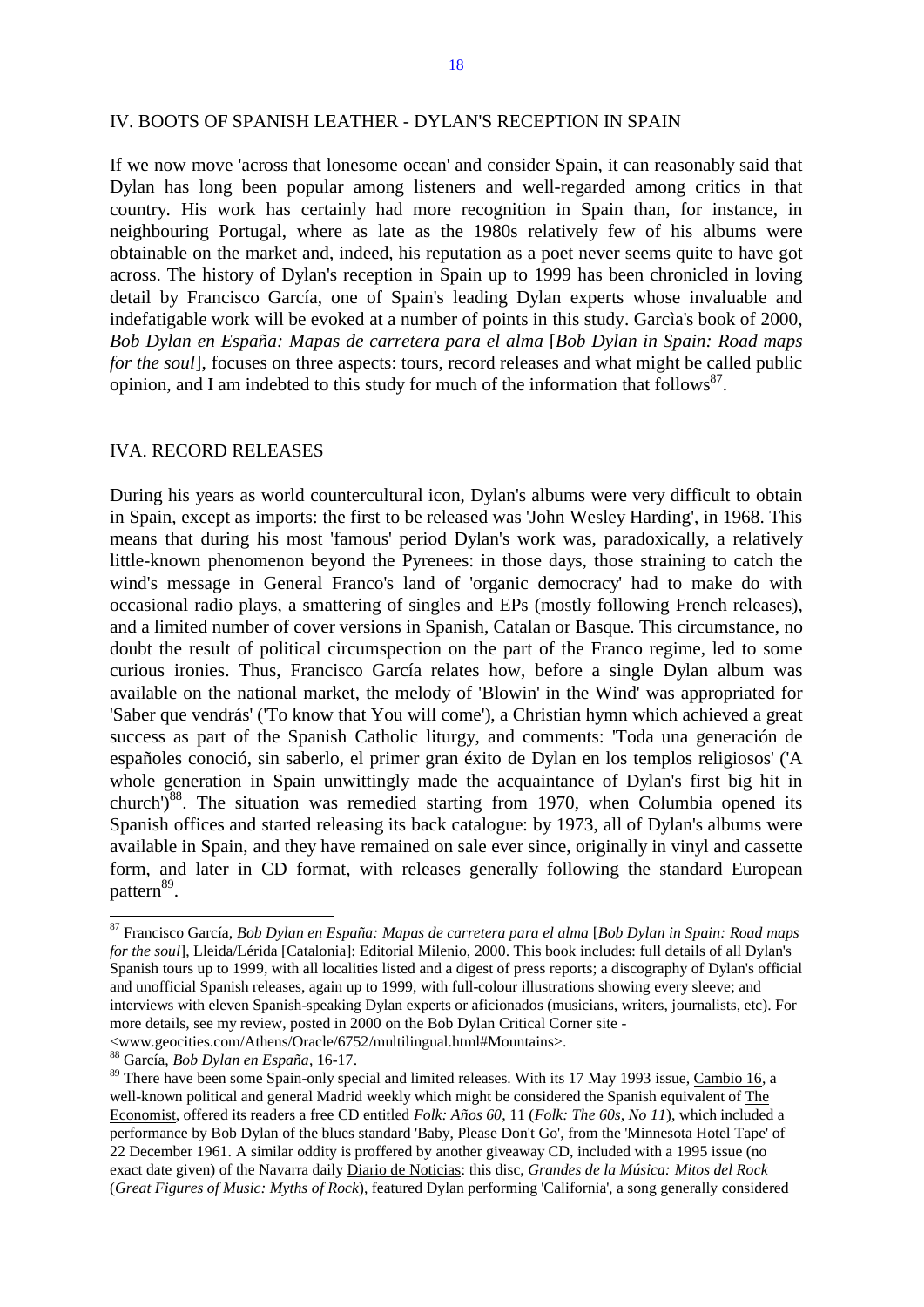Dylan has toured Spain in 1984, 1989, 1993, 1995, 1999 and  $2004^{90}$ . To these should be added two one-off dates, for the 'Guitar Legends' festival in Seville in October 1991 and a 1998 festival in Escalarre, a small Catalan locality in the Pyrenees. The first tour in 1984 consisted of two dates only, 26 June in Madrid and 28 June in Barcelona. Dylan has to date played 37 concerts in Spain, in a total of 24 localities, covering 12 of the 15 autonomous regions of the Spanish mainland (he has never played in the Canary Islands or the Balearic Islands). Certainly, the vast majority of mainland Spain's population has by now had the opportunity to see Bob Dylan perform at a location reasonably close to home<sup>91</sup>. The venues have ranged from the bullring in Benidorm, on the sun-drenched Valencia coast in the east, to the four-yearly Xacobeo Festival in the pilgrims' city of Santiago de Compostela, in rainswept Galicia in the north-west: the most spectacular to date must surely have been, on 12 July 1993, that given to a crowd of 4000 in the magnificent Roman amphitheatre of the small city of Mérida in Extremadura, which may have reminded Dylan of certain images from his own 'Foot of Pride' or 'When I Paint My Masterpiece'. García's book chronicles all 29 concerts up to and including 1999, also detailing the coverage of each tour and/or concert in the Spanish press (national, regional and local; musical and general), with selected quotations in the body of the text and an extensive press bibliography at the end of each chapter: thus, any future student of reception theory who wants to know exactly what, for example, the newspaper Diario de Andalucía said about Dylan's 17 April 1999 concert in Málaga has only to follow the trail laid down by his Spanish chronicler.

The reader learns from García's study that Dylan's debut 1984 concert in Madrid was attended by no less than four ministers from the then socialist government of Felipe González, one of them none other than Javier Solana, who went on to achieve further fame as NATO's secretary-general and, latterly, European foreign-policy supremo.<sup>92</sup> The second concert of that same first tour, in Barcelona, was graced by the presence of Jordi Pujol, longstanding head of the Catalan regional government and uncrowned king of Catalonia<sup>93</sup> These VIP presences make it clear that Dylan's first-ever professional visit to Spain was perceived as a major cultural and historical event. The press responses to these concerts, however, did not all rise to the level of the occasion: the article titles quoted in García's bibliography include all-to-predictable references of the type: 'Bob Dylan, el veterano de la canción protesta' ('Bob Dylan, the veteran of protest song'94) or 'Dylan: el profeta de los 60' ('Dylan, the prophet of the  $60s^{95}$ ; and, as García notes, the Spanish media's coverage of Dylan's visit typically repeated ad infinitum 'dos tópicos absolutamente agotados: el mito y la nostalgia' ('two hackneyed clichés: myth and nostalgia'96). It is clear from García's book that the journalistic resort to cliché has been a constant all the way through in the reception of

an early version of 'Outlaw Blues'. Neither song has ever been officially released by Columbia (García, *Bob Dylan en España*, 199-200).

<sup>&</sup>lt;sup>90</sup> Spain was not included in Dylan's 2005 European tour.

 $91$  All Dylan's Spanish concerts up to 17 July 2004, with exact dates and venues, are listed in the special edition of the Spanish version of Rolling Stone published in June 2004 under the title 'Bob Dylan: Cuaderno de la gira' ('Bob Dylan: the tour logbook') (1-5). See also García, *Bob Dylan en España*, for the concerts up to 1999.

<sup>92</sup> García, *Bob Dylan en España*, 37.

<sup>93</sup> García, *Bob Dylan en España*, 42.

<sup>94</sup> Tiempo, No 110, 18-24 June 1984 (see García, *Bob Dylan en España*, 44).

<sup>95</sup> El Gran Musical, No 245, July 1984 (see García, *Bob Dylan en España*, 46).

<sup>96</sup> García, *Bob Dylan en España*, 31.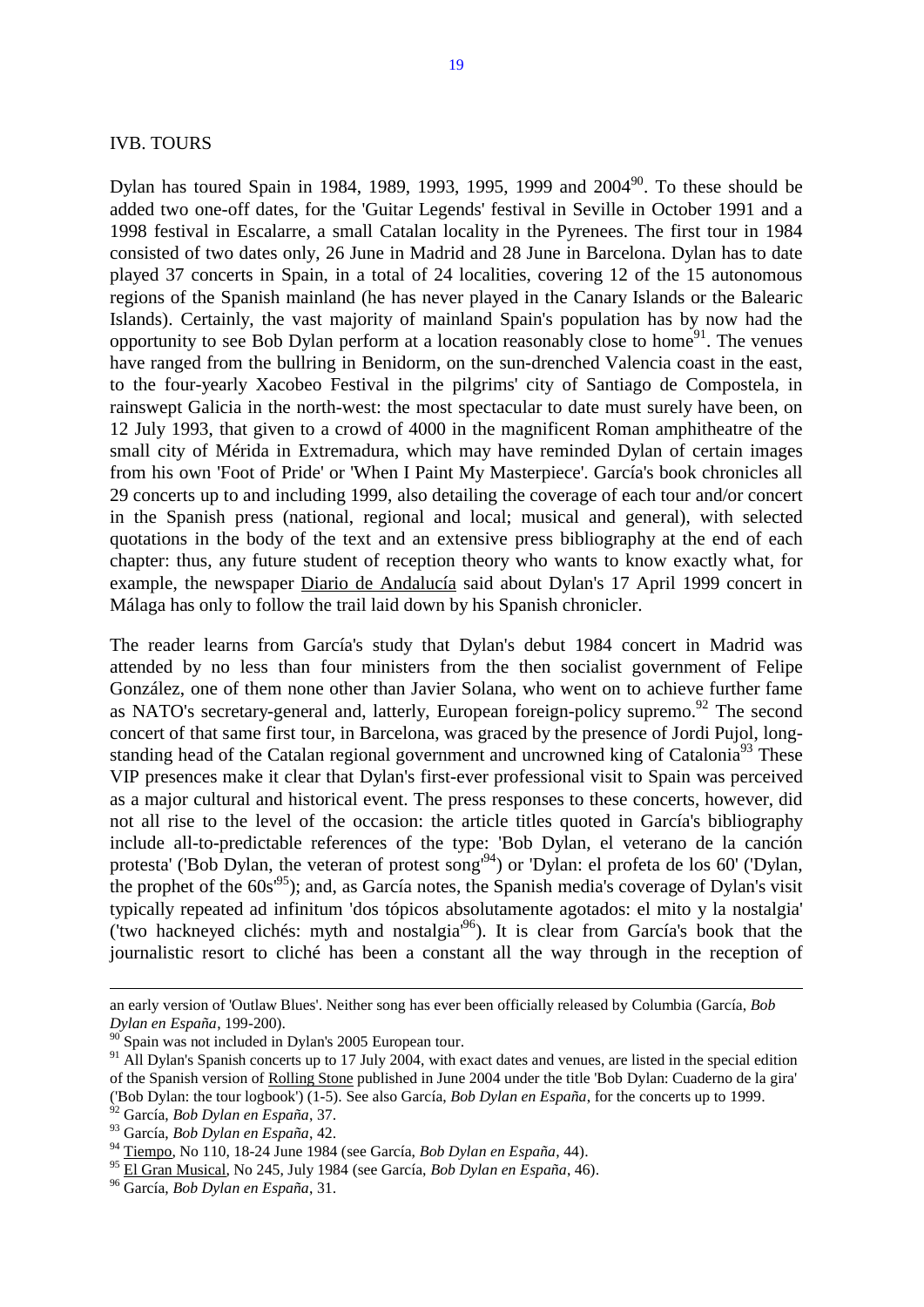Dylan's Spanish tours - although this is, of course, scarcely a phenomenon unique to Spain. Nonetheless, the 24 July 1995 night in Barcelona was actually attended by a princess, the Infanta Cristina<sup>97</sup>, though it is not recorded whether she discussed 'what's real and what is not'. As to Dylan's own extracurricular movements during these professional visits, he is believed to have checked out the Prado on the first visit to Madrid in 1984 (where he would have renewed his acquaintance with Goya), and, at some point, to have done the rounds of Antoni Gaudí's celebrated Sagrada Familia church in Barcelona<sup>98</sup>.

## IVC. DYLAN AND THE SPANISH INTELLIGENTSIA

The final section of García's book offers some useful evidence of the nature of Bob Dylan's reception in Spain, as exemplified in a set of brief interviews with eleven personalities from in and around the Spanish-speaking music world. These include: Diego Manrique, a veteran radio presenter and rock journalist; Jesús Ordovás and Mariano Antolín Rato, both authors of books on Dylan (Rato is also a published novelist); Benjamín Prado, a prestigious novelist and poet<sup>99</sup>; Fernando Garcín, a poet from Valencia<sup>100</sup>; and, representing Latin American opinion, Andrés Calamaro, a rock-oriented singer-songwriter from Argentina<sup>101</sup>, Inevitably, some respondents, notably Ordovás, privilege Bob's mid-60s work to near-exclusivity, but the balance is redressed by others, such as Calamaro and Garcín, who stress the merits of later albums like *Infidels* or *Oh Mercy*. The contributions are invariably enthusiastic, if not downright adulatory. Prado even declares: 'No se me ocurre ninguna frase en la que puedan estar al mismo tiempo las palabras "Bob", "Dylan" y "peor"' ('I can't think of a single sentence that might contain the words "Bob", "Dylan" and "worst"').

Bob Dylan's presence in the Spanish national mind has been cemented by the publication in Spain of a number of detailed original studies. Of the more important English-language books on Dylan, the only one which has been translated into Spanish (in 1975, published in Madrid) is Antony Scaduto's biography of the early years, *Bob Dylan*<sup>102</sup>: the critical studies of Michael Gray, Stephen Scobie and Christopher Ricks remain to be translated, as does Greil Marcus' *Invisible Republic*<sup>103</sup>. By way of compensation, however, there have been a

l

<sup>100</sup> Garcín wrote the sleevenotes for the 1996 various-artists CD of Dylan covers in Spanish, *Bob Dylan Revisitado: Un Tributo en la Lengua del Amor* (*Bob Dylan Revisited: A Tribute in the Loving Tongue*), complied by - again - Francisco García. For more on this release, see the section on cover versions below. <sup>101</sup> Calamaro also contributed the foreword to the García/Iriarte volume of Dylan translations examined below, *Del Huracán a las Tierras Altas*. He is a well-known artist in both South America and Spain, and has named Dylan in his own song 'Elvis está vivo' ('Elvis lives'), on his 1997 album *Alta suciedad* (*High Corruption*), while another of his compositions, 'Paloma' ('Dove'), from *Honestidad brutal* (*Brutal Honesty*, 1999) has a stanza which is virtually a direct translation from Dylan's 'Heart of Mine'. Calamaro opened for Dylan on eight nights of his 1999 Spanish tour, and on five of those nights covered Dylan's 'Seven Days' as part of his set. <sup>102</sup> Antony Scaduto, *Bob Dylan*, New York: Grosset and Dunlap, New York, 1971.

Translated by Ángela Pérez. as *La biografía de Bob Dylan*, Madrid: Ediciones Júcar, 1975.

<sup>97</sup> García, *Bob Dylan en España*, 124.

<sup>98</sup> Rollng Stone, 'Bob Dylan: Cuaderno de la Gira', 5, 11.

<sup>99</sup> Prado published an interesting article on 'dylanitas' in the Spanish edition of Rolling Stone ('Locos por Dylan' ['Crazy about Dylan'], Rolling Stone, Spanish edition, May 2001, 70-74). His volume of poems *Cobijo de la tormenta* takes its title directly from Dylan's song 'Shelter from the Storm'.

<sup>&</sup>lt;sup>103</sup> Four other, less important English-language books on Dylan have been translated into Spanish and published in Spain: Barry Miles' *Bob Dylan, In His Own Words* (*Bob Dylan, visto por si mismo*, Madrid: Ediciones Júcar, 1983); John Bauldie's *Wanted Man: In Search of Bob Dylan*, (translated by Alberto Manzano as *Se busca*, Madrid: Celeste 1995); Howard Sounes' biography *Down the Highway: The Life of Bob Dylan*, (translated by Marta Arguilé as *Bob Dylan. La biografía*, Barcelona: Mondadori, 2002); and the first volume of Paul Williams' *Bob Dylan: Performing Artist* (translated by Joan Sardá as *Bob Dylan. Años de juventud 1960-1973*,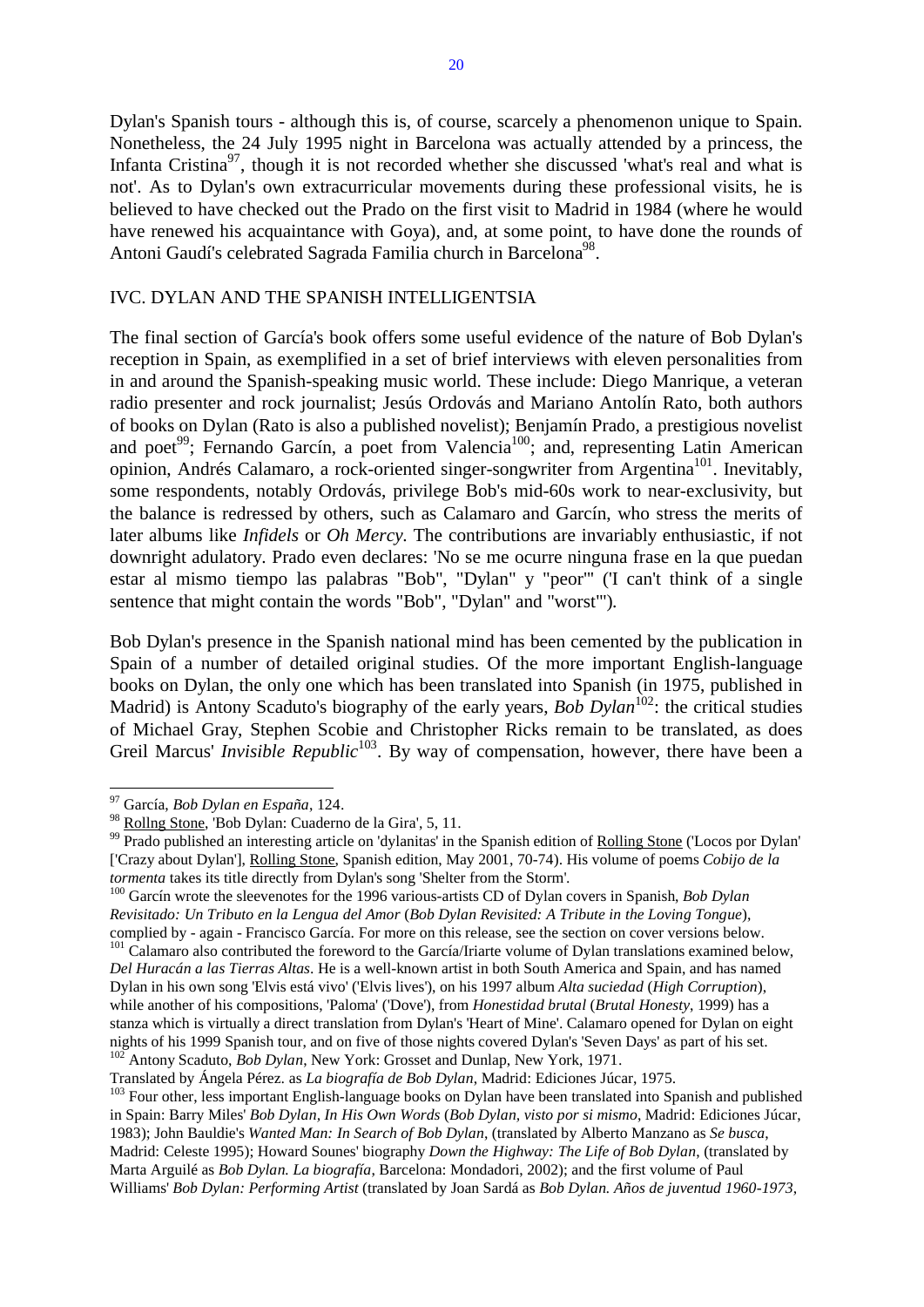fair number of Spanish-language Dylanological originals. In particular, a set of four volumes, entitled *Bob Dylan*, *Bob Dylan 2*, *Bob Dylan 3* and *Bob Dylan 4* appeared between 1972 and 1992 under the imprint 'Los Juglares', published by Ediciones Júcar of Madrid. This is a collection of studies of contemporary musicians, generally combining biography, critical comments, photos and lyrics, straddling the Hispanic and non-Hispanic musical worlds (Violeta Parra and Víctor Jara both have volumes devoted to them in the series<sup>104</sup>). and thus, in a sense, acclimatising or acculturating Dylan's work. The authors of the four studies are, in order, Jesús Ordovás (1972), Mariano Antolín Rato (1975), Danny Faux (1982) and Vicente Escudero (1992); we have already met the two first-named via Francisco García's interviews. Of the four books, those by Rato (polemically analytic) and Faux (rich in journalistic detail) are the most interesting. The first study, by Ordovás, leans rather heavily on Scaduto's biography (then unpublished in Spanish), but it remains of undeniable importance as, quite simply, the first serious book on Dylan to appear in Spain. By far the weakest of the four books is Escudero's, which is little better than hack-work and is spattered with typographical and bibliographical errors.<sup>105</sup> Despite such aberrations, however, the Dylan book panorama in Spain is, taken as a whole, an extensive and laudable phenomenon. Also to be noted is the existence, since April 2002, of a dedicated Dylan zine exclusively in Spanish, Fanzimmer, published four times a year in Pamplona/Iruña (Navarra) and lovingly edited by Rafael de Pablo $106$ .

In recent times, we may stress the favourable reception accorded in Spain to both *'Love and Theft'* and *Chronicles*, as well as to the 2004 tour. Thus, Dylan's triumphant album of 2001 received an ecstatic review in the prestigious national daily El País, from the pen of the already mentioned Diego Manrique, who lauded 'Dylan el alquimista: el brujo que tiene a su disposición la historia, la mitología, las raíces de EE UU. Y que mezcla todo con humor y mano segura' ('Dylan the alchemist: the magician who draws on America's history, mythology and roots, combining all the elements with humour and a steady hand' - and also, interestingly, drew attention to the presence on the album of Dylan's 'riqueza narrativa' ('narrative abundance'), praising his storytelling art and thus approximating him to the literary tradition.<sup>107</sup> The seven-date 2004 tour was abundantly covered in the press, with the Diario de Alcalá, the local paper in Alcalá de Henares near Madrid, where Dylan played on 14 July in the garden of the archbishop's palace, going so far as to devote the first eight pages of its edition of that day, in their entirety, to the singer-songwriter and his concert, with local worthies and ordinary inhabitants marvelling that their small town had been singled out for such an honour.<sup>108</sup> The editorial caled Dylan 'uno de los iconos de nuestra era, un narrador de lo actual y de lo eterno que no es de ningún sitio y lo es de todos a la vez'

Barcelona: Ediciones Ma Non Troppo, 2004; volume 2 was scheduled for late 2005). There do not appear to be any Catalan translations of English-language Dylan studies.

 $104$ <sup> $104$ </sup> Cf. section on Chile above.

<sup>&</sup>lt;sup>105</sup> A number of other Spanish-original Dylan books have appeared over the years, by no means all of them worth chronicling. There has also been one original in Catalan: David Castillo, *Bob Dylan*, Barcelona: Edicions 62/Caixa de Catalunya, 1993. Cf. also the original Mexican study by Jaime Pontones, mentioned above.

<sup>&</sup>lt;sup>106</sup> Fanzimmer's website is at: <http://es.geocities.com/fanzimmer/>. It does not include article texts.

<sup>107</sup> Diego Manrique, 'Bob Dylan demuestra su renacimiento creativo en su nuevo disco' ('Bob Dylan's new album demonstrates his creative renaissance', El País, 9 September 2001,

<sup>&</sup>lt;www.elpais.es/articulo.html?anchor=elpepiesp&xref=20010909elpepiesp\_1&type=Tes&d\_date=20010909>. <sup>108</sup> Diario de Alcalá, 14 July 2004, 1-8.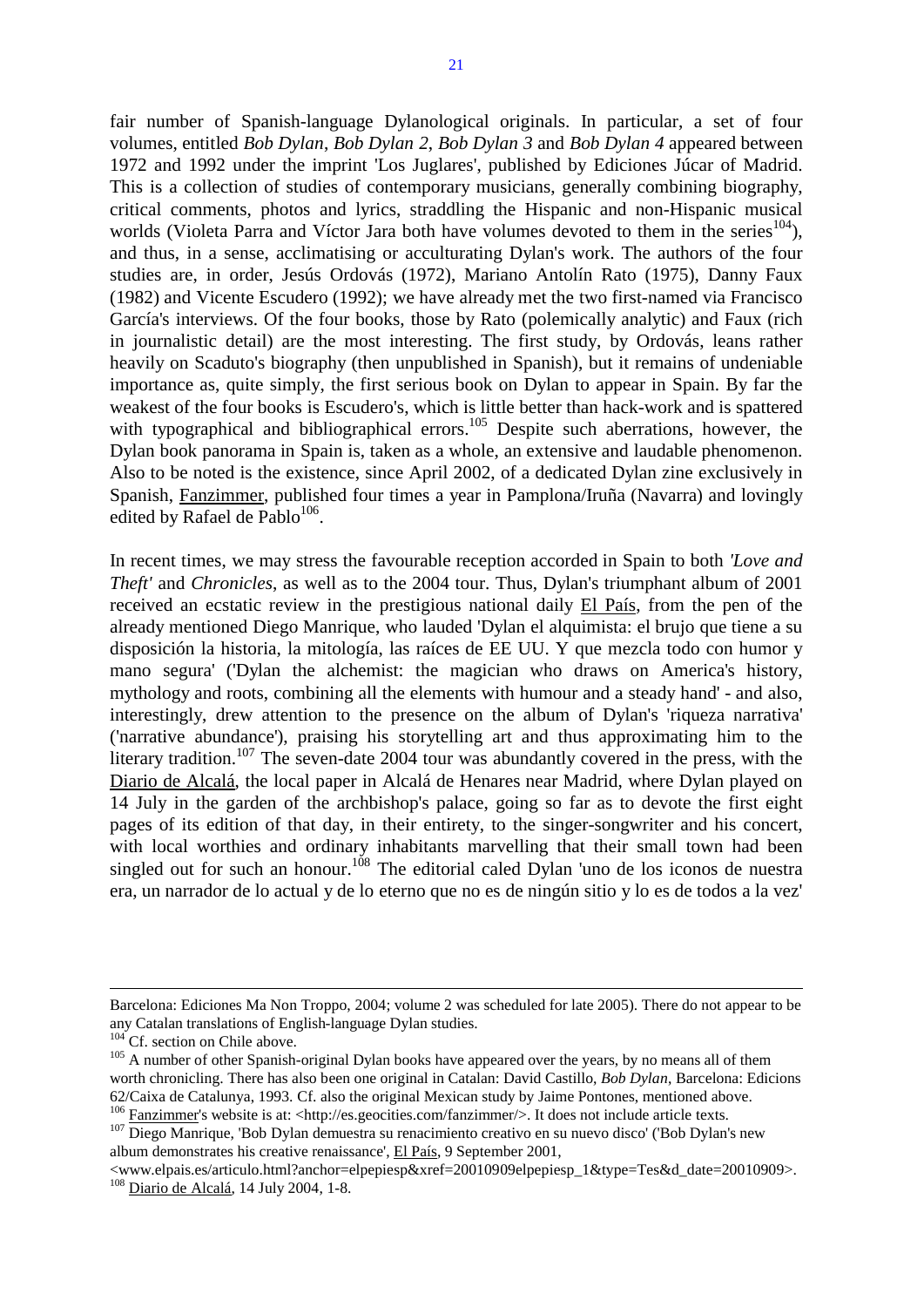('one of the icons of our era, a narrator of the present and the eternal who is from nowhere and everywhere at one and the same time' $1^{109}$ .

In 2005, heralding Dylan's autobiography, El País honoured him with a photograph, in his rakish *'Love and Theft'* mode, on the front cover of its Sunday supplement for 13 February, and featured a long report on the Spanish translation of *Chronicles*, including a detailed text by, again, Manrique<sup>110</sup>, who once again drew attention to Dylan's literary credentials: '*Crónicas* es un libro más literario de lo que aparenta. Dylan adopta un falso tono de ingenuo de provincias que deriva de Mark Twain. Pero éste es un Twain que se ha contagiado de los ritmos anfetamínicos de Jack Kerouac' ('*Chronicles* is a more literary book than it seems. Dylan adopts a deceptive "hick from the sticks" tone which comes from Mark Twain - but a Twain contaminated by the amphetamine rhythms of Jack Kerouac'). Manrique also stressed how the book incarnates Dylan's trickster mode, offering its readers, be they English- or Spanish-speaking, 'un personaje que siempre rompe, para bien o para mal, las expectativas de sus seguidores' ('a character who endlessly confounds, for better or worse, the expectations of his followers')<sup>111</sup>. El País returned to *Chronicles* a few days later, naming it, in its 19 February edition, the 'book of the week'. This time, the reviewer, Rodrigo Fresán, praised Dylan's book precisely for its refusal of autobiographical orthodoxy: 'Bob Dylan … ha respetado sus propias reglas y sus propios versos a la hora de narrar esta obra maestra que es su magistral existencia. "Para vivir fuera de la ley tienes que ser honesto", canta Dylan … Y, como prueba de ello, exactamente *así*, honrado pero forajido, suena este gran libro' ( 'Bob Dylan … ha respected his own rules and his own verses in his narration of that masterpiece which is own magisterial life. "To live outside the law you must be honest", sings Dylan … And the proof of that, exactly *that*, is what we find in this fine book: an honest outlaw')<sup>112</sup>. In similar vein, in April 2005 Qué Leer, a literary magazine published in Barcelona whose title translates as 'What To Read', greeted *Chronicles* as an 'apasionado y vitalista' ('passionate and vivid') work which, 'en sus mejores pasajes, … nos devuelve al vociferante y aullador Jack Kerouac de *En el camino*' ('in its best passages, … takes us back to the eloquent and howling Jack Kerouac of *On The Road*'<sup>113</sup>. The volume received similar praise in 'dylanita' Dario Vico's limited-edition book of 2005, *Bob Dylan: Una introducción* (*Bob Dylan: An Introduction*): Vico hailed it as 'un libro magnífico' ('a magnificent book'), and went so far as to speculate as to whether, with the promised three volumes of *Chronicles*, Dylan might not, in the end and somewhat ironically, obtain the Nobel for his qualities as a prose writer: 'Tendría gracia que al final se ganara el Nobel por su obra escrita' ('It would be curious if he did finally win the Nobel for his written work<sup>114</sup>. Also in April 2005, Antonio Iriarte, reviewing the book in the Barcelona magazine Ruta 66, declared that with *Chronicles* 'Dylan ha confirmado a los ojos de todo el mundo que también es un escritor' ('Dylan has confirmed

<sup>&</sup>lt;sup>109</sup> 'Algo más que un espléndido concierto' ('Something more than a splendid concert'), Diario de Alcalá, 14 July 2004, 8.

 $110$  Diego Manrique, 'Las evasiones del mito' ('Evasions of the myth'), El País Semanal, 13 February 2005, 40, 42.

<sup>111</sup> Manrique, 'Las evasiones del mito', 40.

<sup>&</sup>lt;sup>112</sup> Rodrigo Fresán, 'Sangre en las letras' ('Blood on the letters'), El País, 19 February 2005 ('Babelia' supplement), 5.

<sup>&</sup>lt;sup>113</sup> Milo J. Krmpotic, 'Palabra de Dylan: Las memorias del gran cantautor' ('The word of Dylan: the memoirs of the great singer-songwriter'), Qué Leer, April 2005, 52-53 (52).

<sup>114</sup> Dario Vico, *Bob Dylan: Una introducción* (*Bob Dylan: An Introduction*), Valencia: Group Midons (Guías Efe Eme), 2005, 89, 90 (Vico's 96-page book was given away with the March 2005 issue of the magazine Efe Eme; it was an updated version of a volume with the same title published in 2000 by Editorial La Máscara, Valencia).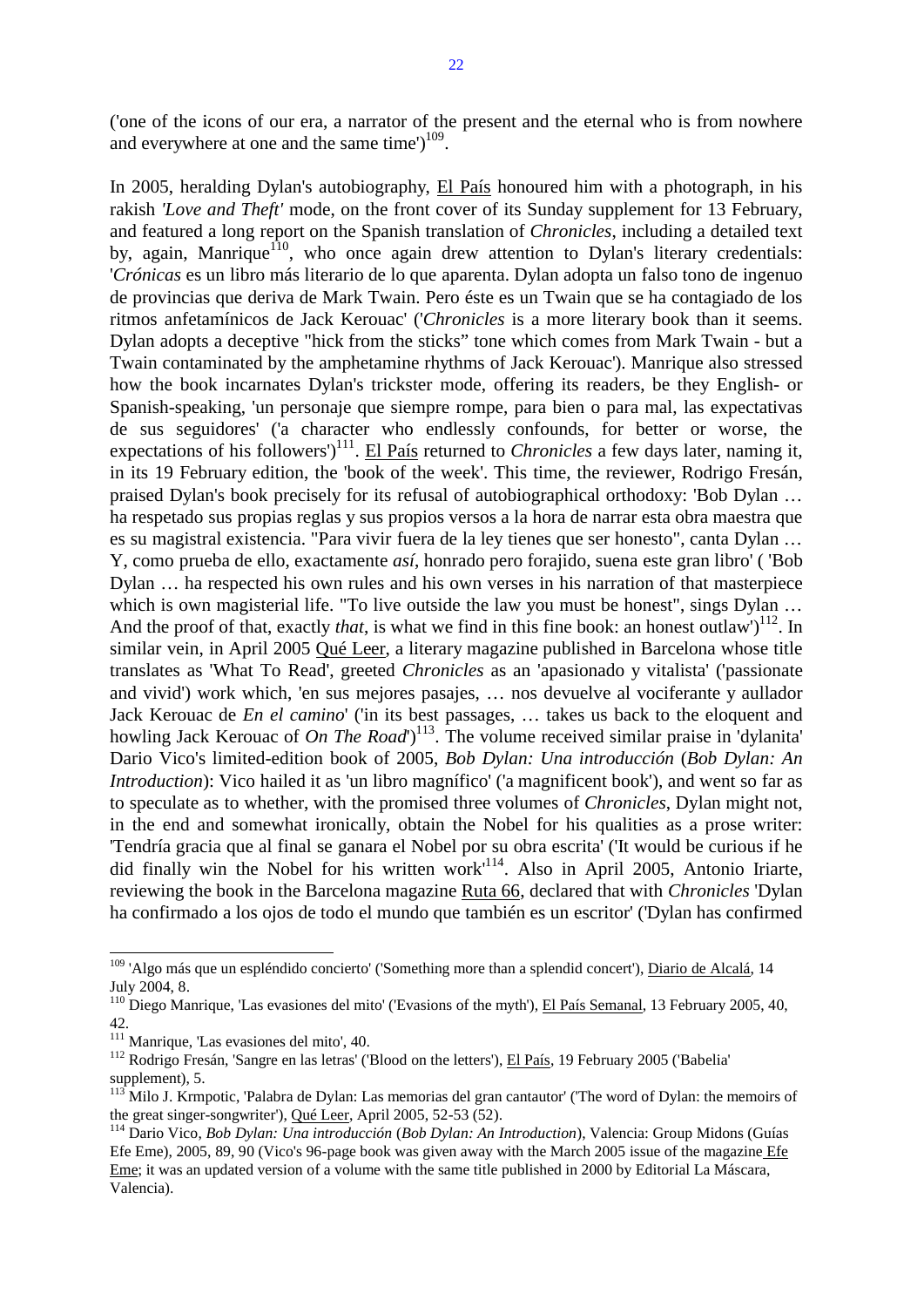in everyone's eyes that he is a writer too'), and unequivocally praised 'la extraordinaria calidad literaria del texto' ('the extraordinary literary quality of the text'), as manifested in 'la efectividad y sencillez de la prosa' ('the effectiveness and simplicity of the prose', with its 'tremendo poder de evocación' ('tremendous power of evocation')<sup>115</sup>.

*Chronicles* also won praise for its literary qualities in the Catalan-language press: on 10 February 2005 the Barcelona daily Avui carried a heavyweight review by David Castillo, laying major stress on the songwriter's literary baggage, declaring: 'No resulta estrany que hagi estat proposat per al Nobel de literatura perquè Dylan és tan bo narrant que aconsegueix fer-te partícip de la circumstància vital dels moments que recupera' ('It should not surprise us that he has been proposed for the Nobel prize in literature, for Dylan is such a good narrator that he gets you to participate in the lived circumstances of the moments he recovers'), and even concluding: 'Dylan, finalment, ha canviat el món però ho ha fet com els grans artistes: en la recreació de la vida com una forma de bellesa' ('Dylan, in the end, has changed the world, but he's done it as the great artists do: recreating life as a form of beauty')<sup>116</sup>.

Meanwhile, in homage to the master a film, *Las huellas de Dylan* (*Tracks of Dylan*), directed by Francisco Merinero, had its private preview in February 2005, and was expected to go on general release at a later date. Merinero's film was described, in an article of 24 February in the newspaper El Mundo, as consisting mostly of concert footage from Dylan's 2004 Spanish tour, plus interviews with prominent 'dylanitas', including Benjamín Prado, Diego Manrique and Jesús Ordovás. The director declared: 'A nível artístico, es mi más viejo maestro. El descubrimiento de su música … despertó en mí la inquieta alma artística que todos llevamos dentro' ('In artistic terms, he's my oldest master. The discovery of his music  $\ldots$  awoke in me the restless artist's soul that we all have inside us')<sup>117</sup>. Some across the Pyrenees, then, are in no doubt whatever that Bob Dylan is a very substantial artist indeed.

#### VA. COVER VERSIONS (I)

l

Interest in a songwriter's work may be measured not only through books and articles but, in more audible fashion, through the existence of cover versions, and indeed a considerable number of such versions of Dylan songs have been released over the years in Spain - not just in Spanish, but also in Catalan, Galician and Basque. The post-Franco Spanish state recognises these four languages as official. Catalan is spoken in Barcelona and the rest of the surrounding region of Catalonia, with variants in the Valencia region and the Balearic Islands; Galician, which resembles Portuguese, is the language of the Atlantic region of Galicia, in the north-west (main cities: Santiago de Compostela, La Coruña and Vigo); Basque is the tongue of the Basque Country in the north-east (main cities: Bilbao, San Sebastián and Vitoria). Catalan and Galician are both Latin-derived and, while unequivocally distinct languages, are reasonably close to Spanish; Basque is totally unrelated to the other three and is, indeed, not an Indo-European language at all.

<sup>&</sup>lt;sup>115</sup> Antonio Iriarte, 'Bob Dylan no se confiesa' ('Bob Dylan confesses nothing'), Ruta 66 (Barcelona) April 2005, 57.

<sup>&</sup>lt;sup>116</sup> David Castillo, 'La paraula del mestre: Memòries' ('The word of the master: Memoirs'), Avui, 10 February 2005, <www.avui.es/avui/diari/05/feb/10/k100310.htm>. Castillo is the author of what appears to be the only existing Catalan-language study of Dylan (see above).

<sup>&</sup>lt;sup>117</sup> Álvaro Feito, 'La pasión española por el "mito Dylan"' ('The Spanish passion for the "Dylan myth"'), **El** Mundo, 24 February 2005, 58.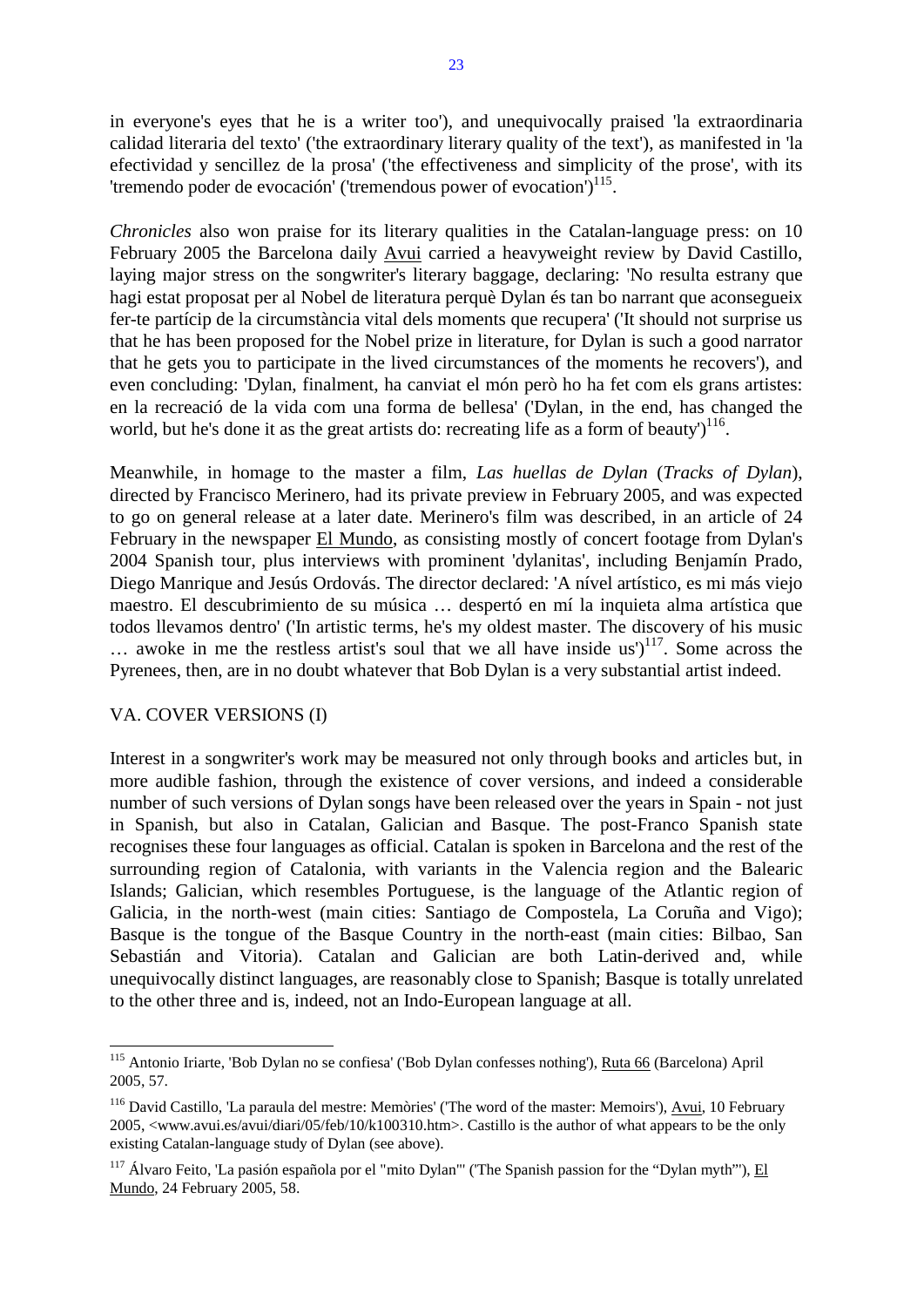It is important to make a clear distinction between a cover version and a translation of a Dylan song. A Spanish cover version has of course been subjected to a process of translation, but cannot be considered in itself as a translation proper. As a text intended to be sung, it inevitably take liberties with the original for reasons of rhyme, rhythm and euphony, whereas the published translation of a lyric exists to give Spanish-speaking readers and listeners an understanding, filtered through their own language but nonetheless as accurate as possible, of what Dylan actually says in his song-text<sup>118</sup>. There is of course a loss, as the translated texts lose Dylan's end-rhymes, internal rhymes, rhythm (regular or otherwise), alliteration and assonance, and come across as if they were post-Whitman free verse - which is, of course, precisely the kind of poetry that the inveterate rhymester Dylan does not write! However, this loss is mitigated if the translation is accompanied by the original in paralleltext mode, and translation as such remains the only possible medium for properly communicating Dylan's meaning, or as much of it as can be communicated, to Spanish speakers with little or no English.

We shall consider the translation proper of Dylan into Spanish later in this study, but will now examine the parallel history of cover versions, while at all points wishing to make clear that a sung cover version is in fact not a translation but an adaptation or rewriting. The history of Dylan covers in Spain has been traced, once again, by the ever-active Francisco García, this time in an article of 1993 entitled 'Bob Dylan: El libro de los discos españoles' ('Bob Dylan: The book of Spanish records')<sup>119</sup>. García's research makes it clear that there has never been any lack of interest in performing Dylan songs in Spain, although it does also seem that his material has on the whole not been covered primarily by 'name' artists.

It appears from García's article that Dylan songs began to be sporadically translated and covered in the Spanish state as early as 1964, but the earliest cover version in any of the state's languages that is actually dated in his text is 'No et serveixo', a Catalan rendition of 'It Ain't Me Babe' released in 1968 on an EP by Albert Batiste. Other pioneer covers included several more in Catalan, by various artists (among them at least two different recordings of 'When The Ship Comes In'), and three versions, in three different languages, of 'Blowin' in the Wind': in Catalan again (by the duo Ramòn Casajoana and Joan Boix), in Basque (by Juan Migel), and in Spanish (by Los Pekenikes). Also interpreted, in both Spanish and Catalan, in the 1960s or 1970s were 'Farewell Angelina' and 'Mr Tambourine Man'. Later years saw a fair stream of Spanish-language covers, of titles ranging from the obvious ('Like a Rolling Stone', 'I Want You', 'Knockin' on Heaven's Door') to the more obscure ('If Dogs Run Free', and even, remarkably, 'Tell Me').

The versions so far mentioned are all of individual Dylan songs, whether as singles or as tracks on EPs or albums. Several entire albums of Dylan-in-translation have also been issued in Spain, the first being *Los éxitos de Bob Dylan*, credited to Danny Roberts (probably a pseudonym) and released in 1978. This was an unauthorised release, as were its successors until December 1996, when *Bob Dylan Revisitado: Un Tributo en la Lengua del Amor* appeared. This CD (*Bob Dylan Revisited: A Tribute in the Loving Tongue*) was issued by Seminola Records of Valencia, and is discussed by Lars M. Banke in an article of 1998

<sup>&</sup>lt;sup>118</sup> This point is clearly illustrated by the two Spanish versions of 'Gotta Serve Somebody' by Francisco García the cover version included on the CD *Bob Dylan Revisited: Un Tributo en la Lengua del Amor* , and the translation which appeared in *Del Huracán a las Tierras Altas: Escritos y canciones 1975-1997* (for both, see below). Garcìa's two texts are very different from each other.

<sup>&</sup>lt;sup>119</sup> Privately published by Masked Tortilla Productions, 1993.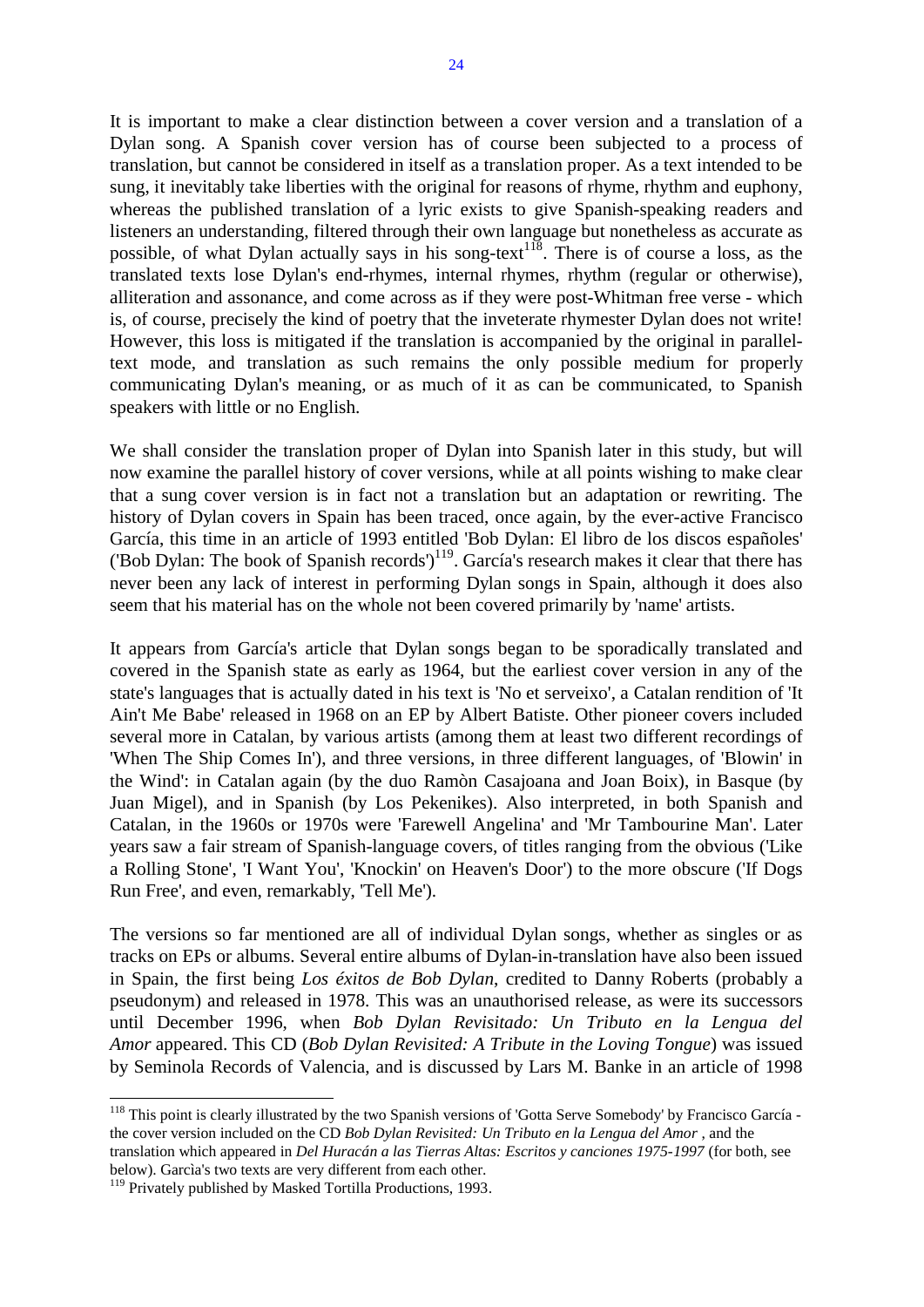entitled 'A Few Notes on Bob Dylan Cover Version Albums'. Banke states that on this album 'various Spanish artists do a total of twelve Dylan songs ... translated [sic] by Francisco J. García Cubero, who is also the originator of the project<sup> $120$ </sup>.

This is, of course, the Francisco García whom we are already acquainted with. Indeed, Garcia is responsible for eleven of the twelve Spanish-language adaptations (not translations) on the CD (the exception being 'De vuelta en la autopista 61', a.k.a. 'Highway 61 Revisited', the version of which is the direct responsibility of Lobos Negros, the group performing it). The musical approach is generally 'rock' rather than 'folk', and not on the whole over-obviously Spanish, although the project's one 'name' artist, Miquel Gil (who made his name with the excellent Valencian Mediterranean-folk outfit Al Tall), contributes strong flamenco-tinged vocals to a much-transformed 'Has de servir a alguien' ('Gotta Serve Somebody'). Francisco García himself plays on one track, as a member of the group La Gran Esperanza Blanca, who cover 'One Too Many Mornings', interpreted in rock vein as 'Demasiadas mañanas'. The adapted Spanish lyrics (without the English originals) are printed in full in the booklet, which also contains a prose-poem tribute to Dylan by Fernando Garcín (the Valencian poet whom we have mentioned above), including the following: 'Ésta es una pequeña aportación de cuero español. En la lengua del amor.' ('This is a small contribution made of Spanish leather. In the loving tongue'). The texts sung on this CD are, it should be stressed, *not* translations proper: these versions are deliberately 'singable', respecting the originals' musical form rather than faithfully sticking to the sense of the words; and in a number of the adapted songs stanzas from the original have been left out.

In his article, Banke also mentions a CD called *Pirata*, released by Boomerang Records in 1995 by a group called (unpronounceably) 7 Lvvas, on which 'nine of the fourteen songs ... are Dylan songs and some of the others are Dylan-related traditionals'. The adaptations, by Fredi Barreiro, are, Banke claims, in 'Galician-Portuguese'<sup>121</sup>. It would in fact be more accurate to say simply that they are in Galician, as this language, while historically a variant of Portuguese, is spoken in a region which has been uninterruptedly a part of *the Spanish state* for as long as that state has existed. *Pirata* includes, indeed, Galician-language adaptations of nine Dylan songs, among them 'All Along the Watchtower', 'What Was It You Wanted?', 'Maggie's Farm' and 'Visions of Johanna'<sup>122</sup>, and of two songs which are certainly 'Dylan-related traditionals', 'Barbara Allen' and 'Jim Jones' (the three remaining tracks adapt songs by Bruce Springsteen and Jimmy Buffett). In other words, it is a 'mostly-Dylan-covers' album. Musically, these are rock-oriented versions; the packaging does *not* include the Galician lyrics, which makes comment rather difficult for those not brought up in the shadow of Santiago's cathedral. Since then, 7 Lvvas have, put out two more releases (both in CD-R format), entitled *Que Tomas* and *Nu*, containing, inter alia, more Dylan songs in Galician, among them 'Jokerman' and 'Lily, Rosemary and the Jack of Hearts'. It is certainly interesting to find Dylan's texts re-created in this fashion in a minority language like Galician.

<sup>&</sup>lt;sup>120</sup> Lars M. Banke, 'A Few Notes on Bob Dylan Cover Version Albums', On The Tracks, No 13, Spring 1998, 10-19. Banke states that on this album 'various Spanish artists do a total of twelve Dylan songs ... translated [sic] by Francisco J. García Cubero, who is also the originator of the project' (15).

<sup>&</sup>lt;sup>121</sup> Banke, 15. This writer, who is clearly not familiar with Iberian languages, confusingly, and plain wrongly, claims that the songs on *Bob Dylan Revisitado* are recorded 'in Catalan', when in reality they are *all* in Spanish. 122 On the two last-named songs, Maggie has become 'Maruxa', and Johanna has metamorphosed into 'Rosanna'.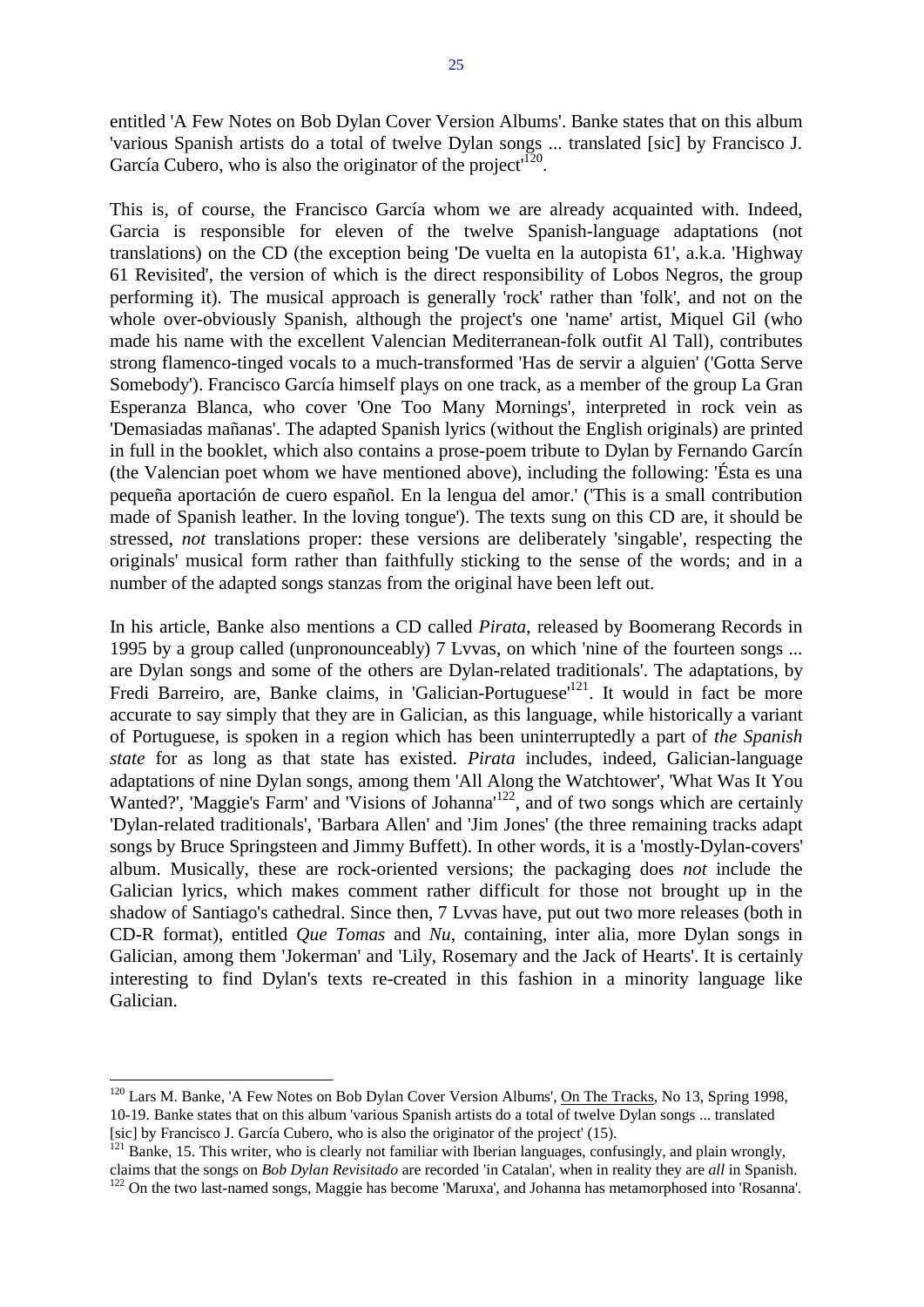Subsequently to Banke's article, two albums appeared consisting mostly of cover versions in Catalan, courtesy of the duo Gerard Quintana and Jordi Batiste. In 1998 they put out *Els miralls de Dylan* (released by Música Global Discogràfica of Girona/Gerona), a CD consisting of performances (with backing musicians) of eleven Catalan adaptations of Dylan songs, together with an original poem by Pere Quart and two Dylan songs performed in (less than perfect) English, namely 'One More Cup of Coffee' and a shortened version of 'Idiot Wind'. This was followed in 2000 by a second offering, *Els miralls de Dylan: Sense reina ni as*, on the same label, containing another twelve Catalan adaptations of Dylan songs, plus 'Romance in Durango' sung in English. The arrangements on both releases may be described as folk-rock, and are in some cases - e.g. 'Sara' and 'Shelter From The Storm' on the second CD - outstanding, communicating Dylan's poetic vision in powerful and memorable fashion. Both CDs come with the Catalan lyrics (the adaptations are by various hands, including Quintana and Batiste); the range of material included over the two releases does not extend chronologically beyond *Street-Legal* (represented by 'Señor' on the second CD), but does encompass 'A Hard Rain's A-Gonna Fall' (on the first) and 'Stuck Inside of Mobile with the Memphis Blues Again' and 'Sad-Eyed Lady of the Lowlands' (on the second), all performed in adaptations that take account of every stanza of the originals. This two-volume Catalan project must, surely, stand as one of the more ambitious attempts to transpose Dylan on record into another language, to be mentioned in the same breath as Hugues Aufray's comparable efforts in French.

### VB. COVER VERSIONS (II) - THE SPANISH ALBUM PROJECT

l

At one point in the late 70s/early 80s there were well-substantiated rumours of Dylan himself making an entire album of songs in Spanish. This story, which seems to be more than an urban legend, has been researched in detail by Francisco García. In 'Spanish Album Incident', an essay published in the fanzine The Telegraph in 1991, and later online in Spanish $123$ , García states that this album, which would have had official release only in the Spanish-speaking world, would have consisted of Dylan classics, transposed into the 'loving tongue' and performed in that language by the master himself. In other words, Dylan would have covered himself in Spanish! The song texts would of course technically have been not translations proper but Spanish-language adaptations or transpositions.

There was talk of the songs being rendered into Spanish by no less a figure than the English poet, novelist and ethnologist Robert Graves, a long-term resident of the locality of Deià (Majorca). Dylan and Graves had certainly met at some point: their encounter in London is recalled in *Chronicles Volume One*<sup>124</sup>. However, speculation was cut short by Graves' death in 1978. Francisco García further states that another candidate for rendering Dylan into Spanish-language song was the well-regarded Nicaraguan-born poetess Claribel Alegría, Graves' neighbour in Dei $a^{125}$ . She is believed to have translated some twenty songs, but this

<sup>&</sup>lt;sup>123</sup> A revised version of Francisco García's essay appeared in Spanish on the 'Kaw-Liga's Shelter From The Storm' site - <www.geocities.com/kawligas/> - a site of which he was webmaster and which once acted as a focus for the Spanish Dylan community but unfortunately no longer exists ('Kaw-Liga' is not a Dylan reference but the title of a song recorded by Hank Williams in 1953).

<sup>&</sup>lt;sup>124</sup> *Chronicles Volume One*, 45. On the same page, Dylan expresses his admiration for Graves' ethnographical study *The White Goddess*.

<sup>&</sup>lt;sup>125</sup> Claribel Alegría was born in Nicaragua but prefers to see herself as Salvadorean, having been raised in El Salvador.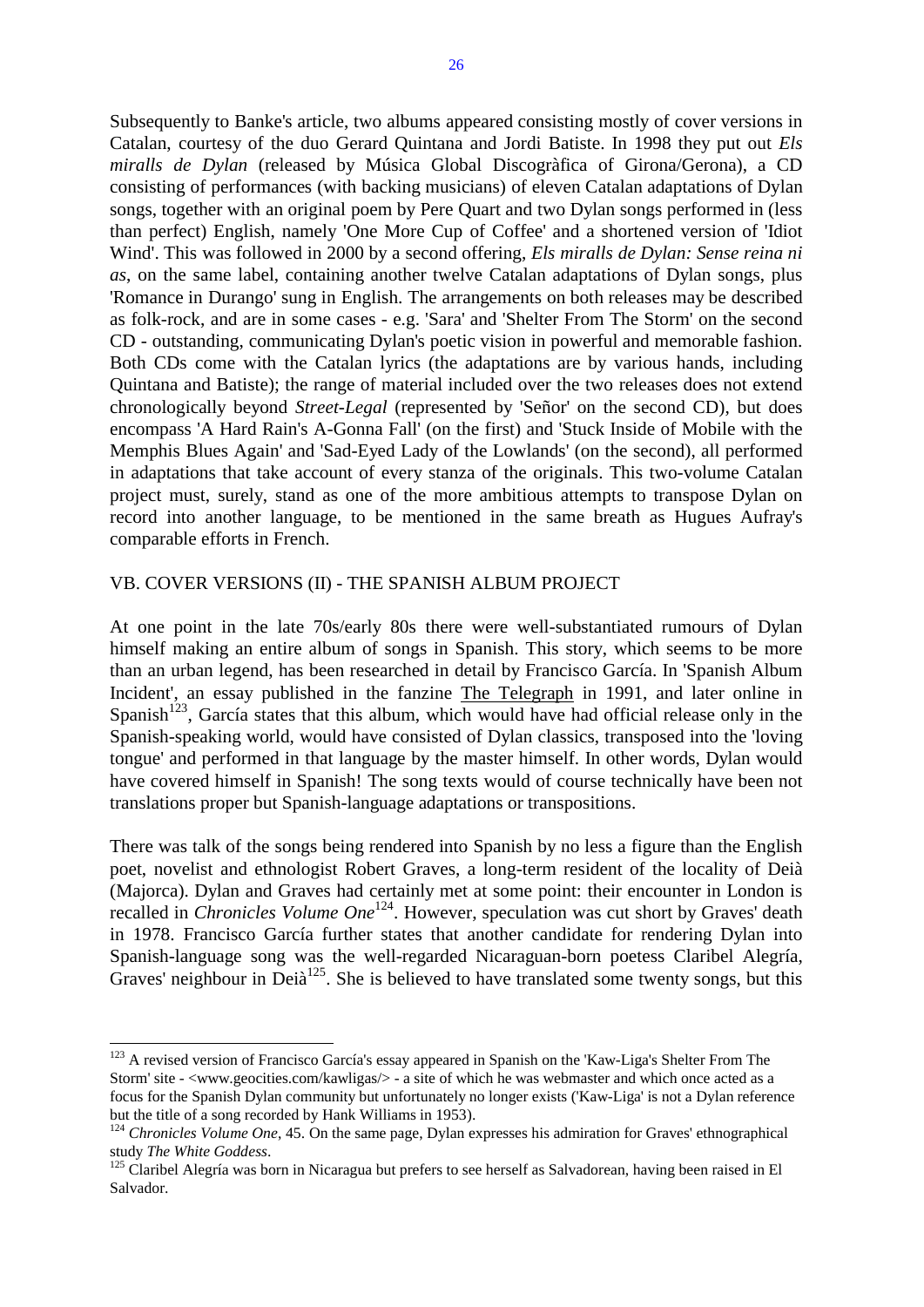possibility, too, came to nothing, although it is thought that Claribel's Dylan texts may be lingering to this day at the bottom of a trunk somewhere in her Deià residence.

Of the two possible transposers, Graves would have been a prestigious 'catch' for Dylan, but Alegría - married to an American, Darwin J. Flakoll and certainly conversant with English would have had the advantage of being a Spanish native speaker. Her poetic technique, based on very short but carefully-worked non-rhyming lines, does not seem obviously like Dylan's, but certain parallels in sensitivity may be supposed from her themes, which have been summarised thus by her fellow-poet, the Uruguayan-born Cristina Peri Rossi (incidentally also a displaced Latin American living in Spain): 'el amor de la vida es la constante de su lírica y explota, tanto en sus evocaciones como en sus recuerdos, sus sueños y esas exploraciones del yo que siempre culminan en un espejo que refleja a una niña' ('love of life is the constant theme of her lyric poetry, delving, both in her evocations and in her recollections, into her dreams and those explorations of the self which always culminate in a mirror reflecting a young girl')<sup>126</sup>. In the poem dated 1976-1977 to which she gives the English title 'Sorrow', written in homage to the assassinated Salvadorean poet Roque Dalton, Claribel pays homage, through quotation and allusion, to a long line of the Spanish language's politically committed poets - Lorca, Miguel Hernández, Neruda, Vallejo - and songwriters - Violeta Parra, Víctor Jara. Mentioning those songwriters by name ('¿eres tú, Víctor Jara?' - 'is it you, Víctor Jara'?)<sup>127</sup>, she displays a finely Hispanic sensitivity to the values of poetic song that certainly marks her as a more than valid potential transposer of Bob Dylan.

Had the 'Spanish album project' ever got off the ground, it would have been interesting to compare Dylan's efforts in Spanish with those which have actually been released by his compeers Joan Baez and Linda Ronstadt. 1974 saw the release of the Baez album *Gracias a la Vida* (*Here's To Life*), sung entirely in Spanish (apart from one song in Catalan), a powerful piece of work including material by Víctor Jara and Violeta Parra, as well as a recital of lines by Neruda128. In 1987, Linda Ronstadt released *Canciones de Mi Padre* (*My Father's Songs*), an equally impressive, 100%-sung-in-Spanish tribute to the Mexican musical tradition - a project which turned into a trilogy with her subsequent albums *Más Canciones* (*More Songs*, 1991) and *Frenesí* (*Frenzy*, 1992). Both Baez and Ronstadt, of course, have the advantage of Hispanic roots, but the idea of Bob Dylan allowing the claiming of a stake in his own work by the language of the people whom President James K. Polk deprived of vast areas of land in the Mexican War of the 1840s is, to say the least, intriguing.

#### VI. LORCA GRAVES - DYLAN AND SPAIN'S POETIC TRADITION

Dylan's fame as songwriter and poet has been consistently high in a country in whose various regions poetry and music have traditionally been no strangers to each other, whether in the medieval 'cantigas' (songs) and 'romances' (ballads), or in the 'saetas', the Easter chants of Andalusia (we shall meet the two last-named forms later in this article). The conceptual

<sup>&</sup>lt;sup>126</sup> Cristina Peri Rossi, from 'Cuatro poetas latinoamericanas' ('Four Latin American poets'), in Hora de Poesía, Bercelona, No 8, March-April 1980; quoted in Mario Benedetti, ''Prólogo' ('Foreword') to Claribel Alegría, '*Suma y sigue (antología)'* ('*Writing on (anthology)*'), Madrid: Visor, 1981, 9-16 (13-14).

<sup>127</sup> Claribel Alegría, 'Sorrow', in *Suma y sigue*.

<sup>&</sup>lt;sup>128</sup> The Neruda lines are from 'Alturas de Macchu Picchu', mentioned above in the section on Chile. Baez has also released interpretations of poems by Lorca, but in English (again cf. below).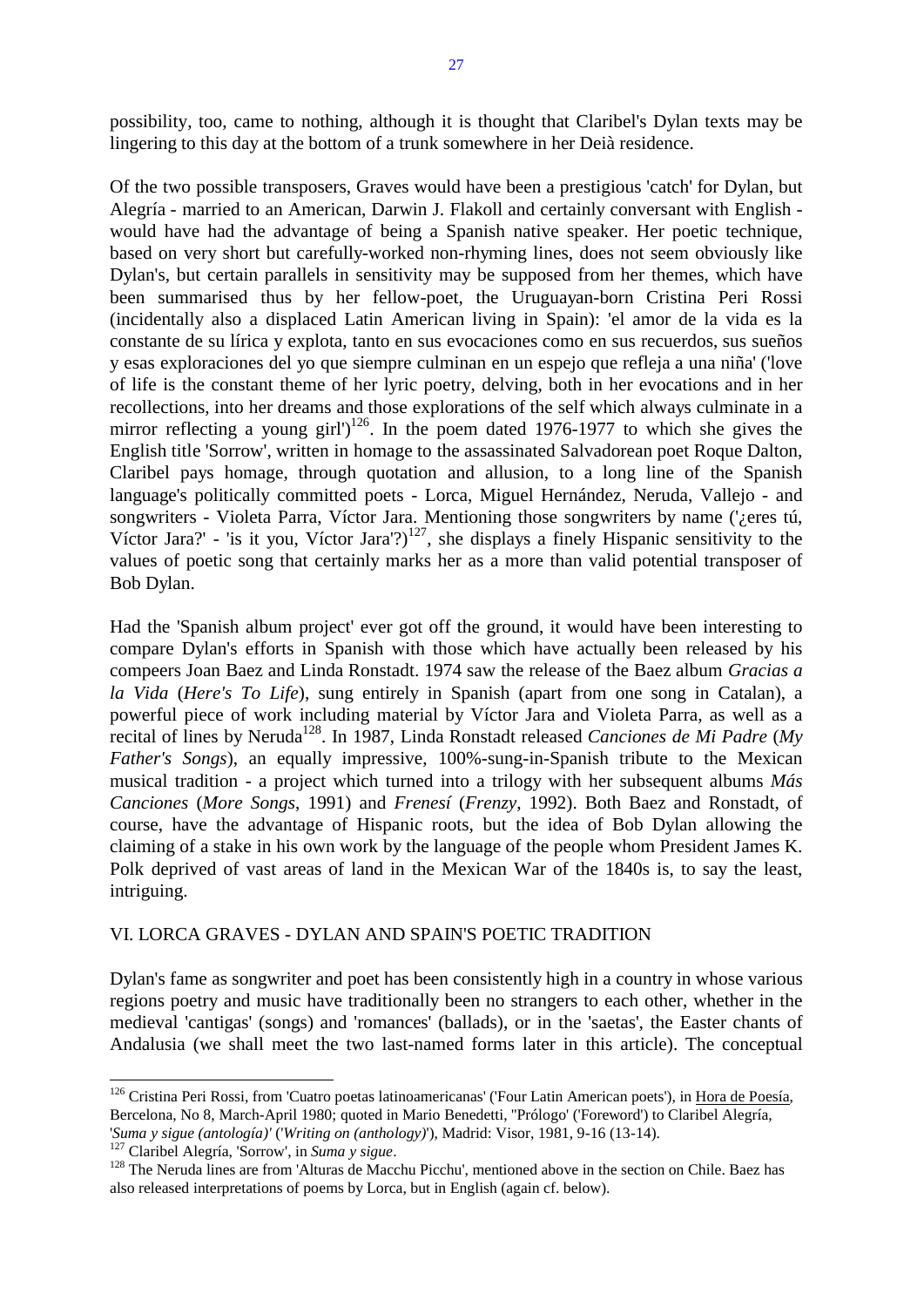divide between classical and non-classical music is, it may reasonably be affirmed, less rigid in Spain (as also in Latin America) than in anglophone countries (and, notably, Britain). Spanish classical composers such as Manuel de Falla and Joaquín Rodrigo have freely used folk and flamenco sources. For all its gypsy associations, flamenco itself - a multimedia spectacle combining text, music and dance - has long been treated as a serious object of study, and in Andalusia there is a whole tradition of erudite 'flamencólogos'. In recent times on the Spanish market, a number of well-known (and commercially successful) artists in the folk/singer-songwriter area have made a point of specialising in the field of poems set to music. Among these are: Paco Ibáñez, who has recorded material ranging from medieval 'romances' to modern poets like Rafael Alberti; the very popular Catalan singer Joan Manuel Serrat, who has issued (in Spanish, not Catalan) tribute albums of poems by, respectively, Antonio Machado and Miguel Hernández, both of them prestigious twentieth-century poets; and Amancio Prada, who hails from León province, on the borderline between Castile and Galicia, and has recorded some highly personal interpretations of poetry in both Spanish and Galician, including, notably, a fine album of settings of poems (mostly in Galician) by the nineteenth-century writer Rosalía de Castro. In the Anglophone world, by contrast, such cross-genre fusions are rare: Burns' songs, certainly, continue to be recorded by Scottish performers, and Yeats' poems are quite often set to folk arrangements by Irish artists, but outside the Celtic fringes it is another matter. The exceptions exist but are few. Van Morrison has recorded some lines of Blake; Leonard Cohen has interpreted poems by Byron and (as we shall see) Lorca; Edgar Allan Poe has had more fortune in the popular music world than most members of the literary canon, with poems of his sung by Phil Ochs (a shortened version of 'The Bells') and Joan Baez ('Annabel Lee'): quite recently, Poe became the subject of a whole album of settings, rewritings and interpretations of his works in the form of *The Raven*, Lou Reed's double CD of 2003. Baez did record, back in 1968, an album called *Baptism*, consisting of highly credible versions of poems whose authors ranged from John Donne to Henry Treece, and, once again (in English translation), Lorca<sup>129</sup>. Despite the above, the recording of 'art-poems' by non-classical musicians does seem to be a rather more mainstream activity in Spain, a country where, conversely, it is not culturally difficult for readers and listeners to accept the idea of the songwriter-poet<sup>130</sup>. These factors have no doubt facilitated Bob Dylan's Spanish reception.

<sup>&</sup>lt;sup>129</sup> Joan Baez, *Baptism* (Vanguard, 1968. This album features settings of two Lorca poems in translation: 'Casida of the Lament' ('Casida del llanto', translated by Stephen Spender and J.L. Gili) and 'Gacela of the Dark Death' ('Gacela de la muerte oscura', translated by Stephen Spender and Peter Levi). Both poems are taken from Lorca's last collection, *Diván del Tamarit* (written 1934, published posthumously in 1940).

<sup>&</sup>lt;sup>130</sup> An especially interesting example is furnished by the Majorca-born Catalan-language singer María del Mar Bonet and her album of 2004, *Amic, Amat*. This album's 14 tracks include, in a daring but successful gesture of transcultural eclecticism: settings of poems by the humanist Ramon Llull (1233-1316) (as reinterpreted by the 19th-century Catalan poet Jacint Verdaguer); medieval Hispano-Arabic and traditional Turkish material; an extract from the biblical Song of Songs (a text, incidentally, also quoted by Dylan in the 'rose of Sharon' reference in 'Caribbean Wind') - and, interestingly enough, Bruce Springsteen. The Springsteen track is a Catalan-language adaptation (by Albert Garcia, as 'Mons apart') of 'Worlds Apart', from his 2002 album *The Rising*. On Springsteen's post-11-9 reconciliation opus, this track has a special status as the only song directly dealing with Islam and the possibility of intimate relations across the cultural divide. The arrangement on *Amic, Amat* takes its cue from the 'oriental chant' opening of Springsteen's original and extends the 'eastern' formula to the whole of the song, enveloping it in a swathe of Mediterranean-Arab sound. Bonet's album as a whole embodies a notion of East/West, ancient/modern musical fusion harking back to the spirit of Moorish Spain. Despite this, it still notes the existence of today's hegemonic Anglophone popular music, and indeed scores a triumphant coup, integrating into its texture - and in the company of Llull and Verdaguer, the two unquestioned icons of canonic Catalan literature - what must be, surely, the most surprising of all Springsteen covers to date, anywhere.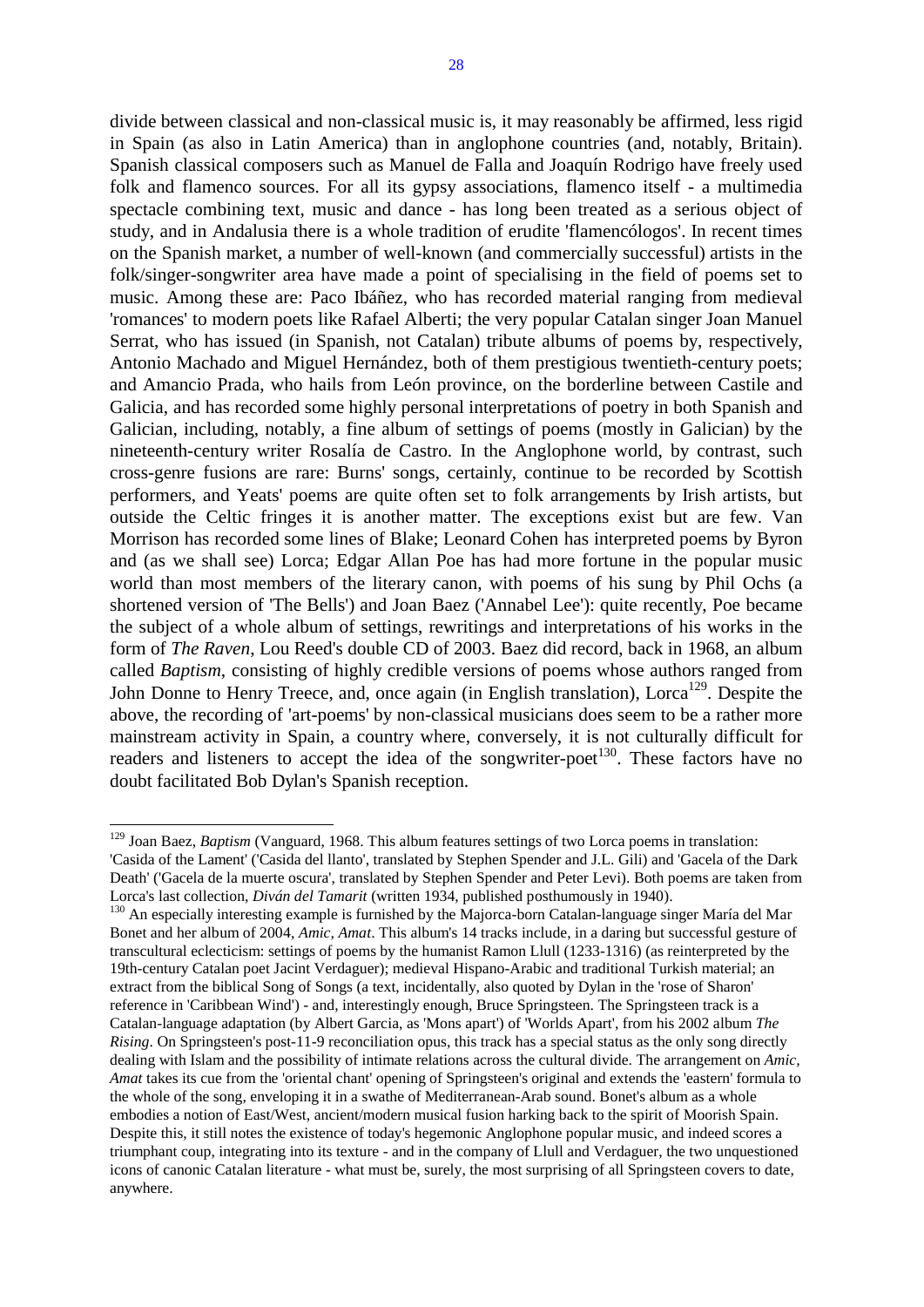The Spanish poetic tradition has continuously drawn deeply on popular roots. The old 'romances', Spain's equivalent of the Anglo-Scottish ballads that mean so much to Dylan with their titles like 'Romance del Infante vengador' ('Ballad of the vengeful prince') or 'Romance del Prisionero' ('Ballad of the prisoner') - have been a constant source of inspiration to later poets, from Luís de Góngora in the seventeenth century down to Lorca in the twentieth. Folk influences were a major determinant on several of Spain's nineteenthcentury writers. The work of the Romantic poet and prose writer Gustavo Adolfo Bécquer is steeped in the world of popular legends and customs. Rosalía de Castro, who is now considered Galicia's national poet and equivalent of Burns, took the daring step - remarkably demotic for the time - of writing the bulk of her distinguished poetry not in Spanish at all but in the then marginalised Galician language. Rosalía's work includes poems of popular protest, such as 'A Xusticia pola man' ('Taking justice in my own hands'), which narrates, in Galician, how a peasant woman's home is destroyed by 'aqués que tén fama de honrados na vila' ('those claimed to be honourable in the town'), and how she takes a terrible revenge<sup>131</sup>. This poem offers striking parallels with the early Dylan, of both 'The Lonesome Death of Hattie Carroll', with its judge speaking 'deep and distinguished' in protection of 'the nobles', and 'When The Ship Comes In', with its vision of vengeance on the oppressors. In the twentieth century, Antonio Machado incorporated the language and form of the folk proverb into his verse, in a manner that might parallel Dylan's use of phrases and motifs from a popular form (in his case, nursery rhyme) on the *Under the Red Sky* album, or, indeed, his various borrowings from the biblical Book of Proverbs. However, the key Spanish poet who has to be invoked in connection with Bob Dylan is, beyond all doubt, Federico García  $Lorca<sup>132</sup>$ .

Lorca (1898-1936) was butchered in Granada by General Franco's fascists, soon after the outbreak of the Spanish Civil War. There is no doubt that Lorca has been known to Dylan from early on133. Stephen Scobie relates in his book *Alias Bob Dylan Revisited* how in August 1966 Allen Ginsberg gave Dylan a box of poetry books by various authors, Lorca among them.134 As we have seen, Dylan's *Tarantula* speaks of 'Lorca graves', and, conversely and intriguingly, Lorca has a poem, 'Las seis cuerdas' ('The six strings'), which compares a guitar to … a tarantula!: 'La guitarra, … como la tarántula, teje una gran estrella'

<sup>131</sup> In *Rosalía de Castro* [anthology], ed. Xesús Alonso Monteiro, Madrid: Ediciones Júcar, 1972.

<sup>&</sup>lt;sup>132</sup> Some brief introductory comments on the Dylan/Lorca connection by José Manuel Ruíz Rivero, 'Notas sobre Dylan y Lorca' ('Notes on Dylan and Lorca'), appeared in 2000 on the now defunct Kaw-Ligas site at: <www.geocities.com/kawligas/lorca.htm>. These remarks were reprinted in the Dylan zine Fanzimmer (No. 2, Summer 2002, p. 17), and were followed by a second brief article, 'Notas sobre Dylan y Lorca (II)', Fanzimmer No. 4, Winter 2002, pp. 26-27. In addition, Fanzimmer No. 12 (dated Winter 2004, published 2005) reported that Ruíz Rivero had organised a small but significant 'Dylan and Lorca' exhibition in his home locality, La Luisiana (Seville province). Ruíz Rivero has also published, in Fanzimmer (No 13, Spring 2005, p. 30), another text, 'El Quijote y Dylan' ('The *Quixote* and Dylan'), which is also available in English (translated by myself) on the Bob Dylan Critical Corner site, as 'Don Quixote in Hibbing? - Bob Dylan And Cervantes' (<www.geocities.com/Athens/Oracle/6752/magazine.html#QUIXOTE>). This essay explores the possible links

between Dylan's work and no less a Spanish masterpiece than *Don Quixote*.<br><sup>133</sup> In view of the commonly met view (not entirely denied by Dylan in *Chronicles*) that the name 'Bob Dylan'

derives from Dylan Thomas, it is interesting to note the existence of a recent comparative study of the childhood and youth theme in Lorca and Thomas: D. Gareth Walters, 'Two Ages of Man in Lorca and Dylan Thomas: From the Adolescent Imagination to the Childhood Perception', in Juan E. Tazón Salces and Isabel Carrera Suárez, eds., *Post/Imperial Encounters: Anglo-Hispanic Cultural Relations*, Amsterdam: Rodopi, 2005, 155-175.

<sup>134</sup> Stephen Scobie, *Alias Bob Dylan Revisited*, Calgary: Red Deer Press, 2004, 194.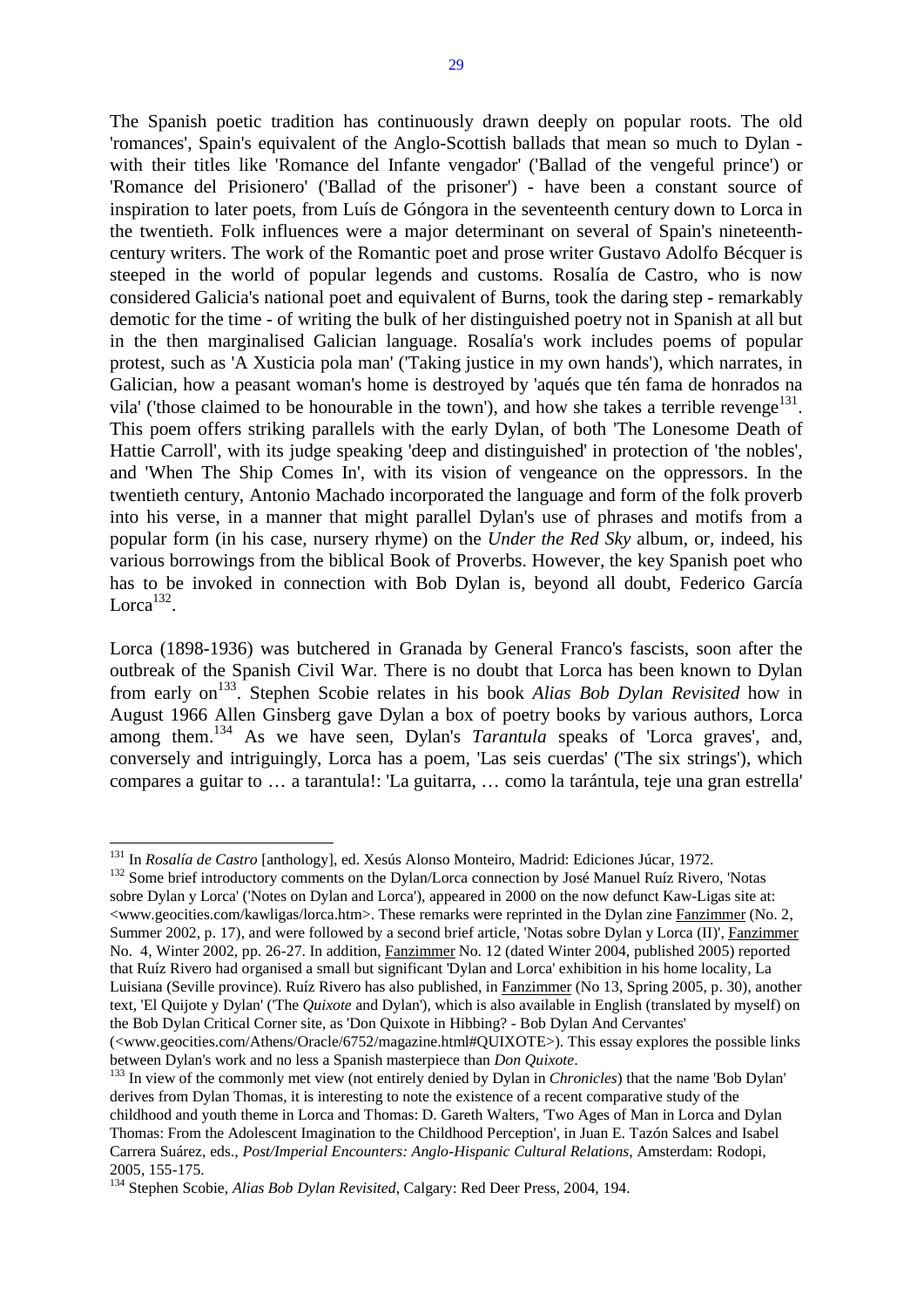(The guitar, ... like the tarantula, weaves a great star')<sup>135</sup>. Lorca's poetry was strongly influenced by popular Andalusian and gypsy traditions, notably the flamenco singing style known as the *cante jondo*. Indeed, Lorca was something of a part-time 'flamencólogo', lecturing on flamenco and *cante jondo* traditions, and, notably, on the *duende*<sup>136</sup> - that is, a mysterious kind of spirit of place, associated with deep, often painful emotion and in some sense the Spanish and, above all, Andalusian equivalent of the blues. Lorca wrote: 'España está en todos tiempos movida por el duende, como país de música y danza milenarias donde el duende exprime limones de madrugada, y como país de muerte, como país abierto a la muerte' ('Spain is in all ages moved by the *duende*, as a land of age-old music and dance where the *duende* squeezes early-morning lemons, and as a land of death, a land open to  $\text{death'}$ <sup>137</sup>. His emotive identification of place and music may, indeed, suggest analogies between Spain's South and America's South, so striking a chord with those who know Dylan's 'Blind Willie McTell', where he hails the blues as the authentic spirit of a 'condemned' land.

In 1928, Lorca published an entire volume of 'romances', or modern-day ballads<sup>138</sup>, with titles such as 'Romance de la Luna, Luna' ('Ballad of the Moon, Moon') and 'Romance sonámbulo' ('Ballad of sleepwalking'), under the title *Romancero Gitano*. That title, which may be translated *Gypsy Ballads*, might remind Dylan listeners of the phrase 'gypsy hymns', from 'Sad-Eyed Lady of the Lowlands'. Other Lorca volumes of potential interest to students of Dylan include: *Libro de Poemas* (*Book of Poems*, 1921); *Canciones (1921-1924)* (*Songs (1921-1924)*, 1927), a collection whose very title places it on the border between poetry and music; *Poema del Cante Jondo* (*Poem of the Cante Jondo*, 1931), a title which is a direct admission of folk influence; and, above all, *Poeta en Nueva York* (*Poet in New York*, written in 1929 and 1930, published posthumously in 1940), a title which may recall 'Talkin' New York' from 1962, sequentially the first self-penned song that the Dylan listener encounters, which recounts the adventures of a greenhorn singer-guitarist and ... poet in New York. Lorca's volume, written variously in New York, Vermont and (on the way back to Spain) Cuba,139 actually first saw publication in the Big Apple itself, in a bilingual English-Spanish edition. It includes a direct input from American literature in the form of an 'Oda a Walt Whitman' ('Ode to Walt Whitman'), while Lorca's letters from the time also testify to a keen interest in Edgar Allan Poe<sup>140</sup> - both writers from the American tradition who have exercised their influence on Bob Dylan.

<sup>135</sup> Lorca, in *Poema del Cante Jondo* (1931), in *Poema del Cante Jondo / Romancero Gitano*, ed. Allen Josephs and Juan Caballero, Madrid: Ediciones Cátedra, 1989.

<sup>136</sup> For an account of these lectures, with extracts, see Josephs and Caballero, 'Introducción', *passim*.

<sup>137</sup> Lorca, 'Teoría y juego del duende' ('Theory and play of the *duende*'), lecture given in Madrid in 1933. Quoted and commented on in Josephs and Caballero, 'Introducción', 51-52; full text available on-line at: <www.analitica.com/biblioteca/lorca/duende.asp>.

<sup>&</sup>lt;sup>138</sup> A detailed four-way comparison could be established between Lorca, Dylan and their respective ballad traditions. We may note here that Lorca's essay on the *duende* includes a transcription from an ancient ballad, 'Dentro del vergel' ('In the orchard'), narrated by a young man on the verge of death to his mother, which in significant ways recalls 'Lord Randall', the Anglo-Scottish ballad which was Dylan's point of departure for 'A Hard Rain's A-Gonna Fall'.

<sup>139</sup> For Lorca's Cuban visit, see Ian Gibson, *Federico García Lorca: A Life*, London: Faber & Faber, 1989, 282- 302.

<sup>140</sup> For Lorca and Poe, see Lorca's own lecture on *Poeta en Nueva York*, first given in Madrid in 1932. The Penguin bilingual edition of *Poeta* (Lorca, *Poet in New York*, trans. Christopher Maurer, Harmondsworth: Penguin, 1990) includes translations (also by Maurer) of this lecture (181-198) and of a collection of Lorca's letters to his family from the US and Cuba (199-256). Lorca refers in the lecture to the sense of mystery surrounding Poe. In a note, Maurer adds a reference to Lorca's 'fascination with [Poe's] "Annabel Lee" and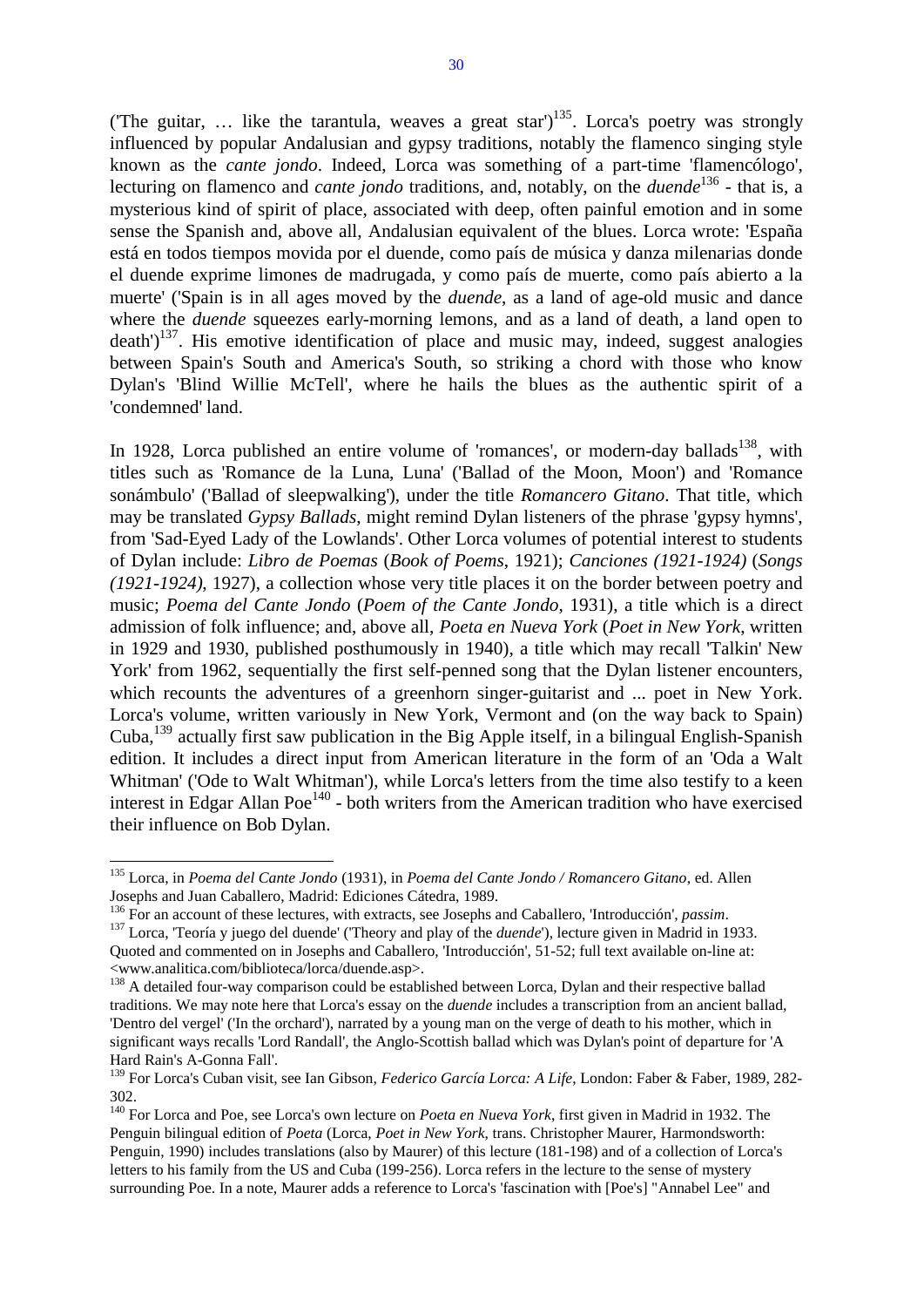Another interesting link between Dylan and Lorca is provided by Leonard Cohen. In 1988, Cohen included 'Take This Waltz', his own translation of Lorca's poem 'Pequeño vals vienés' ('Little Viennese Waltz', from *Poeta en Nueva York*), on his album *I'm Your Man*141. Not only is Cohen the Anglophone singer-songwriter of modern times most often compared to Dylan, he and Dylan are long-standing acquaintances<sup>142</sup> and, notably, the Canadian poetsinger is an enormous admirer of the Andalusian poet, whose work he has known and loved since adolescence: Cohen even went so far as to name his own daughter Lorca, and in 1986 he took part in the official commemorations, in Granada, of the fiftieth anniversary of Federico's martyrdom<sup>143</sup>. The Lorca-Cohen-Dylan connection is, certainly, a tale of three poets.

Lorca's own creative interests extended beyond poetry to music: in his childhood it was thought that he would become not a writer but a musician. He played an excellent flamenco guitar and composed guitar pieces. One of his compositions, 'Zorongo gitano', was recorded in 1972 by the flamenco guitar wizard Paco de Lucía.<sup>144</sup> The poet was a pianist too: in 1931 he recorded, accompanying the singer Encarnación López Júlvez ('La Argentinita') on piano, a set of ten traditional Spanish songs which he had collected and arranged himself - a project which testifies to Lorca's abiding interest in his country's popular musical tradition. This material was reissued on CD in 1994 by the Sonifolk label, under the title *Colección de canciones populares españolas*. Lorca's work has continued to fascinate Spanish musicians to this day. Many of his poems have entered the standard flamenco repertoire<sup>145</sup>. Indeed, the contemporary flamenco 'cantaor' (vocalist) Enrique Morente has released two CDs consisting wholly or partly texts of by Federico - *Omega* (1996) and *Lorca* (1998). In particular, *Omega*, a CD whose booklet annunces it as 'la visión de Enrique Morente sobre *Poeta en Nueva York* de Federico García Lorca' ('Enrique Morente's vision of Federico García Lorca's *Poet in New York*'), includes, variously, settings of Lorca texts, most of them poems or extracts from poems from that collection, three Spanish cover versions of songs by Leonard Cohen, and, curiously, a version of Cohen's setting of Lorca's 'Pequeño vals vienés', retaining Cohen's arrangement but restoring Lorca's original words.

In addition, Lorca's visit to the US in 1929-1930 not only produced *Poeta en Nueva York* but introduced him to a range of American popular musical forms, notably those of black music (we may presume mostly jazz, but certainly gospel too). The poet's feelings of solidarity with the marginalised black community are evident from his New York poems<sup>146</sup> (we might here compare the Dylan of 'The Lonesome Death of Hattie Carroll', 'George Jackson' or 'Hurricane'), and Lorca was also fascinated by that community's music. In one of his letters

<sup>&</sup>quot;The Bells"' (Maurer, 186 and n). Interestingly, we have seen above that those two poems have been released in 'folk' interpretations and by Dylan associates - Joan Baez and Phil Ochs respectively. For Poe's influence on Dylan, see the comments on 'Love Minus Zero / No Limit' and 'Need A Woman' below.

<sup>&</sup>lt;sup>141</sup> Dylan, significantly, uses the phrase 'I'm your man' in 'Can't Wait', on *Time Out Of Mind*; cf. discussion below of on 'Standing in the Doorway', from the same album.

<sup>142</sup> Dylan contributed backing vocals to Cohen's 1977 album *Death of a Ladies' Man*, and has performed Cohen's 'Hallelujah' in concert.

<sup>143</sup> See L.S. Dorman and C.L. Rawlins, *Leonard Cohen: Prophet of the Heart*, London: Omnibus Press, 1990, 36, 353.

<sup>144</sup> It may be found on a compilation CD entitled *Entre Dos Aguas* (*Between Two Waters*) (Philips, no release date indicated).

<sup>145</sup> See Josephs and Caballero, 'Introducción', 60-61.

<sup>146</sup> See the emotive description of Harlem in Lorca's lecture on *Poeta* (Maurer, 186-189).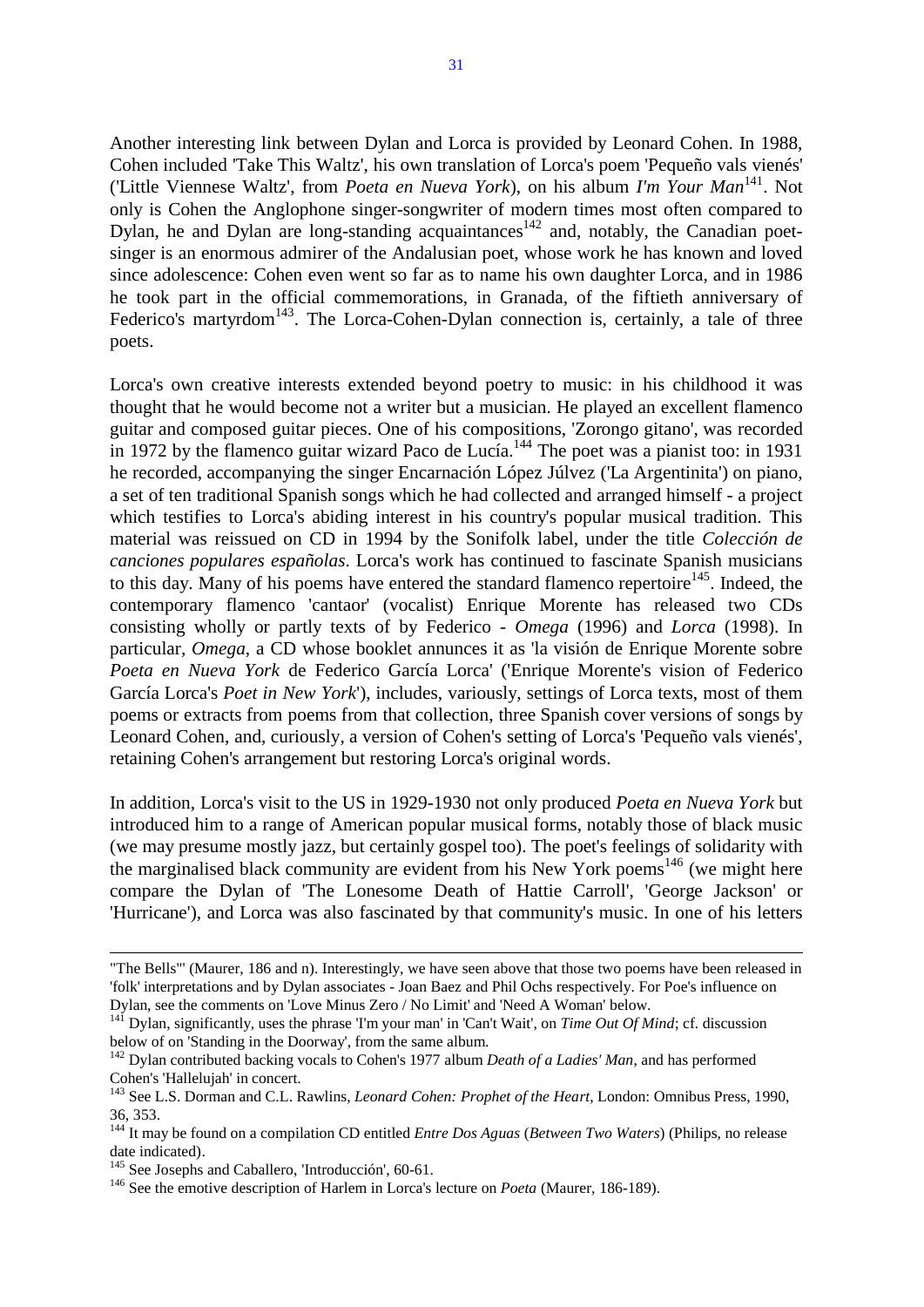to his family from New York, the poet recounted how, invited to a party held by the African-American writer Nella Larsen (at which he was the only white guest), the songs and dances of the blacks reminded him of the *cante jondo*, how he listened to 'religious songs' performed by a young boy (this, no doubt a reference to the gospel genre, may unexpectedly connect Lorca with the Dylan of *Slow Train Coming* and *Saved*), and how he himself sat down at the piano and sang and played Andalusian material, to the black audience's great delight $147$ . Nor, meanwhile, did the poet completely neglect white American folk music. He performed Spanish songs for Caucasian as well as black audiences, and it is related that at one New York function Lorca 'shared attention with a singer of American folk songs named Jack Niles<sup>148</sup>. This is a reference to John Jacob Niles (1892-1980), an artist whom Michael Gray has identified as a Dylan source through his versions of such songs as 'Love Henry', the ancient ballad which shows up on *World Gone Wrong*<sup>149</sup>, and whose records Dylan himself recalls listening to in *Chronicles*, in terms that might, indeed, have appealed to the Lorca who found magic in Poe: 'I listened a lot to a John Jacob Niles record, too. Niles was nontraditional, but he sang traditional songs. A Mephistophelean character out of Carolina, he hammered away at some harplike instrument and sang in a bone chilling soprano voice. Niles was eerie and illogical, terrifically intense and gave you goosebumps. Definitely a switched-on character, almost like a sorcerer. Niles was otherworldly and his voice raged with strange incantations<sup>150</sup>.

Beyond all this, there is good cause to postulate a considerable, and fertile, influence of Lorca on Bob Dylan's poetics. Dylan's mention of Lorca in *Tarantula* dates from 1966, but internal evidence suggests that he knew the Spanish poet's work rather earlier. Lorca's combination of the traditionalist and the avant-garde, from *Poema del Cante Jondo* to *Poeta en Nueva York*, is echoed by a Dylan whose work similarly displays elements of both modes. In formal terms, Lorca's modern 'romances' have their equivalent in the early Dylan in a latter-day ballad like 'Seven Curses', while, much later in his career, the *Under the Red Sky* album finds Dylan exploring another popular tradition, that of poetry for children, and writing adult nursery rhymes that are quite arguably paralleled in many of the poems in Lorca's volume *Canciones*<sup>151</sup>. Some of Dylan's most arresting imagery from the mid-1960s seems to mirror Lorca's, though at no point could one speak of straight transposition or imitation: it is, rather, a question of poetic method. Even so, there are some most curious similarities. Dylan's image 'peel the moon and expose it', from 'Can You Please Crawl Out Your Window?', has a remarkable parallel in a Lorca poem from his early collection *Libro* 

 $147$  Lorca, letter to his family of 14 July 1929, trans. in Maurer, 212-218 (214).

<sup>&</sup>lt;sup>148</sup> Maurer, note (219n) to Lorca, letter to his family of c. 24 July 1929, trans. in Maurer, 218-222, quoting Mildred Adams, *García Lorca: Playwright and Poet,* New York: Braziller, 1977, 125-126.

<sup>149</sup> For John Jacob Niles, see the entry in *The Penguin Encyclopaedia of Popular Music*, ed. Donald Clarke, London: Viking, 1989 (858-859), and, on-line: <www.john-jacob-niles.com/>. Niles was important in his day as a preserver and performer of Child ballads. For *Love Henry* and the link between Niles and Dylan, see Michael Gray, *Song and Dance Man III* (q.v.), 348, 773.

<sup>150</sup> *Chronicles*, 239.

<sup>151</sup> See, for instance, the two-part poem 'Dos lunas de tarde' ('Two evening moons'), in *Canciones (1921-1924)*, Madrid: Alianza, 1998. Lorca's method in this and other poems in this volume could usefully compared with Dylan's in, say, 'Ten Thousand Men' or 'Cat's in the Well'. In Cuba in 1930, Lorca gave a lecture on the lullaby genre (illustrated with songs, performed by María Tubau with Lorca himself accompanying her on piano - see Lorca, letter to his family from Havana, 5 April 1930, trans. Maurer, in Maurer, 254-256 (254)). Cf. also my comments above on analogies between Dylan's use of popular verse-forms on *Under the Red Sky* and aspects of the poetics of Antonio Machado. Vallejo, too, could be another point of comparison here.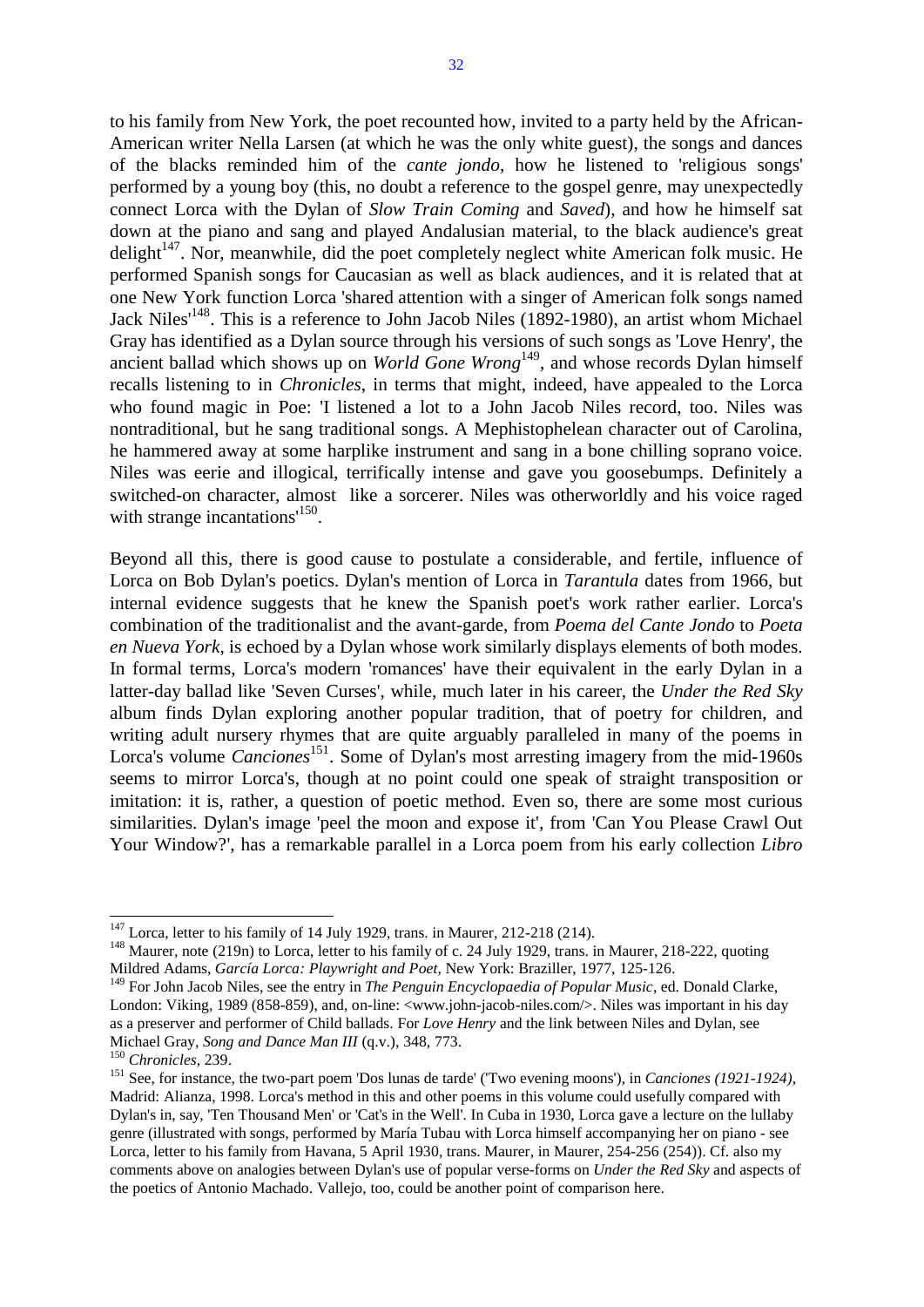*de Poemas (Book of Poems, 1921)*<sup>152</sup>. The poem 'Si mis manos pudieran deshojar' ('If my hands could peel'), dated 1919, ends with the lines: 'Si mis dedos pudieran / deshojar la luna' ('If my fingers could peel the moon')<sup>153</sup>. Even more interestingly, *Tarantula*, a book that not only names Lorca but has, as we have seen, a number of flamenco references, also contains the phrase 'trying to peel the moon'.<sup>154</sup> The moon has been identified as the most frequently recurring symbol in Lorca's work<sup>155</sup>, and it may not be too far-fetched to imagine Dylan's 'Spanish moon' (from 'Abandoned Love') as being Lorca's moon. It is by no means impossible that the figure of Lorca is deeply bound up with Bob Dylan's creative sense of what it is to be Spanish or Hispanic. Indeed, a song like 'Spanish Harlem Incident' may prove to be more Spanish than its New York setting might suggest (to those unfamiliar with Lorca, that is): Dylan's 'gypsy gal', with her 'rattling drums', 'pearly eyes' and 'flashing diamond teeth', is not so dissimilar to the six dancing gypsy women in Lorca's poem 'Danza (en el huerto de la petenera)' ('Dance (in the garden of the *petenera*)'): 'En la noche del huerto, / sus dientes de nácar, / escriben la sombra / quemada' ('In the orchard night / their mother-ofpearl teeth / write the burned shadow')<sup>156</sup>.

The surrealist Lorca too has left his traces on Dylan. *Poeta en New York* is written for the most part in an experimental free-verse mode totally different from that of its neotraditionalist predecessors, and in this volume Lorca favours a long irregular line which in some ways resembles those employed (albeit retaining rhyme) by the mid-60s Dylan. What is most striking, however, is the strength of similarity in the two writers' use of surrealist imagery. *Poeta en Nueva York* contains images and lines<sup>157</sup> that would not be out of place on Dylan's *Bringing It All Back Home*, *Highway 61 Revisited* or *Blonde on Blonde*. The poem 'Norma y paraíso de los negros' ('Rule and paradise of the blacks') contains the lines: 'azul donde el desnudo del viento va quebrando / los camellos sonámbulos de las nubes vacías' ('blue where the wind's nudity breaks / the sleepwalking camels of the empty clouds'), which might recall 'Gates of Eden''s lines 'Upon four-legged forest clouds / The cowboy angel rides', or, indeed, Mr Jones of 'Ballad of a Thin Man' ('you walk into the room / Like a camel and then you frown')<sup>158</sup>. The latter song's sinister 'lumberjacks' who 'get you facts when someone attacks your imagination' (and who recur at the end of *Tarantula*: 'the lumberjacks are coming'159) seem to be prefigured, too, by Lorca's image from 'El Rey de Harlem' ('The King of Harlem'): 'El leñador no sabe cuando expiran / los clamorosos árboles que corta' (The lumberjack is unaware of the deaths / of the clamorous trees he fells')<sup>160</sup>. Lorca's 'La aurora' ('Dawn'), besides, offers the disturbing image: 'A veces las monedas en enjambres furiosas / taladran y devoran abandonados niños' ('Sometimes furious swarms of coins / drill into and devour abandoned children'), which evokes at once 'Gates of Eden's' 'curbs 'neath

<sup>152</sup>Lorca, 'Si mis manos pudieran desahojar', in *Libro de Poemas* (1921), Madrid: Espasa-Calpe (Colección Austral), 1971.

<sup>153</sup> In addition to all this, Lorca's essay on the *duende* actually includes the phrase 'la luna pelada' ('the peeled moon'), which is even closer to Dylan's 'peel the moon'. 'Pelar' and 'deshojar' are, in context, synonyms.<br><sup>154</sup> Tarantula, 67.

<sup>&</sup>lt;sup>155</sup> See Josephs and Caballero, 'Introducción', 112.

<sup>156</sup> In *Poema del cante jondo*. The *petenera* is a flamenco mode.

<sup>157</sup> All quotations are from Lorca, *Poeta en Nueva York*, ed. Maria Clementa Millán, Madrid: Ediciones Cátedra, 1988.

<sup>158</sup> An extract from this poem (though not including the lines quoted) appears on Enrique Morente's *Omega*. 159 Dylan, *Tarantula*, 137.

<sup>160</sup> Here we may also compare Lorca's 'Romance de la Guardia Civil española' ('Ballad of the Spanish Civil Guard'), from *Romancero Gitano*: 'Pero la Guardia Civil / avanza sembrando hogueras, / donde joven y desnuda / la imaginación se quema' ('But the Civil Guard / advance sowing bonfires, / where, a young and naked woman, / the imagination is burned').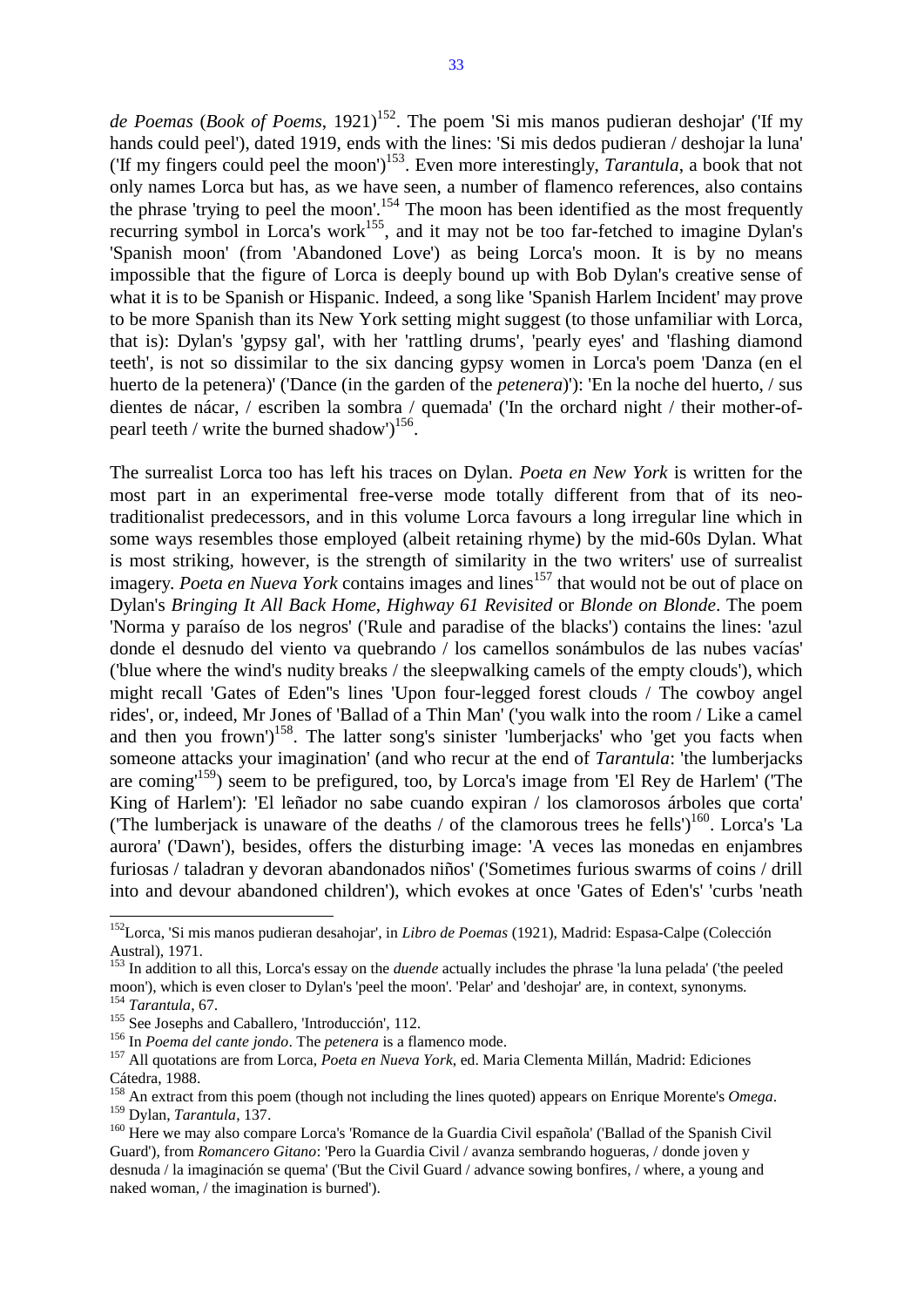holes where babies wail' and 'It's Alright Ma (I'm Only Bleeding)''s 'money doesn't talk, it swears'. As if all this were not enough, in 'Luna y panorama de los insectos' ('Moon and panorama of the insects') we find the lines: 'No se salva la gente de las zapaterías / ni los paisajes que se hacen música al encontrar las llaves oxidadas' ('There's no salvation for the people from the shoe factories / or the landscapes that make music when they find the rusty keys'), in tones that might suggest 'Visions of Johanna', with its corroding cage and skeleton keys.

Nor are the parallels confined to Dylan's classic surrealist period, for Lorca's New York poems also offer images resembling those of earlier and later Dylan songs. 'Grito hacia Roma (desde la torre de la Chrysler Building)' ('Cry to Rome (from the tower of the Chrysler Building') has the lines: 'No hay más que un millón de carpinteros / que hacen ataúdes sin cruz. / No hay más que un gentío de lamentos / que se abren las ropas en espera de la bala' ('There are only a million carpenters / making coffins with no cross. / There is only a lamenting crowd / opening their clothes and waiting for the bullet') - lines which, quite apart from the carpenter-Zimmerman<sup>161</sup> intertext, have their equivalents in 'A Hard Rain's A-Gonna Fall', with its 'room full of men with their hammers a-blazin'' and 'ten thousand talkers whose tongues were all broken'. Finally, if we return to Lorca's 'El Rey de Harlem' we find further disconcerting images: 'El sol que destruye números y no ha cruzado nunca un sueño, / el tatuado sol que baja por el rio / y muge seguido de caimanes' ('The sun which destroys numbers and has never crossed a dream, / the tattooed sun which descends the river / and bellows, with alligators behind') - which, if they once again recall 'Gates of Eden', where candle and sun create a glow that is 'waxed and black' while ships have 'tattooed sails', also offer a parallel with a much later Dylan song, 'Series of Dreams': there - in the version printed in *Lyrics 1962-2001*, though not that sung on the record, we are told that, in one of the dreams, 'numbers were burning'. I am not suggesting any kind of direct imitation of the surrealist Lorca on Dylan's part, but, rather, pointing to a possible general interest and a visible convergence of technique: the whole subject, surely, merits a more detailed study.

Lorca's sexual orientation is well enough known, and if as I write in 2005 Spain finds itself in the European vanguard of gay and lesbian rights as it prepares to legalise same-sex marriage, Lorca's was not exactly a comfortable identity in 'nationalist' Spain after the obscurantist, intellectual-hating Franco launched his 'Catholic crusade' on 18 July 1936. Meanwhile, it is at least possible that Dylan's particularly fine song 'Standing in the Doorway' (released on *Time Out Of Mind* in 1997), composed 61 years after Federico's martyrdom, may carry within it a hidden tribute to the Andalusian poet. The lines: 'I'm strummin' on my gay guitar / Smokin' a cheap cigar' are here interesting. On the surface, 'gay' in this generally rather archaic song might seem to have its 'old-fashioned' meaning of 'joyful'. However, the phrase 'gay guitar' somehow draws attention to itself, and may indirectly point to Lorca. Indeed, Dylan's rakish (and wondrously politically incorrect!) detail of the 'cheap cigar', even if it may be traced in the first place to a 1927 recording by the country-blues artist Dock Boggs<sup>162</sup>, would fit with the poet's lifestyle (the cigars smoked in Spain most often come from Cuba, a country which, as we have seen, Lorca visited in 1930). Dylan's song also has a number of details which might suggest Spain, and especially

<sup>&</sup>lt;sup>161</sup> 'Zimmermann' (with two 'n's) means 'carpenter' in German: Robert Allen Zimmerman was thus 'Robert Allen the carpenter'.

<sup>&</sup>lt;sup>162</sup> The line 'A-smoking a cheap cigar' occurs in the version of 'Danville Girl' recorded by Dock Boggs in 1927 and available on the CD *Country Blues: Complete Early Recordings 1927-1929* (Revenant, 1997). 'Danville Girl' is also a source for the Bob Dylan/Sam Shepard song 'Brownsville Girl'.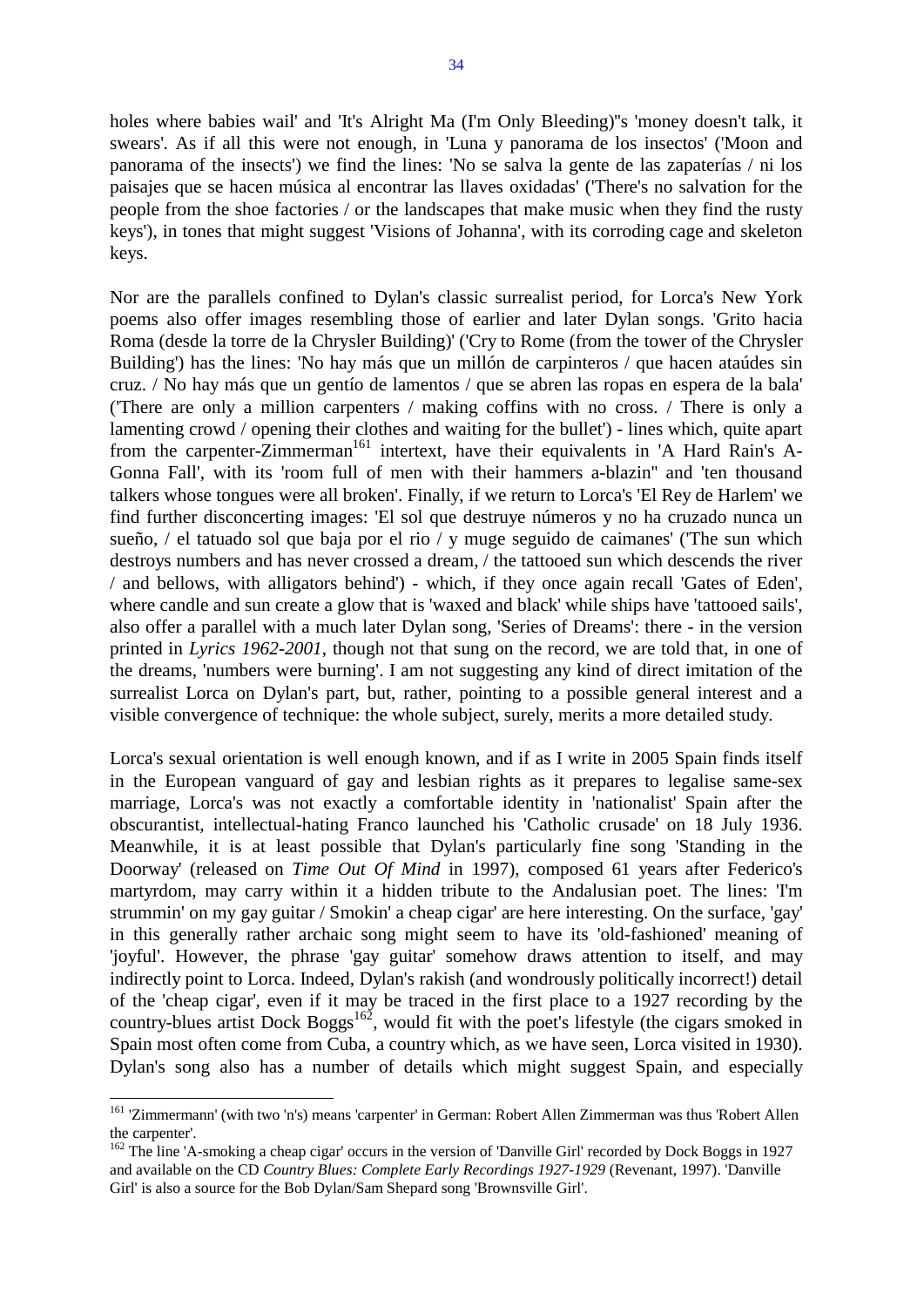Andalusia: 'walking through the summer nights', 'under the midnight moon', 'the dark land of the sun', 'live my life on the square'. The moon, as we have seen, is the Lorca image par excellence; in the refrain, 'standing in the doorway crying' could suggest an Andalusian lament. The line 'Maybe they'll get me and maybe they won't' evokes someone hounded, a wanted man fearing that his time is up and the killers will close in on him, thus, perhaps, signalling Lorca's fate. More generally in terms of Spanish themes, 'even if the flesh falls off my face' might indicate a kind of death-haunted Iberian Gothic, if not, indeed, Dylan's beloved Goya (it is here interesting to note that a composition preceding *Standing in the Doorway*, the alternate version of *Dignity* released in 2004, includes the arresting phrase, suggesting both Goya and Lorca, 'Death is standing in the doorway of life').

*Standing in the Doorway*'s gypsy connotations, too, converge with Andalusia and Lorca: Dylan's line 'eat when I'm hungry, drink when I'm dry' is derived at first remove from the traditional song 'Moonshiner', as covered by his young self<sup>163</sup>, yet it ultimately points back to Romany lore. Virtually the same words appear in the mouth of a gypsy character in Walter Scott's novel *Quentin Durward:* '"I eat when I am hungry, drink when I am thirsty, and have no other means of subsistence than chance throws in my way"<sup>164</sup>. From one point of view, 'Standing in the Doorway' is a song drenched in the American blues tradition, its very title being a blues stock-in-trade; and yet from another vantage point, if we consider the similarities between the blues and the *duende*, the song's final line, 'blues wrapped around my head', could also mark Dylan's homage to Andalusia and Lorca.

I shall leave the fecund subject of Dylan and Lorca on a symbolic - and speculative - note. Bob Dylan's concert of 18 April 1999 in Granada, the city where Lorca died, was sponsored by a cultural foundation called 'La Huerta de San Vicente (Fundación García Lorca)<sup>165</sup>. Laura García Lorca, the poet's great-niece and chair of the Foundation, visited Dylan backstage before the performance: in her hands was *Federico's own guitar*, dating from 1908, for Dylan to see and even play on, just before he went on stage  $^{166}$ ! This happened, admittedly, some while after Dylan had recorded 'Standing in the Doorway'; and yet, all in all, so moving a detail might make us wish to conclude that to imagine Lorca's ghost lurking under the surface of that song may, indeed, not be too far-fetched.

### VII. LOOK INSIDE YOUR MIRROR - DYLAN IN SPANISH TRANSLATION

Most, though not all, of Dylan's lyrics, have appeared in Spanish translation. Both of his long prose works, *Tarantula* and *Chronicles Volume One*, also exist in translations issued on Spanish and Latin American markets: indeed, as we have seen above, *Tarantula* has been translated into Spanish no less than three times, once in Argentina and twice in Spain (it has not appeared to date in Catalan). *Chronicles*<sup>167</sup>, meantime, appeared in Spain soon after publication in simultaneously released Spanish and Catalan translations. The official publication of translations of Dylan in the Hispanic world appears to have been confined to Spain, with the one exception of the Argentinian *Tarantula*. Detailed examination of

<sup>163</sup> Recording of 1963, released on *The Bootleg Series Volumes 1-3*.

<sup>164</sup> Walter Scott, *Quentin Durward* (1823). London: J.M. Dent (Everyman's Library) 1947, 210.

<sup>&</sup>lt;sup>165</sup> The same Foundation is named in the credits to the two Enrique Morente recordings mentioned above.

<sup>166</sup> See Francisco García, *Bob Dylan en España*, 153-154.

<sup>167</sup> In Spanish: Bob Dylan, *Crónicas, Volumen I*, translation by Miquel Izquierdo, Barcelona, Global Rhythm Press, 2005; in Catalan: Bob Dylan, *Cròniques, Volum 1*, translation by Toni Cardona, Barcelona: Global Rhythm Press, 2005.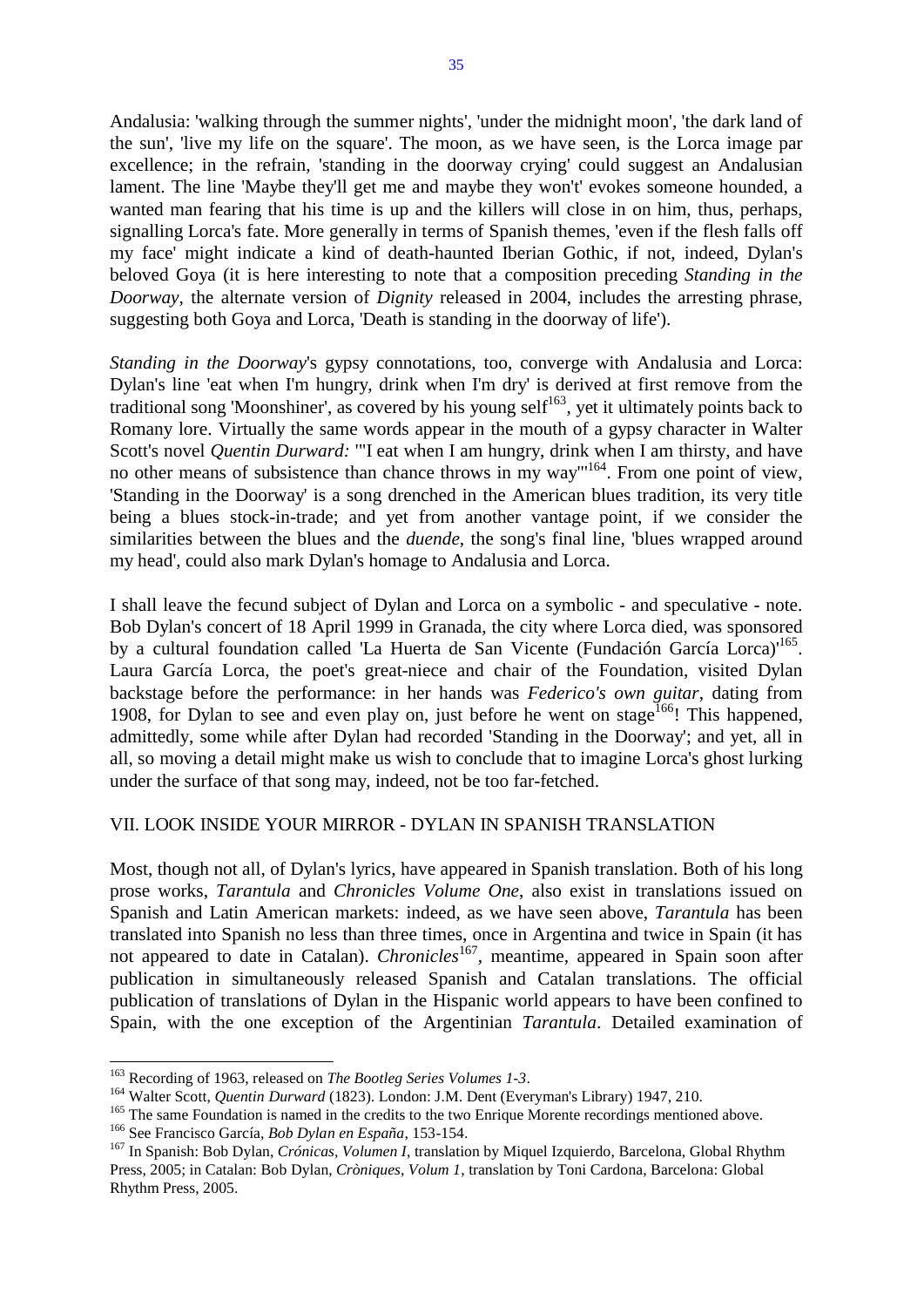*Tarantula* and *Chronicles* as they appear in Spanish would no doubt be of great interest, but we shall here concentrate on the translations of the song texts. Translation is always a distorting mirror, but it is also a necessary mirror, and we shall now examine how far the existing translations into Spanish blur Dylan's vision in the mirror, and how far they faithfully reflect it, or, it may be, even deepen it.

The organised process of translation of Dylan's lyrics<sup>168</sup> began with the two-volume set *Escritos, Canciones y Dibujos* (*Writings, Songs and Drawings*), with translations by Carlos Álvarez and published by Editorial R. Aguilera/Ediciones Castilla (Madrid) in 1975. This was an officially authorised, bilingual Spanish/English volume, translating all of Dylan's 1973 volume *Writings and Drawings*, prose texts included, and further extended up to *Blood on the Tracks*. A slimmed-down version of these Álvarez translations was later issued by Editorial Fundamentos (Madrid) in two volumes - again bilingual - entitled *Canciones 1* and *Canciones 2 (Songs 1* and *Songs 2)* and published in 1984 and 1985 respectively<sup>169</sup>. These were, at the time of writing, still available in Spain. It should be stressed that this edition does *not* include all of the Álvarez texts originally published in 1975 - the selection is confined to 'main' Dylan albums, and even then there are omissions (e.g. *all* the basement tapes material is left out). The comments on Álvarez that follow are to be taken as applying (mutatis mutandis) to both editions.

### VIIA. THE ÁLVAREZ TRANSLATION

l

The Álvarez translation cannot be called distinguished, or indeed anything better than adequate. It does, of course, have the advantage of being a parallel text. However, it has no introduction or critical apparatus (barring footnotes to some half-dozen songs), nor does it explain where the original texts were sourced from. For those taken from *Writings and Drawings* it is clear, but for *Planet Waves* and *Blood on the Tracks* detective work is needed. In fact, examination of the texts suggests that the *Planet Waves* lyrics are transcribed direct from the record, while for *Blood on the Tracks* Álvarez uses the bilingual lyric insert which came with the Spanish release of the album (there was no such insert for *Planet Waves*). The Spanish texts contain a fair sprinkling of errors, do not always communicate the songs' linguistic particularities and cultural connotations, and, at least to this reader's eye, offer no compensatory enrichments.

The more flagrant errors tend to concern misunderstood English idioms, technicalities or ambiguities. Thus, in 'Bob Dylan's 115th Dream', for the lines 'Captain Arab he started / Writing out some deeds', 'deeds' is interpreted not as 'documents of ownership' (which would have yielded 'títulos de propiedad') but as 'actions' or 'feats', so the Spanish-speaking reader wrongly gets 'El capitán Arab empezó / a escribir unas hazañas', a mistranslation which

<sup>&</sup>lt;sup>168</sup> The first three Los Juglares Dylan books (as mentioned above), though not the fourth, include a selection of lyrics in both the original and Spanish translation; this incomplete, non-systematic set of Dylan translations thus goes no further than 1980 and *Saved*. These translations were not officially authorised and will not be discussed here. A booklet of selected translations (by Antonio Resines; presumably authorised, in view of the publisher's prestige) entitled *George Jackson y otras canciones* (*'George Jackson' and other songs*) appeared in 1972, published by Visor (a very prestigious Madrid poetry publisher). In addition, some of the albums, including *Blood on Tracks* and *Desire*, have appeared on the Spanish market with parallel-text lyric inserts (original plus translation; again, we do not examine those translations here). There are as yet no authorised published translations of Dylan lyrics into Catalan.

<sup>169</sup> Bob Dylan, *Canciones 1*, trans. Carlos Álvarez, Madrid: Editorial Fundamentos, 1984; Bob Dylan, *Canciones 2*, trans. Carlos Álvarez, Madrid: Editorial Fundamentos, 1985.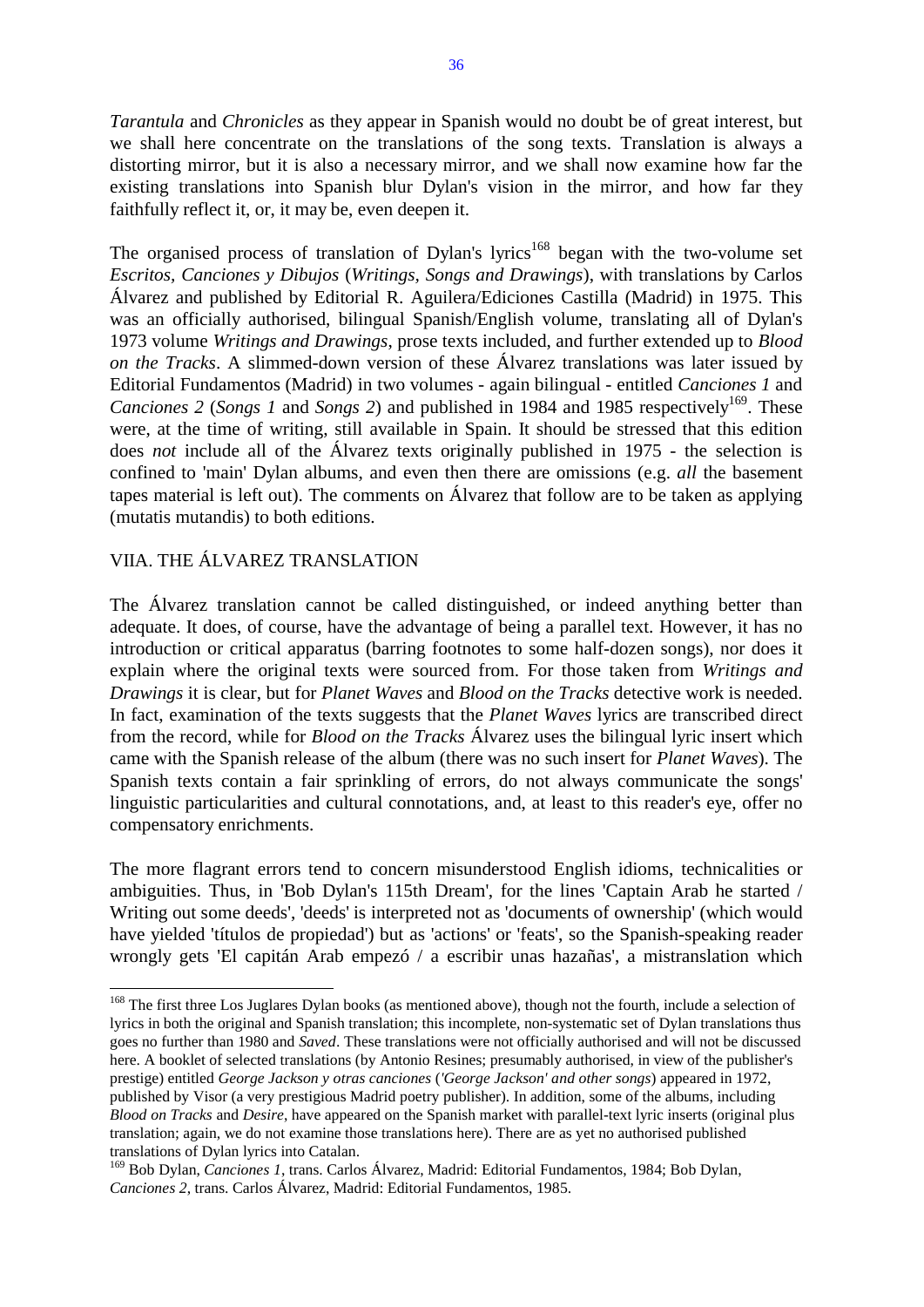undermines the original's satiric take on empire. In 'Tombstone Blues', for the lines 'The city fathers they are trying to endorse / The reincarnation of Paul Revere's horse', the translator lamely and incompletely renders 'endorse' as 'dar su aprobación' ('give their approval'): he fails to realise that it is here an American political term meaning, according to *Webster's Ninth New Collegiate Dictionary* (1988) 'to express approval of publicly and definitely - [e.g.] endorse a mayoral candidate<sup> $170$ </sup>, so that Dylan is in fact conjuring up a latter-day version of the anecdote of Caligula's horse. The raven at the end of 'Love Minus Zero/No Limit', 'at my window with a broken wing', is, for the Spanish reader, 'posando en mi ventana' ('alighting at my window'), whereas the clear cultural reference in the song, to Edgar Allan Poe's poem 'The Raven', would in fact require 'golpeando' or 'llamando', to correspond to Poe's raven who is 'tapping' at the lover's window. In 'Going, Going, Gone', Dylan's deliberate reversal of the proverb 'All that glitters is not gold' into 'All that's gold doesn't shine' is completely missed, as the translator wrongly puts 'No es oro todo lo que reluce', the precise Spanish equivalent of the stock phrase that Dylan's wit subverts.

An error that is possibly more serious, as it is recurrent, is Álvarez's frequent rendition of 'highway' as 'autopista' (i.e. 'motorway'). This is correct for some songs, such as 'Highway 61 Revisited' ('La autopista 61 revisitada'), but it is simply wrong for others. The problem is, 'autopista' specifically means 'motorway' (in UK English) or 'freeway/expressway' (in US English), and is very concretely 'modern' in its signification. 'Highway', by contrast, is a very *old* word. *Webster's* defines it thus: 'a public way; *esp*: a main direct road'171, dating it from before the twelfth century; and this, more often than not, is how Bob Dylan uses it. A highway in early Dylan is most certainly not a communications artery reserved for motor traffic, but a road that anyone can walk down with their feet, or flag down a ride on. This should be especially clear for a song like 'Down the Highway', which begins: 'Well, I'm walkin' down the highway / With my suitcase in my hand'. Alvarez renders these lines as 'Voy caminando por la autopista / Con la maleta en la mano', which makes no sense, as it is illegal to walk down a motorway with a suitcase; what was required was not the brash, modern 'autopista', but the much older Spanish word 'carretera'. In 'Visions of Johanna', too, Mona Lisa's 'highway blues' surely relate to the road that is visible in Leonardo's painting, which long predates the days of motorways, and in Spanish should be, not Álvarez's 'los blues de la autopista', but 'los blues de la carretera'.

An error like this is partly a matter of register, and in many of Álvarez's translations the specific register of the original has simply disappeared. It is true that this phenomenon often arises not from misunderstanding but from the difficulty of transferring certain types of register between languages. No attempt is made to find Spanish equivalents for Dylan's trademark non-standard colloquialisms ('ain't', double negatives, final -in' for -ing, plural 'them' for 'those', etc), or the archaic effect of his use in some early songs of the balladderived 'a' before the present participle. If we take 'The Times They Are A-Changin'', in that song title and refrain derive part of their force from this paradoxical use of archaism (in a song that looks to the future), and part too from the deliberate redundancy of the double grammatical subject: both nuances, however, are lost in the Spanish translation, which merely has 'Los tiempos están cambiando' ('The times are changing'). 'One Too Many Mornings', similarly, loses its Huck Finn colloquial feel: the lines from the last stanza, 'It's a restless hungry feeling / That don't mean no good / When everything I'm a-saying / You can

<sup>170</sup> *Webster's Ninth New Collegiate Dictionary*, Springfield, Mass., Merriam-Webster, 1988.

<sup>&</sup>lt;sup>171</sup> Cf. previous note.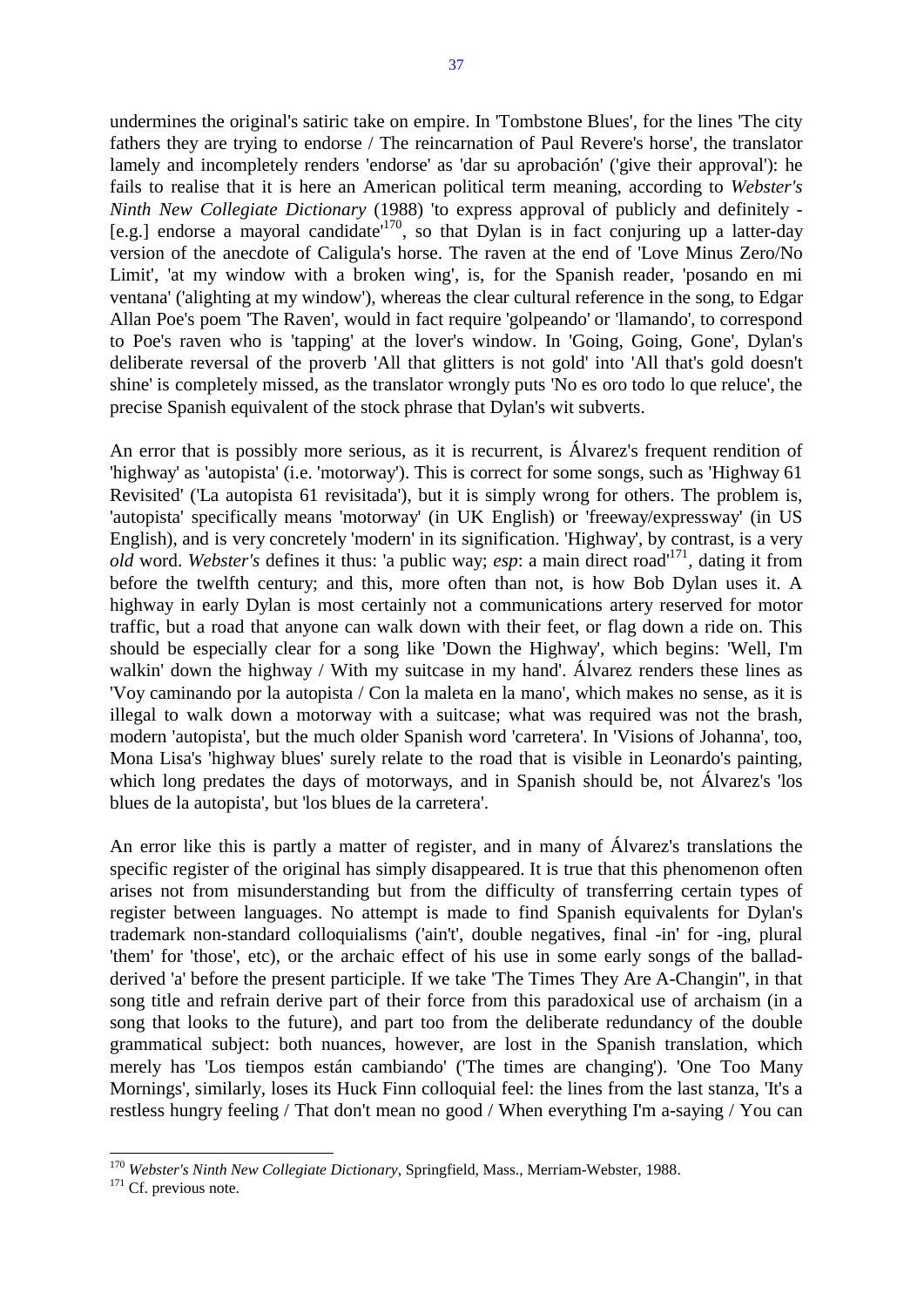say it just as good', with its arresting identical rhyme on 'good' as noun and, non-standardly, adverb, come out in bland official Spanish as 'Es una sensación de impotencia y desazón / Que no representa nada bueno para nadie / Cuando ocurre que todo lo que estoy diciendo / Tú puedes decirlo tan bien como yo'. Retranslated literally into English, those lines would read: 'It's a feeling of impotence and unease / Which means nothing good for anyone / When it happens that everything I'm saying / You can say it just as well as I'. The flavour of Dylan's writing has completely disappeared.

What happens to 'One Too Many Mornings' is typical enough of the Carlos Álvarez translations. The song texts are rendered into an idiom which is grammatically correct, occasionally resorting to colloquial expressions but on the whole sticking to a safe, middleof-the-road register of standard peninsular Spanish. These translations are certainly better than none at all, and, while far from error-free, do give the reader with little or no English a general sense of the drift of Dylan's writing: but they communicate little of its feel, its spirit, or, indeed, what Lorca might have called its 'duende'. At no moment in this volume did I discover in the Spanish texts any felicitous broadening or deepening of Dylan's meaning that might help offset all the losses, some of them of course inevitable in translation. All in all, the Álvarez translations end up testifying to the limitations of translation, as much as to its necessity. Fortunately, second time around the translation of Dylan, confided to other hands, yielded far more interesting results.

## VIIB. THE GARCÍA-IRIARTE TRANSLATION

l

For more than two decades there was no further comprehensive, officially authorised volume of translations of the lyrics from 'Desire' onwards. That gap was eventually filled, albeit in rather unorthodox fashion, via yet another project involving Francisco García, this time in collaboration with the professional translator Antonio Iriarte. November 1999 saw the appearance of their co-translated volume *Del Huracán a las Tierras Altas: Escritos y canciones 1975-1997* (*From Hurricane to the Highlands: Writings and Songs 1975-1997*), published in Valencia by Masked Tortilla Productions<sup>172</sup>. This book had the official authorisation of Dylan's copyright administrators, but in return for two rather stringent conditions: no publication of an English parallel text, and a severely restricted print-run. It thus appeared as a limited edition of 250 copies (200 numbered  $+ 50$  unnumbered), offering a beautifully presented Spanish text only. As we shall see, this is a far more professional, careful and interesting volume than the Álvarez effort, but the conditions imposed by Dylan's office deprived it a priori of two of that translation's practical advantages, namely bilingual format and ready availability: few indeed are the Spanish readers likely to have set eyes on this book outside of a copyright library. A copy was deposited in the Biblioteca Nacional de Madrid; the book was declared officially sold out as at April 2000, and has not been reprinted. Despite these constraints surrounding it, this García-Iriarte production which goes up to 1997 and *Time Out of Mind* - remains striking for its visible and impressive aspirations to quality, rigour and, for the period it covers, *completeness*. It is, meanwhile, at the time of writing the last officially sanctioned Spanish translation of Dylan lyrics to have been published (there is not as yet any official translation of the *'Love and Theft'* lyrics from

<sup>172</sup> Bob Dylan, *Del Huracán a las Tierras Altas: Escritos y canciones 1975-1997*, lyrics translated into Spanish by Antonio J. Iriarte and Francisco J. García Cubero, Valencia: Masked Tortilla Productions, 1999. Some, but not all, of these Iriarte/García translations had previously appeared in limited-edition booklets, dedicated to individual Dylan albums and also issued by Masked Tortilla. Antonio Iriarte has also published a considerable amount of Dylan material in (impeccable) English, in the fanzine The Bridge (based in Gateshead, England).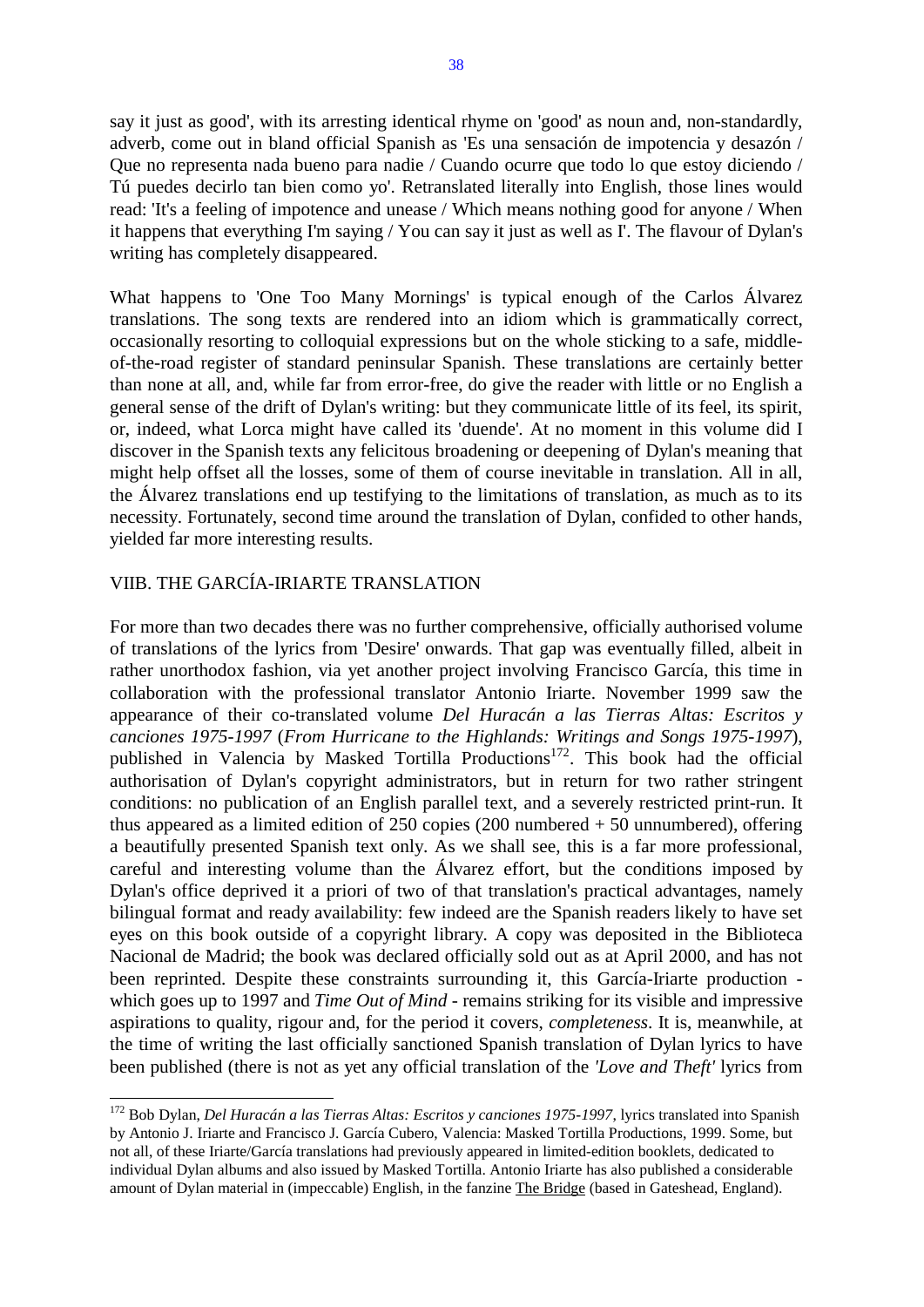2001). It was, however, announced in February 2005 by the Catalan-language newspaper Avui that the Spanish-market rights to *Lyrics 1962-2001* had been acquired by Global Rhythm, publishers of the Spanish and Catalan versions of *Chronicles Volume One*173: a Spanish (and possibly a Catalan) version may, then, be expected in the near future.

The García-Iriarte volume has a brief foreword by Andrés Calamaro, the Argentinian singer whom we encountered earlier on, followed by a three-page introduction of a factual and methodological nature co-signed by the translators. Here as with the Álvarez translations, there are very few annotations: notes appear only to a total of six texts - so, again, everything is down to the quality of the translations. The selection and organisation criteria are clearly set out in the introduction. For a volume of this kind, a number of groundrules have to be set, concerning: which songs to include; what source texts to use; how to arrange and order the texts in the volume; and how to present the texts on the page. Certainly, this is a far more serious venture than the Álvarez volume, and the criteria followed by García and Iriarte seem eminently sensible and justifiable.

The basic rule followed by the 1999 translators was to include all songs composed by Dylan that were officially recorded over the period covered, by Dylan himself or by others - or which have at least been officially published, even if no recording exists by anyone. This excludes most songs written and/or performed in collaboration, with the salient exceptions of the Dylan-Jacques Levy compositions from *Desire* and the associated sessions, and the Dylan-Sam Shepard 'Brownsville Girl'. Out, then, are the Travelling Wilburys songs; out are the unreleased songs composed with Helena Springs; out are numbers like 'Silvio' to which Dylan wrote the music but not the words; and out are certain minor co-compositions such as 'Got My Mind Made Up' and 'Under Your Spell'. Only four songs from the period that fully meet the inclusion criteria are missing: 'Legionnaire's Disease', 'Had a Dream About You, Baby', 'Night After Night', and 'Seven Days'<sup>174</sup>. The non-original material recorded by Dylan on *Good As I Been To You* and *World Gone Wrong* is obviously omitted, but the latter album is represented by Dylan's booklet note: these and his notes to *Desire* are the only two specimens of Dylan's prose included.

The English originals for the translations have been taken from the official sources - from *Lyrics 1962-1985* up to Empire Burlesque, and for subsequent releases from, variously, the sheet music for individual albums, the CD-ROM *Highway 61 Interactive*, and the official Dylan website (www.bobdylan.com). Only one version of each song is translated (i.e. there are no variant texts). Stanzas included in the printed text but omitted by Dylan on record (e.g. the 'shadow in the door' verse from 'New Pony') have generally been kept, but where there is a discrepancy between the printed or electronic text and what Dylan sings on record, the translators' usual policy has been to opt for the latter. This rule has not been applied in a hard-and-fast fashion. In stanza 2 of 'Where Are You Tonight?', for instance, the translation follows the printed text from *Lyrics* ('the time and the place that the trouble would start') and

<sup>173 &#</sup>x27;L'obra completa de Bob Dylan', Avui, 10 February 2005,

<sup>&</sup>lt;www.avui.es/avui/diari/05/feb/10/k100410.htm>. This information was subsequently confirmed as regards the Spanish-language version by the magazine EfeEme (Juan Puchades, 'Las crónicas de Dylan', EfeEme, March 2005, 4-5), which added that this coming version will be bilingual. We may presume the Catalan version is likely to be bilingual too. Whether the new Spanish lyrics volume will make any use of the Álvarez and/or García-Iriarte texts, or will start from scratch, remains to be seen.

<sup>&</sup>lt;sup>174</sup> The omission of 'Seven Days' appears to have been an oversight, as a special insert with the translation of that song was produced at a later date by the translators. The other three omitted songs are, to say the least, decidedly minor.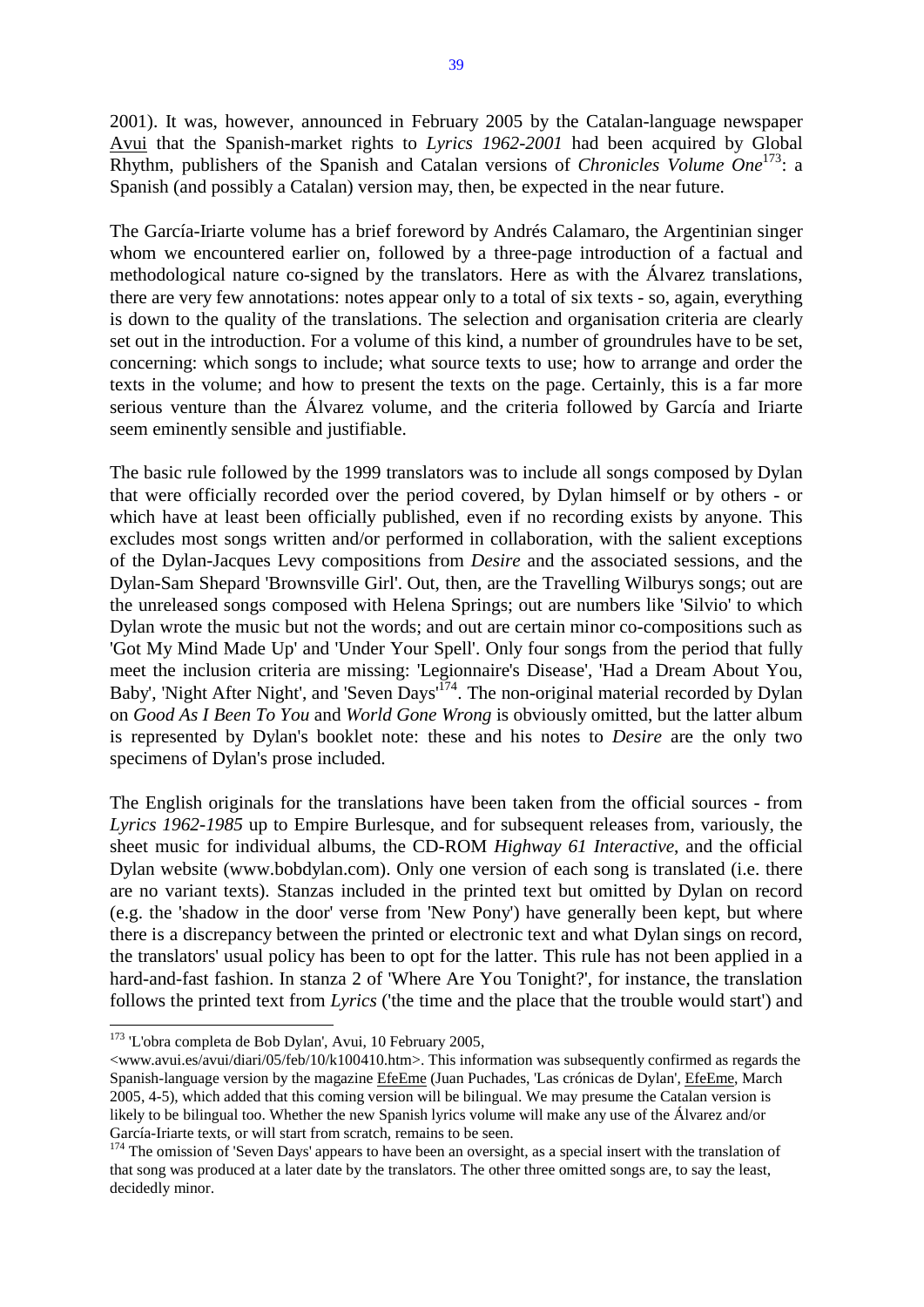not the version performed on *Street-Legal* ('the time and the place that we'd part'); while the text used for 'The Groom's Still Waiting at the Altar' is actually a compromise between the *Lyrics* text<sup>175</sup> and that sung by Dylan on the released version (the choruses follow the record, but in stanza 1 the 'walls deteriorated' reading from *Lyrics* has been chosen in preference to the 'wild goose chase' variant from the record). However, the point is, we might conclude, not to follow a one-size-fits-all model of 'authenticity', but to establish the *best possible text*  of a song from among the permissible alternatives - an approach which is, surely, further justified if the chosen variant is then to serve as the source text for the *best possible translation*.

The sequencing of the song texts over the volume follows the same principle as *Lyrics*, i.e. an album-by-album approach. This is, of course, more complicated than might seem, thanks to the existence of out-takes, tracks released only on single, etc: the solution adopted for these cases is, again, that of the English-language volume. The sequence used for the various blocks of album-and-associated-tracks is: first, the tracks from the album; then material from singles; then out-takes released later; and, finally, 'songs from the sessions' that have been officially recorded only by other artists, or else published but recorded by no-one (this approach means there are no separate sections for *Biograph* or *The Bootleg Series vols. 1-3*). By way of example, the *Desire* section consists of, in order: the nine tracks from the 1975 album; Dylan's sleevenotes to the album; 'Rita May', a track released only on a single (1976) and on the Japanese compilation *Masterpieces* (1978); 'Abandoned Love', the out-take released on *Biograph* in 1985; 'Golden Loom' and 'Catfish', two more out-takes released on *The Bootleg Series* in 1991; 'Sign Language', a song from the *Desire* period which appeared on Eric Clapton's 1976 album *No Reason to Cry* with Dylan helping out on vocals, but is not on any Dylan album; and, finally, one last, obscure song from the same period, the unreleased - and, it seems, uncovered - 'Money Blues'. The approach, then, is broadly chronological, with the chronology based on composition, not release dates. Other kinds of arrangement would of course have been possible. The songs could have been arranged alphabetically (but, if so, by English or Spanish title?); or else thematically, following the compiler's notion of what the nineteenth-century British anthologist Francis Turner Palgrave called the most 'poetically-effective' order. The latter option would have been intriguing, and would thrown up interesting juxtapositions, but the chronological approach has the virtue of (relative) clarity, and allows the non-English speaker to follow the songs album by album, track by track, translation in hand.

The García-Iriarte volume arranges the songs on the page as poems, and poetry is what they come over as. The translators have wisely allowed no more than one song per page, and have always kept the original division into stanzas. The result is that the book has the appearance of a volume of Spanish-language verse. Much is, inevitably, sacrificed in musicality, but Dylan's mastery of imagery and his narrative gifts emerge undimmed. On the credit side, in many cases the loss of rhyme and rhythm is amply offset by remarkable moments of sonority and verbal force in the very Spanish of the translation. All these points will, of course, be clearer from concrete examples, as I hope to establish in detail below.

The book was, deservedly, well received in the Spanish Dylan community. On the 'Radio 3' station, Jesús Ordovás gave Francisco García a sympathetic interview. In the peninsular

<sup>175</sup> I refer to *Lyrics 1962-1985* only, as the text of 'Groom' which appeared in *Lyrics 1962-2001* is different.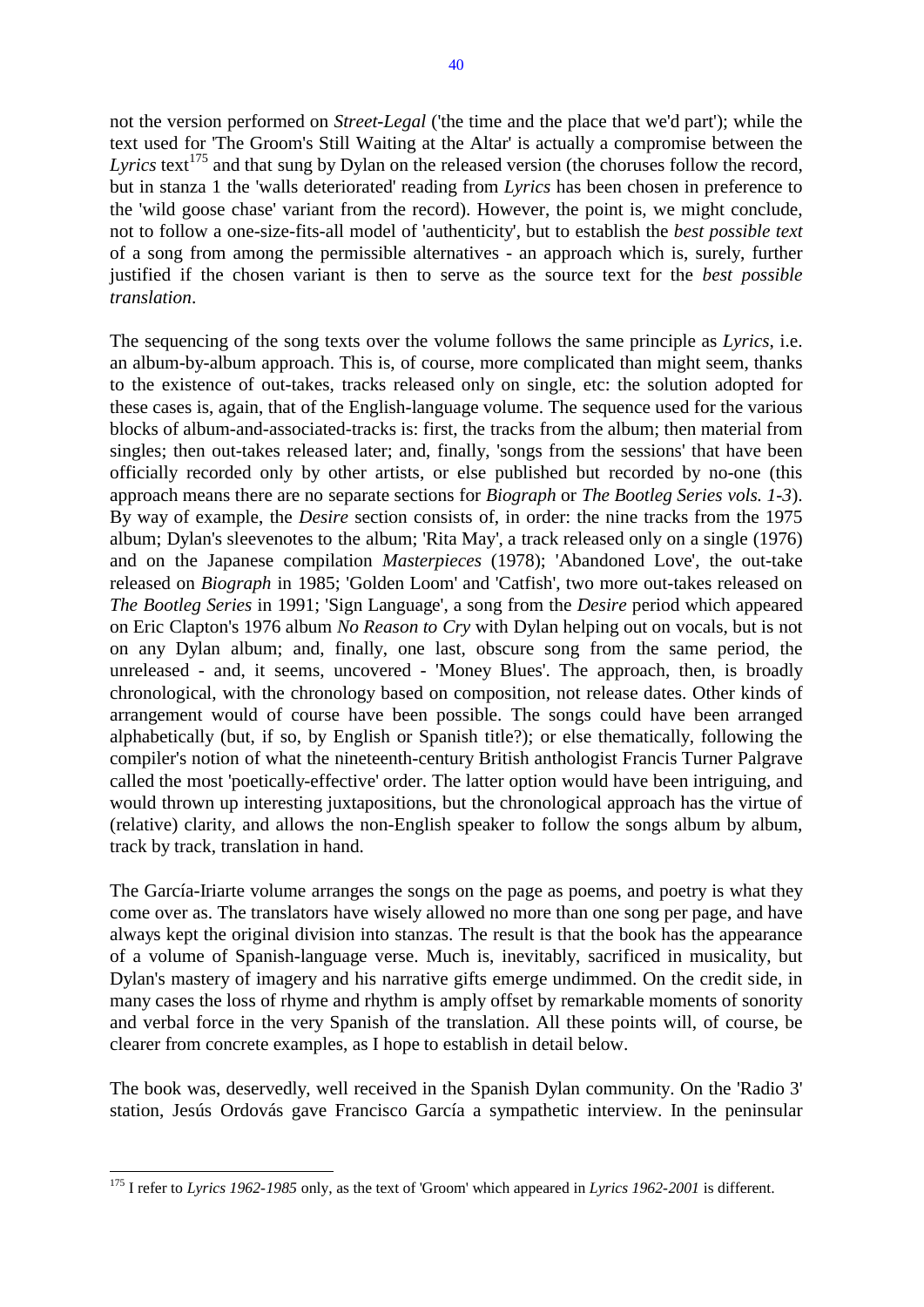press, the volume obtained brief but favourable mentions in the rock magazine Efe  $Eme^{176}$ and the Valencian newspaper  $Levante<sup>177</sup>$ , and full-length treatment in two other publications.</u> La Razón featured an enthusiastic review article<sup>178</sup>, and Mariano Antolín Rato published a eulogistic piece in El Mundo.<sup>179</sup> Guillot and Rato both stressed the poetic quality of Dylan's texts and mentioned his status as Nobel candidate; while both Rato and Bravo, interestingly, used the same adjective to describe the book, namely 'imprescindible' ('essential'). In Chile, too, a favourable review appeared in the daily  $La Tercera;^{180}$  this notice was brief but appreciative, once again noting Dylan's status as Nobel nominee, and also pointing out that Dylan, like the Chilean novelist Isabel Allende<sup>181</sup>, is a past recipient (in 1997) of the Dorothy and Lillian Gish Prize, established in 1994 and awarded to a 'man or woman who has made an outstanding contribution to the beauty of the world and to mankind's enjoyment and understanding of life<sup>182</sup>.

Despite its limited-edition status, then, the 1999 volume of translations enabled the Hispanic media world, once again, to point up the merits of Bob Dylan's songwriting. I shall now proceed to a detailed examination of the García-Iriarte volume as a translation - as a labour of love whose dedication and seriousness not only demarcate it from the far less careful Alvárez volume but suggest that, as I hope to show, there are indeed translinguistic and cross-cultural treasures to be found in its pages.

\*\*

Clearly, no translation - still less a deliberately non-rhyming one - can hope to reproduce in full the multiple poetic characteristics of Dylan's writing - rhyme, rhythm, alliteration, assonance, onomatopoeia, metaphor, puns and wordplay, quotation and allusion, reanimation of idiom and cliché, and so on. To take the aspect of rhyme first, Dylan's 'skipping reels of rhyme' cannot but be absent for the most part from the translated texts, but here and there the Spanish language allows a rhyme to be preserved, as in the superb 'wagon/dragon' coupling in the fourth verse of 'Señor', which comes out, in Spanish too, as 'vagón/dragón'. Indeed, in 'When He Returns', stanza two, the original 'arrow/narrow' internal rhyme ('Truth is an arrow and the gate is narrow that it passes through') is finely rendered by an internal rhyme in Spanish, corresponding exactly to the two rhyming words in the English - 'flecha/estrecha' ('La Verdad es una flecha y estrecha es la puerta que atraviesa': a keenly balanced, sonorous line that fully matches the original).

It is true that this translation fails to reproduce - probably no translation could! - the extraordinary effect of Dylan's closing *non-rhyme* in 'Man Gave Names to all the Animals' ('He saw an animal as smooth as glass / Slithering his way through the grass. / Saw him disappear by a tree near a lake ... [THE END!!!]'). Dylan's sting in the tail here comes,

<sup>&</sup>lt;sup>176</sup> Review by Eduardo Guillot, *EfeEme* No 15, February 2000, 62.

<sup>&</sup>lt;sup>177</sup> Review by Ricardo Rodríguez, Levante, December 1999 (no page number supplied by my source).

<sup>&</sup>lt;sup>178</sup> Alberto Bravo, 'Bob Dylan ya no tiene secretos' ('Bob Dylan has no secrets any more'), La Razón, 20 December 1999.

<sup>179</sup> Mariano Antolín Rato, 'Bob Dylan, un corazón que no se rinde' ('Bob Dylan, a heart that won't surrender'), El Mundo, 22 January 2000, 53; <www.gigantes.com/2000/01/22/cultura/22N0109.html>.

<sup>&</sup>lt;sup>180</sup> (unsigned), 'Todas [sic] las letras de Bob Dylan en castellano' - 'All [sic] of Bob Dylan's lyrics in Spanish', La Tercera, 24 January 2000; <www.tercera.cl/diario/2000/01/24/t-24.46.3a.esp.breves.html>.

<sup>&</sup>lt;sup>181</sup> Isabel Allende was awarded this prize in 1998, the year after Dylan.

<sup>&</sup>lt;sup>182</sup> This is the original, English-language description of the prize. See '1998 Dorothy and Lillian Gish Prize to be Awarded to Author Isabel Allende', La Prensa San Diego, 25 September 1998, www.laprensasandiego.org/archieve/september25/isabel.htm.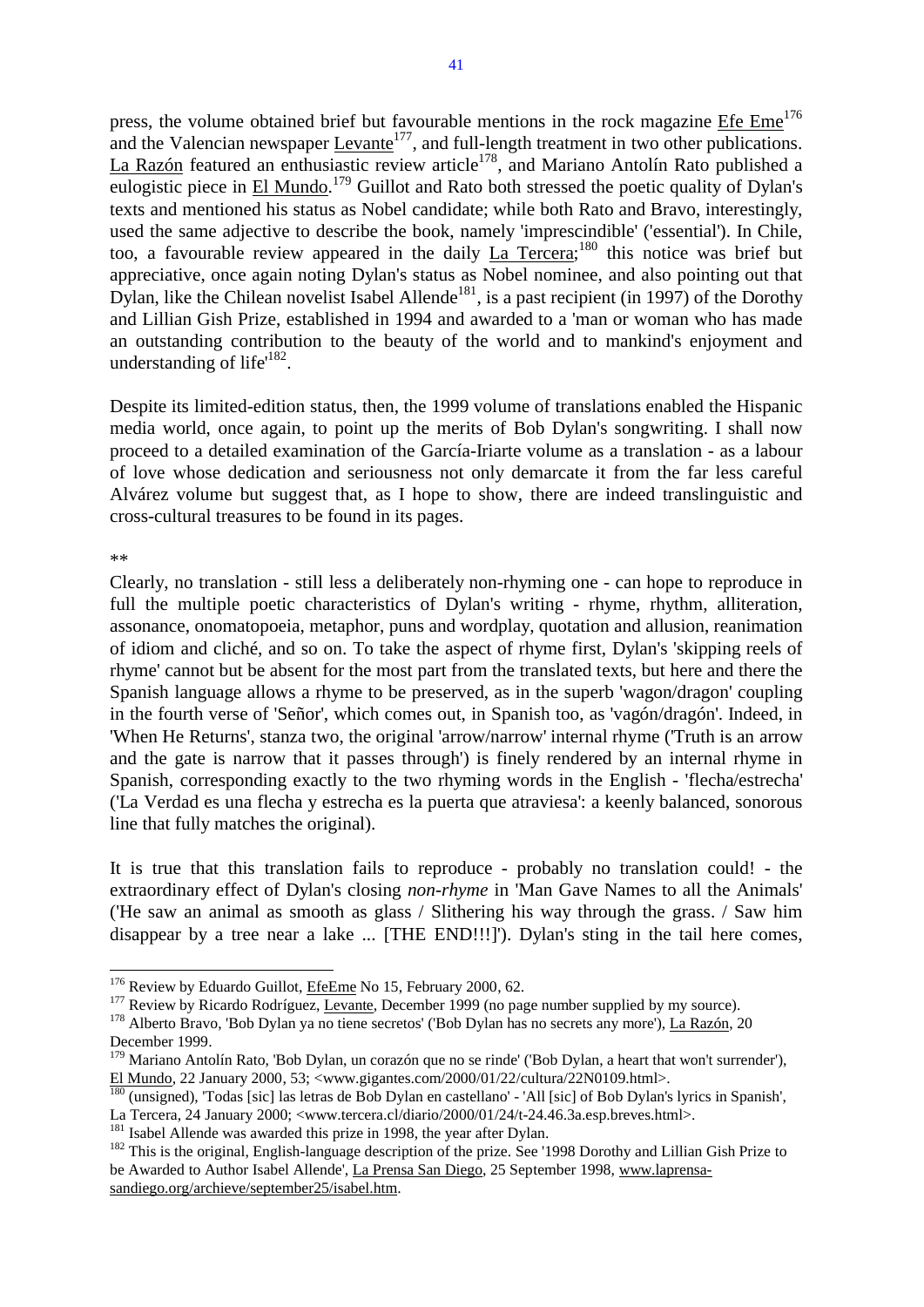literally, from the *absence* of the word 'snake', conjured up as the logical rhyming partner for 'lake', and I certainly can think of no Spanish word of a serpentine signification that might rhyme with 'lago', or, indeed, any synonym for 'lake' that would rhyme with 'serpiente'. Nonetheless, the translation runs: 'Vio un animal suave como el cristal, / deslizándose entre la hierba. / Lo vio desaparecer tras un árbol, cerca de un lago ...' - and if 'lago' doesn't twist ineluctably onwards to 'serpiente', even so, the word that renders 'grass', 'hierba', does, suggestively, form at least an off-rhyme with another Spanish term for 'snake', 'culebra' (which is related, via Portuguese, to the English 'cobra'). Still within those pregnant three lines, the onomatopoeic effect in the English (those suitably 'hissing' s-sounds in 'smooth', 'glass', 'slithering', 'grass', 'disappear') is partially retained in the Spanish ('suave', 'cristal', 'deslizándose', 'desaparecer'), and, in addition, the sonority is enhanced by the *introduction* of an internal rhyme, 'animal/cristal'. We do, then, seem to be dealing with a translation that at certain points can rival and even enrich the original.

That final line of 'Man Gave Names to all the Animals' brings us on to the general question of alliteration and assonance. These poetic techniques, to which Dylan frequently resorts, are - with a little ingenuity - easier to reproduce in another language than is rhyme. In addition, assonance has, from the old 'romances' onwards, been a very frequent characteristic of Spanish poetry, often replacing or complementing rhyme. A Dylan song which throws out some interesting challenges in this respect is 'Jokerman'. The first line offers a hissing alliterative sequence on 's', similar to what we have just seen for 'Man Gave Names to all the Animals', and this time preceding an actual naming of the word 'snake': 'Distant ships sailing into the mist, / You were born with a snake in both of your fists while a hurricane was blowing'. The translation offers: 'Barcos a lo lejano perdiéndose en la niebla / naciste con una serpiente en cada puño mientras soplaba un huracán': the hissing sound is lost in the first stanza but does persist in the second; while the line beginning 'barcos', with its alliterations on 'n', comes out finely balanced, making the reader feel the stately, swaying motion of the ships. 'Jokerman' is, as well, a song particularly rich in assonances, notably on the long 'i'. The same first stanza has the phrase 'the eyes of the idol with the iron head', which contains three drawn-out long 'i's; stanza 2 offers: 'So swiftly the sun sets in the sky, / You rise up and say goodbye to no-one'; and, above all, the chorus gives us the line: 'Bird fly high by the light of the moon', which contains no less than four long 'I's ('fly', 'high', 'by', 'light'). These repeated 'i' sounds connect directly with the song's basic questions: what kind of 'I', or ego, does the Jokerman symbolise? is he an image of the authentic, creative self ('Michelangelo indeed could have carved out your features'), or of the dark, destructive self ('manipulator of crowds', 'going to Sodom and Gomorrah')? For the three passages with repeated 'i' sounds, the translation offers: 'mientras brillan los ojos del ídolo de cabeza de hierro' (stanza 1); 'El sol se pone deprisa en el cielo, / te levantas y no te despides de nadie' (stanza 2); and 'pájaro, vuela alto a la luz de la luna'. The first two are literal rather than poetic translations, with the assonance lost. In the line from the chorus, however, the translation acquires merits all of its own: instead of the assonance on 'i', it introduces an insistent alliteration on 'l' ('vuela', 'alto', 'luz', 'luna'), which finely communicates the movement of the song's moonlight bird. This is one of those fortunate moments where the Spanish text creates its own poetry, giving rise to a brand-new sonority which compensates in part for the poetic effects lost from the original.

As 'Jokerman' shows, ambiguity and doubleness are among Bob Dylan's recurrent themes as in the line from 'Angelina', 'My right hand drawin' back while my left hand advances'. On the linguistic plane, one means of highlighting the doubleness of language is to resort to punning and wordplay, and, Dylan frequently employs these devices. The problem for the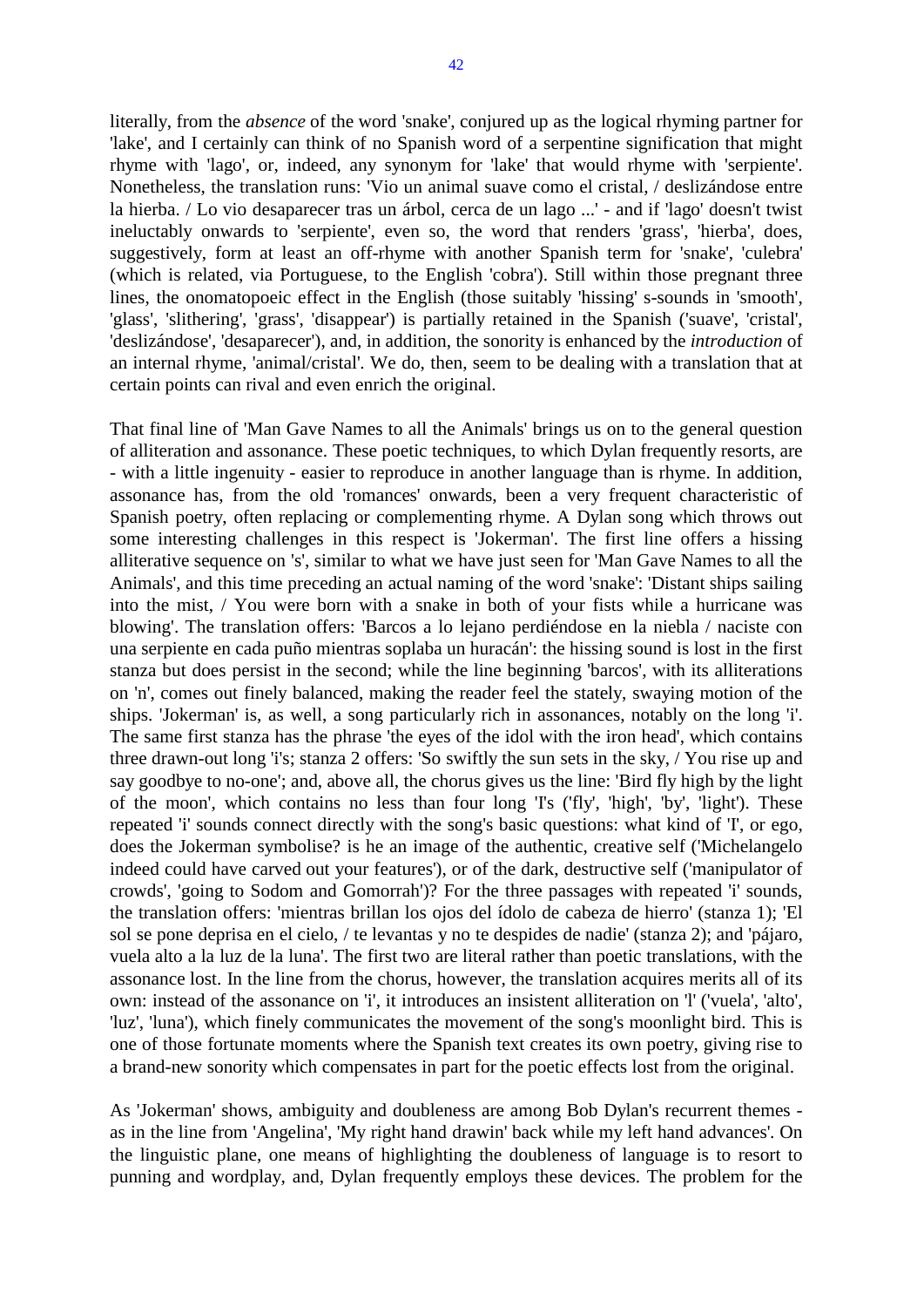translator is that it is wellnigh impossible to transpose a pun or an ambiguity intact from one language to another. Thus, in the case of 'Standing in the Doorway', the phrase 'gay guitar', which, as we have seen above, can be interpreted in either of two radically different ways, forces the Spanish translator to opt for one or the other, and the translators have in fact chosen '*alegre* guitarra' (and not 'guitarra homosexual', which would certainly sound a shade unusual), thus, ironically, foreclosing the possible identification with Lorca that the original permits $^{183}$ .

Three songs throw up the ambiguity conundrum in acute form - 'I and I', 'Disease of Conceit' and 'Union Sundown'. 'I and I' is a song which, paralleling 'Jokerman''s exploration of the divided self, dramatises the clash of authoritarian and libertarian selves within a single human consciousness. It has the theme of doubleness written into its title - which the Spanish text renders as 'Yo y yo'. This is correct enough, although even here - when the title phrase is repeated in the refrain ('I and I, / in creation where one's nature neither honours nor forgives' - 'Yo y yo, / en la creación, donde la naturaleza de uno ni honra ni perdona'), the reader has to make allowance for the conventions of Spanish typography. Unlike 'I' in English, the pronoun 'yo' takes a capital letter *only* at the beginning of a line or sentence. This already means that the double theme is not reflected on the Spanish page with the perfection of the English text (the first 'I' and the second 'I' are *typographically identical*, the first 'Yo' - upper case - and the second 'yo' - lower case - are not). In stanza 3 come the arresting lines: 'Took a stranger to teach me to look into justice's beautiful face / And to see an eye for an eye and a tooth for a tooth'. The phrase 'an eye for an eye' is biblical, from Exodus 21:24 ('Eye for eye, tooth for tooth, hand for hand, foot for foot'), but here it also contains an audacious pun on 'I' ('an I for an I'), thus replicating the theme of the split self especially as the eyes are by definition two in number. Dylan thus uses a linguistic ambiguity to create an imaginative link between the patriarchal law of the Old Testament and the song's broader theme of the struggle between the liberal or creative self and its harsh and punitive alter ego. The Spanish text, however, translates Dylan's 'eye for eye' line as: 'y a ver ojo por ojo y diente por diente'. No identity applies between 'ojo' (eye) and 'yo' (I), and so the eye/I pun vanishes.

The same problem recurs in 'Disease of Conceit', with its lines: 'Whole lot of people seeing double tonight from the disease of conceit / Give you delusions of grandeur and an evil eye / Give you the idea that you're too good to die / And they bury you from your head to your feet'. Here, as in 'I and I', we have the theme of doubleness ('seeing double'), explicitly linked to an 'eye' which can also be heard as an 'I'. The 'evil eye' of malice is, at the same time, an 'evil I' afflicted by pride, 'conceit' and 'delusions of grandeur' - not to mention immortality an arrogant 'I' that gets its come-uppance from the knock-out blow of death. For his arresting pun on 'evil eye / evil I', Dylan has very possibly drawn on 'The Tell-Tale Heart', Edgar Allan Poe's celebrated tale of obsession, murder and self-destruction first published in 1845 - in which the narrator murders his neighbour, an old man who, he believes, has the 'evil eye', but whose imputed malice may equally be a projection of his murderer's own dark self or 'evil I'184. However, once again the Spanish version of 'Disease of Conceit' cannot communicate

<sup>&</sup>lt;sup>183</sup> Cf. discussion of this song above.

<sup>&</sup>lt;sup>184</sup> 'I made up my mind to take the life of the old man, and thus rid myself of the eye forever'; 'for it was not the old man who vexed me, but his Evil Eye' - Edgar Allan Poe, 'The Tell-Tale Heart', in *The Fall of the House of Usher and Other Writings*, Harmondsworth: Penguin 1986, (277-282), 277, 278. The phrase the 'tell-tale heart' itself occurs in the version of 'Need A Woman' released on *The Bootleg Series Volumes 1-3*, though not in the text printed in *Lyrics 1962-2001* (or in its predecessor).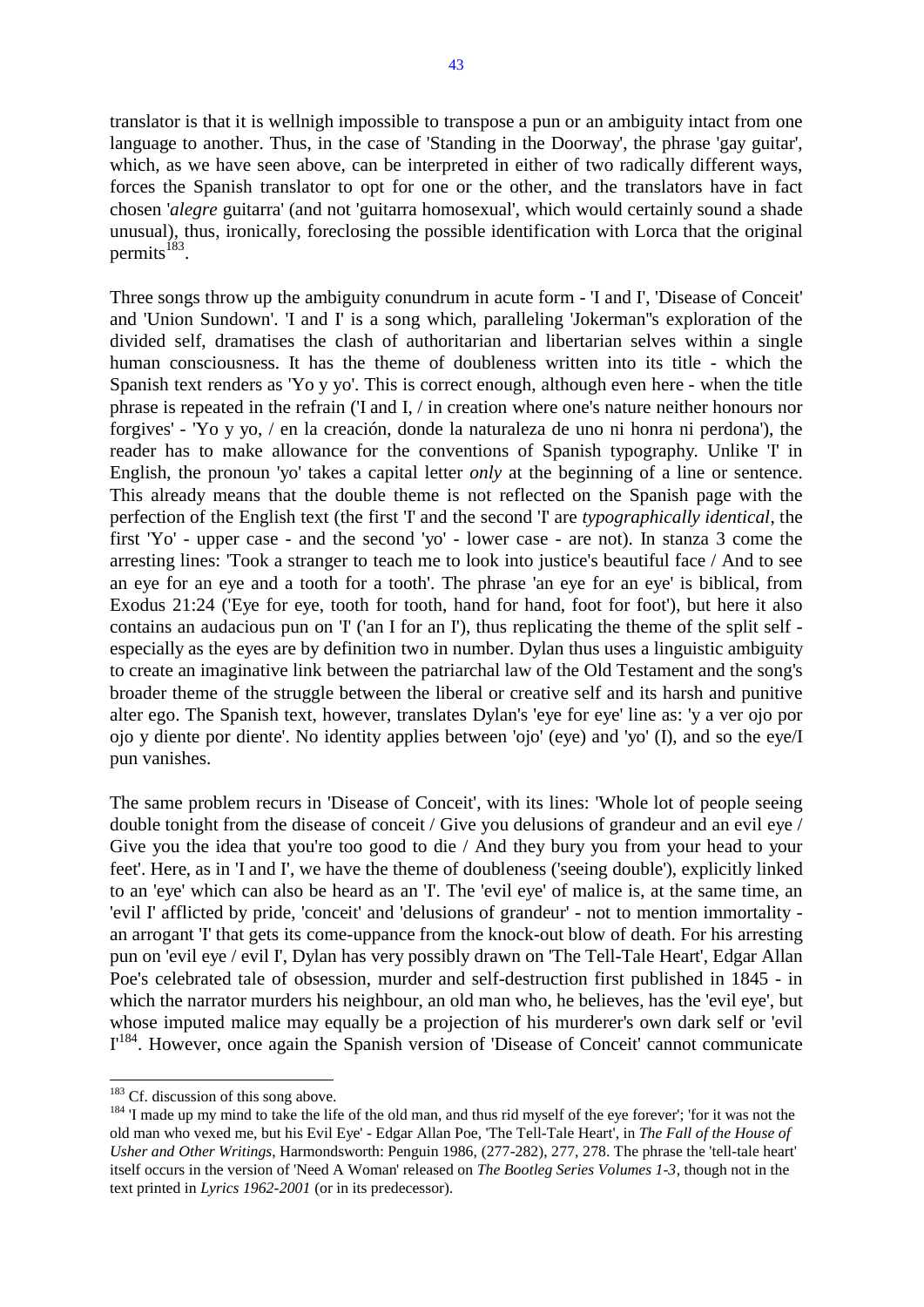this element of the song's complex linguistic and textual connotations. The line 'Give you delusions of grandeur and an evil eye' simply becomes 'Te provoca delirios de grandeza y mal de ojo': 'mal de ojo' is certainly the Spanish equivalent of 'evil eye', but the eye/I duality has fallen by the wayside.

'Union Sundown' is a song that has a rather different kind of pun written into its title, the reference here being not metaphysical but political. The word 'union' in the title can refer either to the United States (as in Woody Guthrie's line 'Every state in this Union us migrants have been', from 'Pastures of Plenty') or to trade unions/labour unions (as in Dylan's own early 'Talkin' New York': 'even joined the union and paid my dues'). Whichever way the listener takes it, the message is that *neither* the United States taken as a whole *nor* that country's trade unions are doing anything to protect the interests of workers, at home or abroad: industrial jobs are being shed by an Uncle Sam bent on free-market restructuring, while those in Asia and Latin America who replace the sacked US workers are being cynically exploited. Both the US and the unions are explicitly mentioned in the song text (stanza 3: 'nothin' you got is US-made'; stanza 4: 'the unions are big business, friend'), but in both title and chorus ('it's sundown on the union'), both senses are compressed into the one word 'union'. This feat of compression is impossible in Spanish, where the word for 'trade union' is not 'unión', but 'sindicato': the translators have plumped for the 'United States' sense of 'union' for both title and chorus, rendering 'union sundown' as 'ocaso de la Unión', although, still, 'los sindicatos' make a brief bow in stanza 4. Some cases of seeing double, alas, come out single in translation ...

Idioms are another snare for the translator: many English idioms are not translatable into Spanish, although a common European and Christian heritage means that some exceptions to this rule exist. One of the hallmarks of Dylan's writing at its sharpest is his knack of breathing new life into pre-existing idioms by extending and developing them - for instance, by returning the abstract back to the concrete; or, alternatively, by placing two tired old phrases in surprising juxtaposition and thus resurrecting the expressive potential of both. In 'Heart of Mine', we find the line 'you can play with fire, but you'll get the bill': Dylan takes the familiar phrase 'play with fire', and unexpectedly expands its sense - asking the listener to imagine a metaphorical arsonist being asked to pay up in figurative greenbacks! Here, the translation has: 'puedes jugar con fuego, pero te pasarán la factura' (the second part of the translated line means, literally, 'but they'll pass you the bill'). This *does* manage to reproduce Dylan's conceptual wordplay in Spanish, as, fortunately, the idiom 'play with fire'/'jugar con fuego' happens to exist in both languages. In 'Foot of Pride', Dylan's extraordinary tirade against the unrighteous, the outcome is less happy. This song, again, has Dylan giving new life to a stock expression, namely 'laughing all the way to the bank' - which he converts into 'sing "Amazing Grace" all the way to the Swiss banks'; the specificity of 'Swiss banks' turns the phrase back from abstract to concrete, while to imagine the lucky depositor not laughing but singing - and a hymn at that! - adds an unexpected note of comedy. The translation, however, has only: 'cantar "Amazing Grace" camino de los bancos suizos' - a correct enough literal rendering, but one that fails to bring out the connotations of the original. The same song offers the arresting line: 'They kill babies in the crib and say, "Only the good die young"', which, again, shows Dylan welding together two clichés with devastating effect: the unregenerate, he implies, even have the nerve to justify their cruelties with a grossly inappropriate rhetoric. The translation here has: 'Matan a los niños en la cuna, / y dicen que "Sólo los buenos mueren jóvenes"' - a rendering which, though literal, does work, since 'only the good die young' is an axiom out of the Greco-Roman heritage that is common to both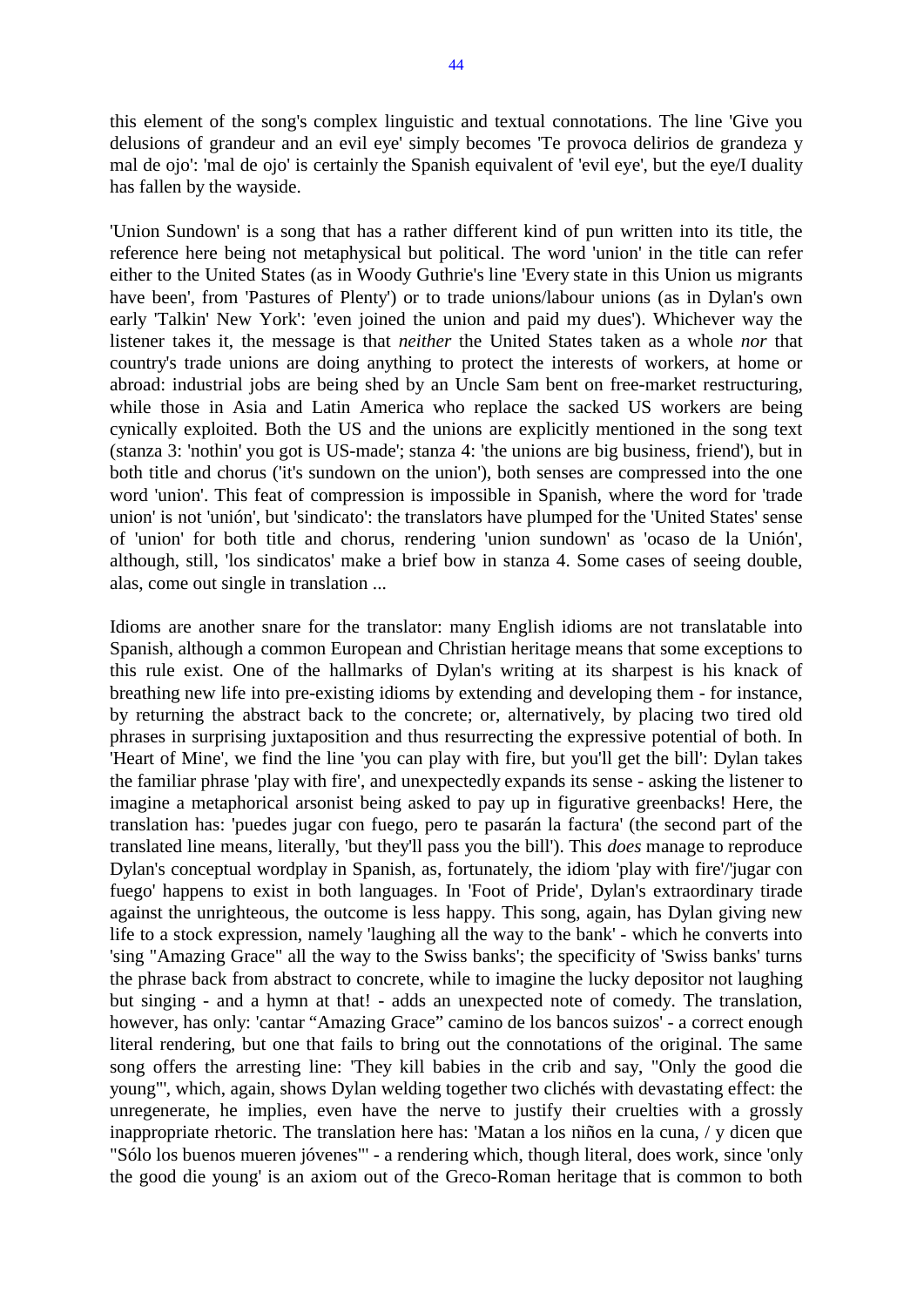English and Spanish cultures. So it seems that for idioms and clichés and their transportation between the two languages, the conclusion is ... you win some, you lose some.

Inevitably, certain specifically Anglophone cultural references vanish in translation. In particular, Dylan's frequent quotations from older song traditions, above all the blues, and from the Bible, are especially culture-specific. The language of the blues is a quintessentially American form of English, while no Spanish translation of the Bible has the cultural resonance that the 1611 King James Bible (or Authorised Version), from which Dylan quotes so liberally - and not only in his 'Christian period' - has in English-speaking countries. The Spanish-speaking listener-reader is unlikely to guess from the translation alone that Dylan is - with slight amendments - quoting Robert Johnson at key moments in 'Changing of the Guards' and 'Where Are You Tonight?' ('my last deal gone down'; 'the juice running down my leg'), or that 'Tryin' to Get to Heaven' is largely a collage of quotations from old blues, folk and gospel songs. Nor will it be obvious, except to those very familiar with the Bible in Spanish, that the title of 'Foot of Pride' comes straight from Psalms 36:11 ('Let not the foot of pride come against me'), or that entire lines of 'In the Summertime' ('Fools they made a mock of sin', 'Poverty and shame was theirs') are near-verbatim quotations from Proverbs 14:8 and 13:18 ('Fools make a mock at sin'; 'Poverty and shame shall be to him that refuseth instruction'). The specificity of the King James Bible is central - Dylan is quoting not just from the Bible but from *this* English version, with all the literary and cultural gravitas which it has accumulated over several centuries. The Authorised Version is of course a translation itself, but at all events its connotations as text cannot be got across in a Spanish translation of Dylan.

Literary allusions are another culture-specific aspect of Dylan's texts. In 'Jokerman', stanza 2, a well-read English-speaking listener will recognise the line 'Fools rush in where angels fear to tread' as a verbatim quotation from Alexander Pope's poem of 1711, 'Essay on Criticism', which in turn supplied the title for E.M. Forster's novel of 1905, *Where Angels Fear To Tread*. The literal Spanish rendering, 'Los tontos se apresuran a entrar donde los ángeles temen pisar', cannot carry the same baggage of literary connotation. Further on in the same song, when, in stanza 4, Dylan sings: 'Well, the Book of Leviticus and Deuteronomy, / The law of the jungle and the sea are your only teachers', the Spanish person encountering 'Tus únicos maestros han sido el Levítico, el Deuteronomio, la ley de la jungla y del mar' is unlikely to realise that 'The Law of the Jungle' is the title of a celebrated poem of 1895 by Rudyard Kipling, which hands down a harshly violent and competitive world-view.

In other, more mundane cases the translators have omitted cultural or way-of-life references, presumably in the interests of accessibility. In the Dylan-Levy song 'Joey', the idiomatic line: 'It always seemed they got caught between / The mob and the men in blue' become the rather bald: 'Siempre parecían acabar atrapados entre la mafia y la policía'; and the specific reference to the New York electricity company: 'Let's blow this place to kingdom come / Let Con Edison take the blame' is glossed, literally but ponderously, as: 'Hagamos volar este sitio al infierno, y que la compañía eléctrica cargue con la culpa'. Again, in 'Ten Thousand Men' the line 'Ten thousand men dressed in Oxford blue', has been translated in simplified fashion as 'Diez mil hombres vistiendo uniforme azul', replacing the specific 'Oxford blue' by a non-specific 'blue uniform' - presumably on grounds of over-obscurity to Spanish ears. To an Anglophone listener, however, 'Oxford blue' not only denotes the famous old English university but connotes establishment-approved sporting prowess (an 'Oxford blue' is a member of one of that university's prestige sports teams).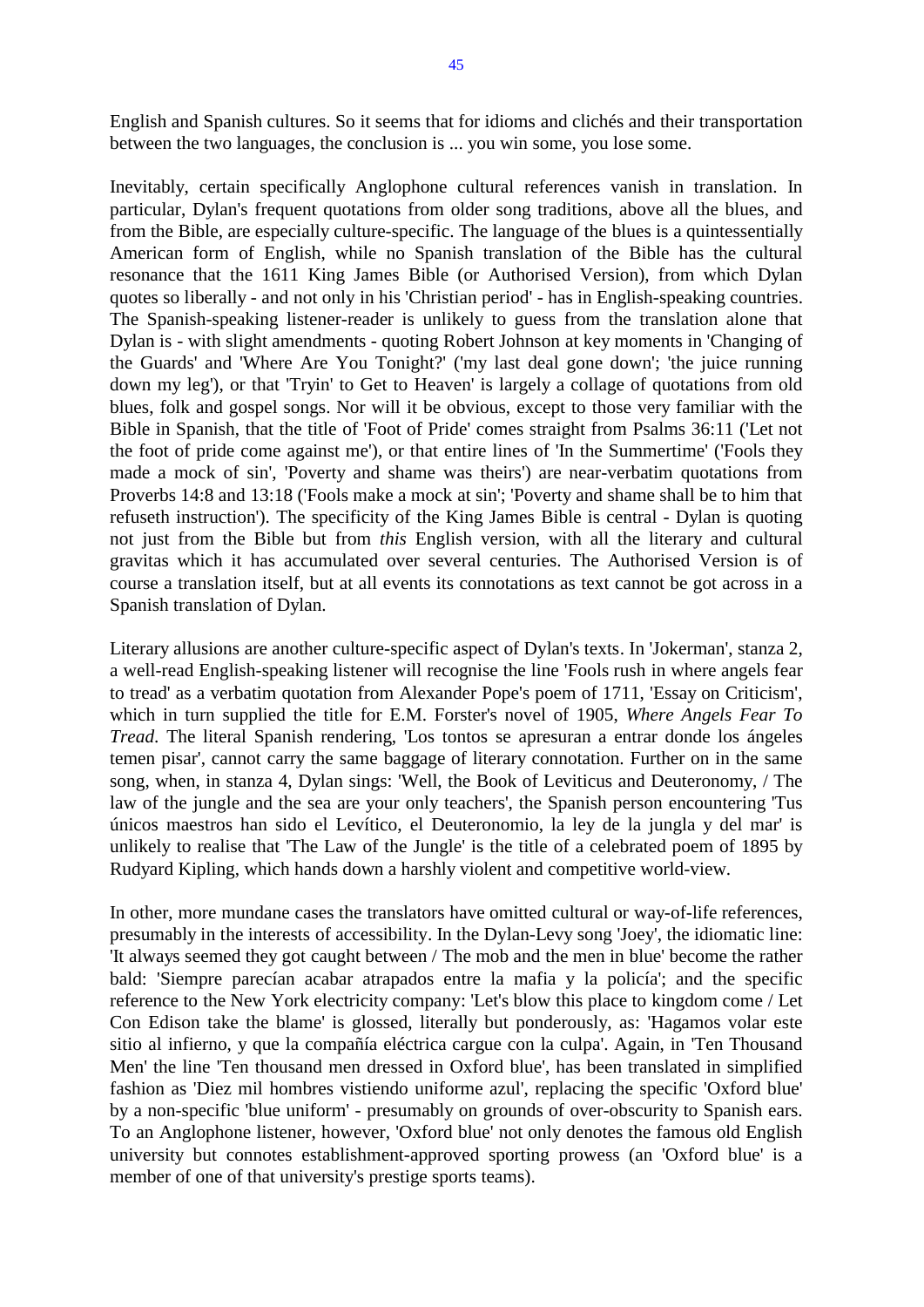To all this, however, there is an upside, for there are also moments where Dylan's texts have been felicitously 'localised' by new connotations arising from the translation into Spanish, which fruitfully enrich the writing in unexpected ways. In the Dylan-Levy song 'Isis', the line: 'as we rode through the canyons, through the devilish cold' becomes: 'mientras cabalgábamos por los cañones, a través del frío diabólico'. The apparently so-American 'canyon' actually derives straight from the Spanish 'cañón', and, indeed, this detail might even make one wonder whether the song's dream-landscape, with its 'pyramids, all embedded in ice', might not be a fusion of ancient Egyptian elements *plus* quite different features of a snowbound, Andean stamp (the alluring 'turquoise' and 'gold' would then be those of the Incas).

Later on, 'What Can I Do For You?', on the *Saved* album, offers an even more interesting case of localisation. In the closing stanza, where Dylan's words are: 'I know all about poison, I know about fiery darts', the translation has: 'Sé todo sobre la ponzoña, sé todo sobre las saetas ardientes'. 'Dart' itself is somewhat archaic in English in the sense used, i.e. 'arrow' (the phrase 'fiery darts' is in fact from Ephesians 6:16), and, similarly, in Spanish 'saeta' is a less obvious word than 'flecha' (which we have already encountered rendering 'arrow' - not 'dart' - for 'When He Returns'). The interesting thing is that 'saeta', apart from meaning 'dart'/'arrow' (etymologically, it is related to 'Sagittarius'), is also the name of a type of flamenco-related traditional devotional chant, performed in Andalusia at Easter to commemorate Christ's passion. An anthology of saetas may be found on CD under the title: *Saetas - Cante de la Semana Santa Andaluza* (*Saetas - Songs of Easter Week in Andalusia*), on the French label Audivis. The English-language notes to this recording quote the comments of José María Sbarbi, from 1880, who describes the saeta text as a 'brief, fervent spiritual maxim, capable of producing in the mind an impression similar to that caused in the body by the wound from an arrow'. Lorca's *Poema del Cante Jondo* includes a sequence entitled 'Poema de la Saeta', and even more famously, Antonio Machado wrote a poetic evocation of the theme, 'La Saeta', which was superbly set to music and performed by Joan Manuel Serrat on his tribute album of 1969 (as mentioned above), *Homenaje a Antonio Machado, Poeta*. The added detail of the saeta powerfully coalesces with the guiding theme of the album *Saved* - in other words, salvation.

A further circumstance in which the Spanish text adds density to the original lies in the particularities of Spanish typographical norms. Spanish has the unusual graphic convention of employing *double question marks*: a question is *both* introduced by an (upside-down) question mark (the symbol ¿) *and* followed by the same device (this time right-side-up, by the lights of most European languages). It so happens that a number of Dylan's songs from the period we are looking at - 'In The Garden', 'Señor', 'What Can I Do For You?', 'Are You Ready?', 'What Good Am I?', 'What Was It You Wanted?' - contain, or even all but consist of, an agglomeration of questions. The Spanish convention has the effect, on the page, of *doubling* the number of question marks and thus underscoring the interrogative mode of these songs. Thus, 'What Was It You Wanted?', a song of 56 lines, has (title apart) 32 question marks in English, but, translated into Spanish as '¿Qué era lo que querías?', has ... 64! The questioning element comes out, quite literally, doubled - curiously but not inappropriately reinforcing the doubting-Thomas aspect of these songs.

Another modification of sense and feel dictated by the peculiarities of Spanish - this time in the realm of grammar - occurs in 'Ring Them Bells' ('Tocad las campanas'). In the English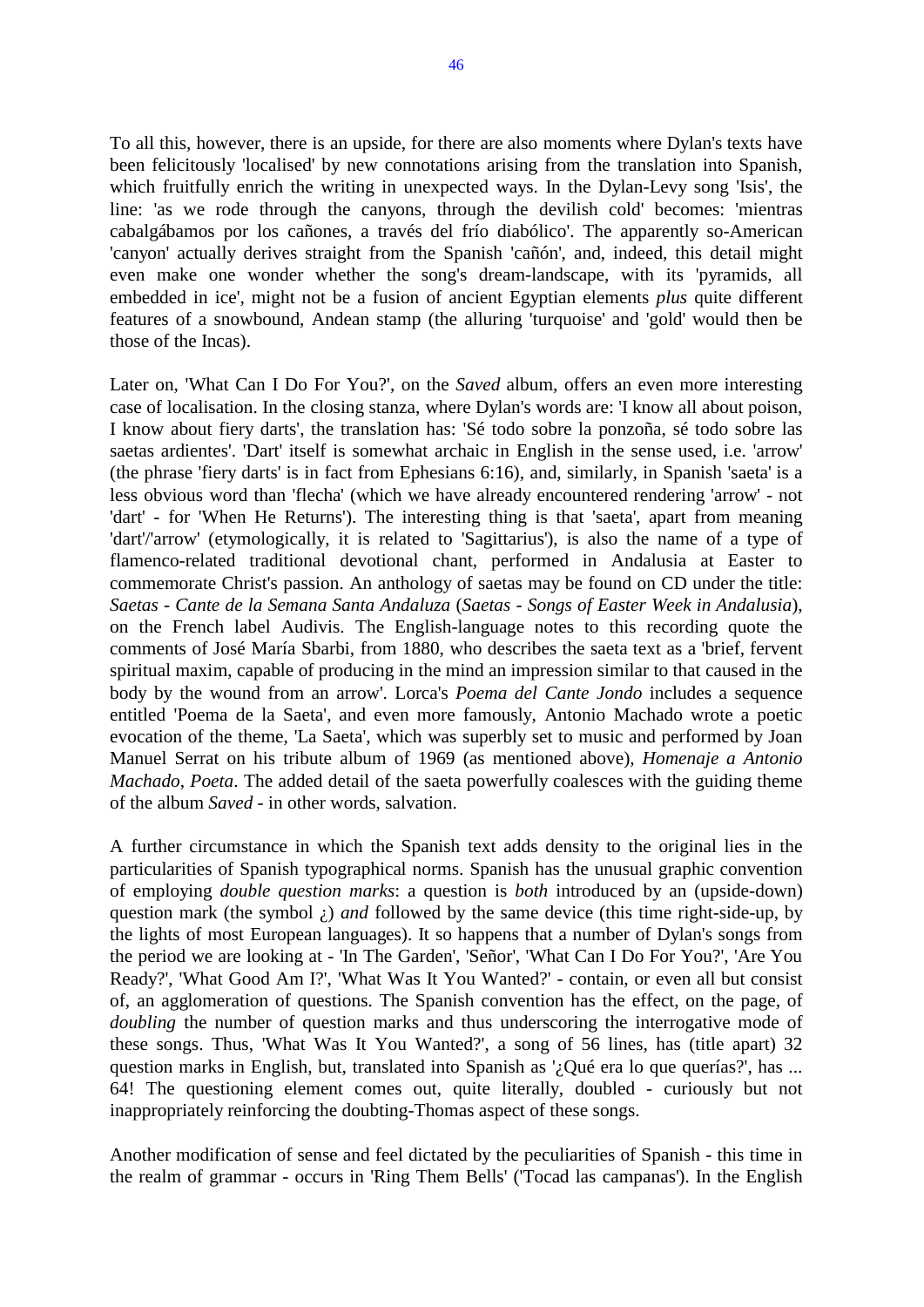text of this song, each of the four main stanzas opens with the same formula, 'Ring them bells' ('Ring them bells, ye heathen', etc; 'Ring them bells, Saint Peter', etc). However, some of the addressees are plural and others singular, and in Spanish, when employing a verb (e.g. 'tocar', 'to ring') in the (familiar) imperative, one has to distinguish morphologically between singular ('toca') and plural ('tocad'). The translation thus switches back and forth between '*Tocad* las campanas, paganos', etc, and '*Toca* las campanas, San Pedro', etc - introducing a structural roughness and asperity into the song which is not there in the smoother, freerflowing English original.

Conversely, in the two visibly 'Latin American' songs from this period - the Dylan-Levy 'Romance in Durango', and 'Señor' - which have a significant *Spanish-language presence in the original*, the translation has, inevitably, the effect of smoothing out the text's rough edges. The original text of 'Romance in Durango' has something of a mestizo character, with its repeated lines of Spanish in the chorus ('No llores, mi querida / Dios nos vigila ... Agárrame, mi vida' - 'Don't cry, my darling / God is watching over us ... Hold on tight, love of my life'), plus an array of Spanish words strewn across the entire song: 'chilli (peppers)', 'fandango', 'cantina', 'corrida', 'torero', 'tequila', 'padre', 'fiesta'; also the placenames 'Durango' and 'Torreón', and the personal names 'Magdalena', 'Ramón' and '(Pancho) Villa'. All in all, this 'gringo' song has rather a lot of Spanish. The translation, naturally, retains all of the original's Hispano-Mexican lexicon, with one exception ('padre' - priest - is rendered by 'cura', the latter being the more usual word in Spanish); but what it cannot do, short of keeping some of the original *English* words in the Spanish text (a road not taken by the translators), is reproduce the rough, improvised feel - somehow in line with the urgency of the drama narrated - which the original gains from the use of an Anglo-Spanish macaronic lexicon (it should be added that the translators have *not*, as they could easily have, added any footnote of the type 'these words are in Spanish in the original').

In partial compensation, the title chosen for this song in the Spanish version - 'Romance en Durango' - though apparently almost identical to the English title, acquires an additional resonance, not present in the original. The Spanish word 'romance' can signify 'a romantic love story' - a sense considered an anglicism but admitted by the dictionaries - but it is, more crucially, and as we have seen above, the name of a literary genre. A modern work of reference states: 'The background to the *romance* is essentially popular, being generally connected with oral tradition, and there is some similarity with the English ballad<sup> $185$ </sup>. These features connect with Dylan's own interest in traditional sources; besides, and appropriately enough, a Spanish 'romance' is more often than not a stirring narrative ballad of a blood-andthunder, fall-by-the-sword stamp. The song's title may, then, remind the Spanish-speaking reader of the medieval 'romances', or, indeed, of Lorca's celebrated twentieth-century recreations of the genre<sup>186</sup>.

We may here compare 'Romance in Durango' with 'Señor'. As we have seen, in the latter song the explicit Spanish-language element is confined to the one repeated title word - but that word, 'Señor', is also the song's keyword, and it occurs (title apart) all of *fifteen times* in both English text and translation (twice at the beginning and once at the end of each of the five main stanzas, the two bridges excluded). Here as in 'Romance in Durango', the endproduct in Spanish is unavoidably smoother and more homogeneous than the original (apart

<sup>185</sup> J.A. Cuddon, *The Penguin Dictionary of Literary Terms and Literary Theory*, Harmondsworth: Penguin, 3rd edn., 1991, 808.

<sup>186</sup> cf. the discussions above of the 'romance' genre and Lorca's *Romancero Gitano*.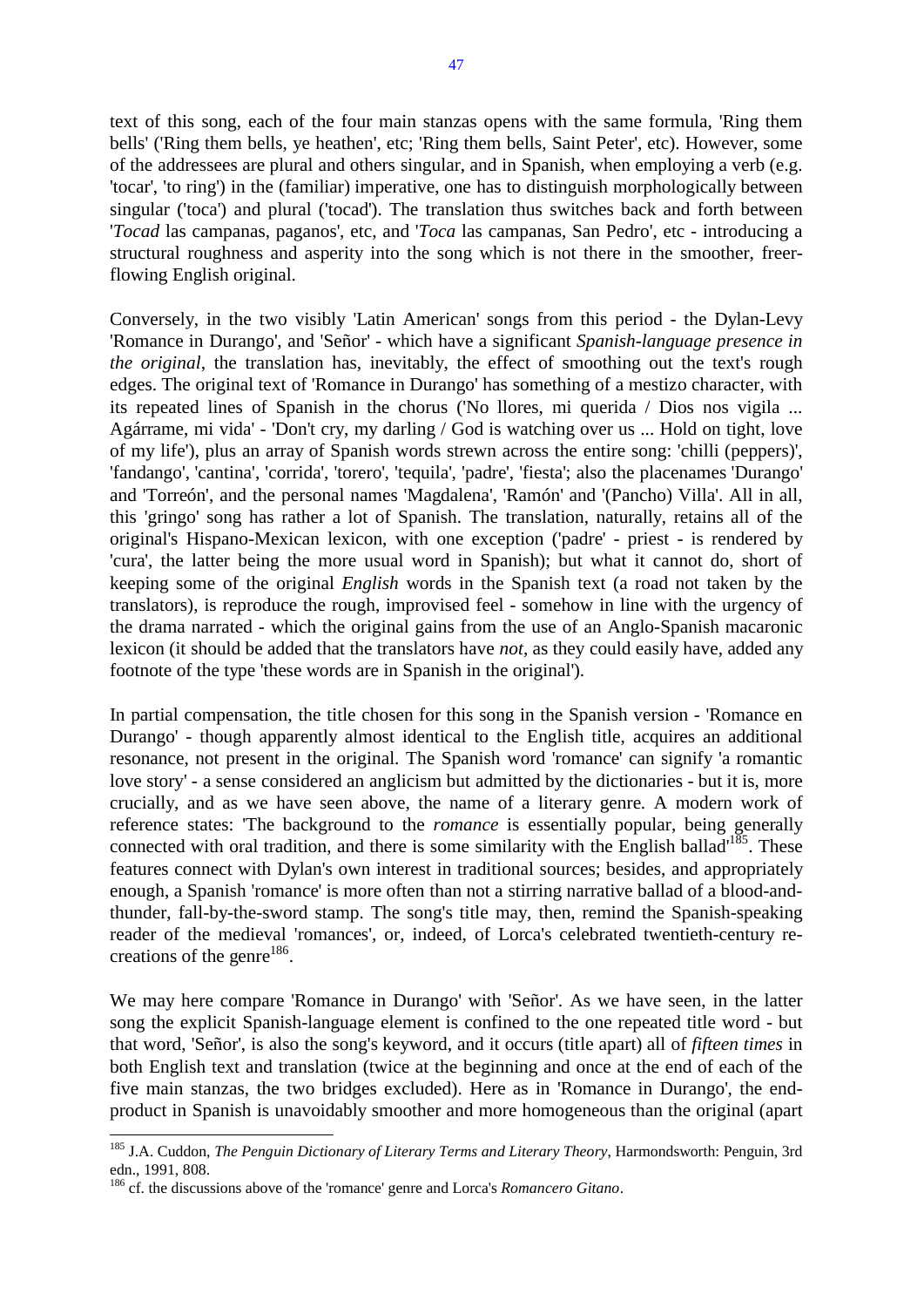from the disruptive appearance of the US placename 'Lincoln County', as 'Condado de Lincoln'). However, a certain hybrid roughness remains in the title ('Señor [Tales of Yankee Power]'; 'Señor [Cuentos del Poder Yanqui]'), with Hispanic and 'yanqui' lexical elements held in sullen tension, as befits the song's implied theme of culture conflict. In addition, the word 'Señor' is ambiguous in Spanish; in the context of this song - as we may suppose Dylan knew when writing it - it can either mean 'sir' (as a polite form of address), or mark a direct supplication to the Christian deity ('Lord'); the double meaning, while certainly present in the English original, comes out more clearly in Spanish.

There are also songs where Dylan's original contains one or more references to Hispanic culture, isolated but still striking. This is the case with 'Angelina' and 'The Groom's Still Waiting at the Altar', both from 1981. In 'Angelina', the first half of stanza 4 reads: 'There's a black Mercedes rollin' through the combat zone / Your servants are half dead, you're down to the bone / Tell me, tall men, where would you like to be overthrown, / In Jerusalem or Argentina?'. These lines contain more than one Spanish/Hispanic allusion: firstly, 'Argentina', which supplies a rhyme for the song's title and keyword 'Angelina' (itself possibly a Spanish name); and, secondly, 'Mercedes'. The latter is a woman's given name of Spanish origin. The motor company's founder named his firm's celebrated model after his daughter Mercedes; the name became fashionable following its gracing a character in *The Count of Monte Cristo*, the famous romantic novel of 1845 by Alexandre Dumas<sup>187</sup>. In full, the Spanish name Mercedes is 'María de las Mercedes', or 'Mary of the Mercies' (the 'Orden de Nuestra Señora de la Merced' - 'Order of Our Lady of Mercy' - was founded in 1218 to rescue Christians captured by the Moors, an operation no doubt perceived as a manifestation of divine mercy). This etymology, in the text of 'Angelina', punningly connects the sinister black vehicle, ironically or otherwise, with the phrase 'begging God for *mercy*' in the closing stanza. Michael Gray has, as we have seen above, suggested that the 'combat zone' portion of 'Angelina' may be a nightmare vision of totalitarianism in Latin America, in which case the phrase 'tall men' could be a reference to the Argentinian military junta of the  $1980s^{188}$ .

'Angelina' is an intricately constructed song, with a rhyme-scheme that throws up a whole series of ingenious rhymes on its titular name. The five rhyme-words that answer to 'Angelina' are all of Latinate or neo-Latinate origin, and four of them - 'concertina', 'Argentina', 'arena' and 'hyena' (in Spanish, 'hiena') - are identical or near-identical in both English and Spanish (the exception being the legal term 'subpoena'); 'arena', in particular, conjures up the world of corridas and toreros from 'Romance in Durango'. The translation retains three of these rhymes - 'concertina', 'hiena' (a near-rhyme) and 'Angelina' - but replaces 'subpoena' by 'citación' and 'arena' by 'ruedo' ('arena' *would* have been possible in Spanish, but 'ruedo' appears to have more specific bullfighting connotations). The resulting rhyme-pattern is incomplete ('Angelina' is rhymed with only in stanzas 1, 2 and 4 of the 5), but still replicates something of the original's effect of inevitability. The pun on 'black *Mercedes*' / 'begging God for *mercy*' is, however, lost, as the latter phrase is rendered 'implorando a Dios misericordia' (today, 'misericordia', not the rather archaic 'merced', would be the more usual translation of 'mercy', and Dylan's album title *Oh Mercy* is rendered in this volume as *Oh, Misericordia*). An element of 'Angelina''s richness of connotation has thus disappeared; yet even so, much of that richness still does come out in the translation.

<sup>187</sup> Two other Dumas titles, *The Three Musketeers* and *The Man in the Iron Mask*, find echoes in Dylan's work, in 'My Back Pages' and 'Up To Me' respectively.

<sup>&</sup>lt;sup>188</sup> Cf. Argentina section above.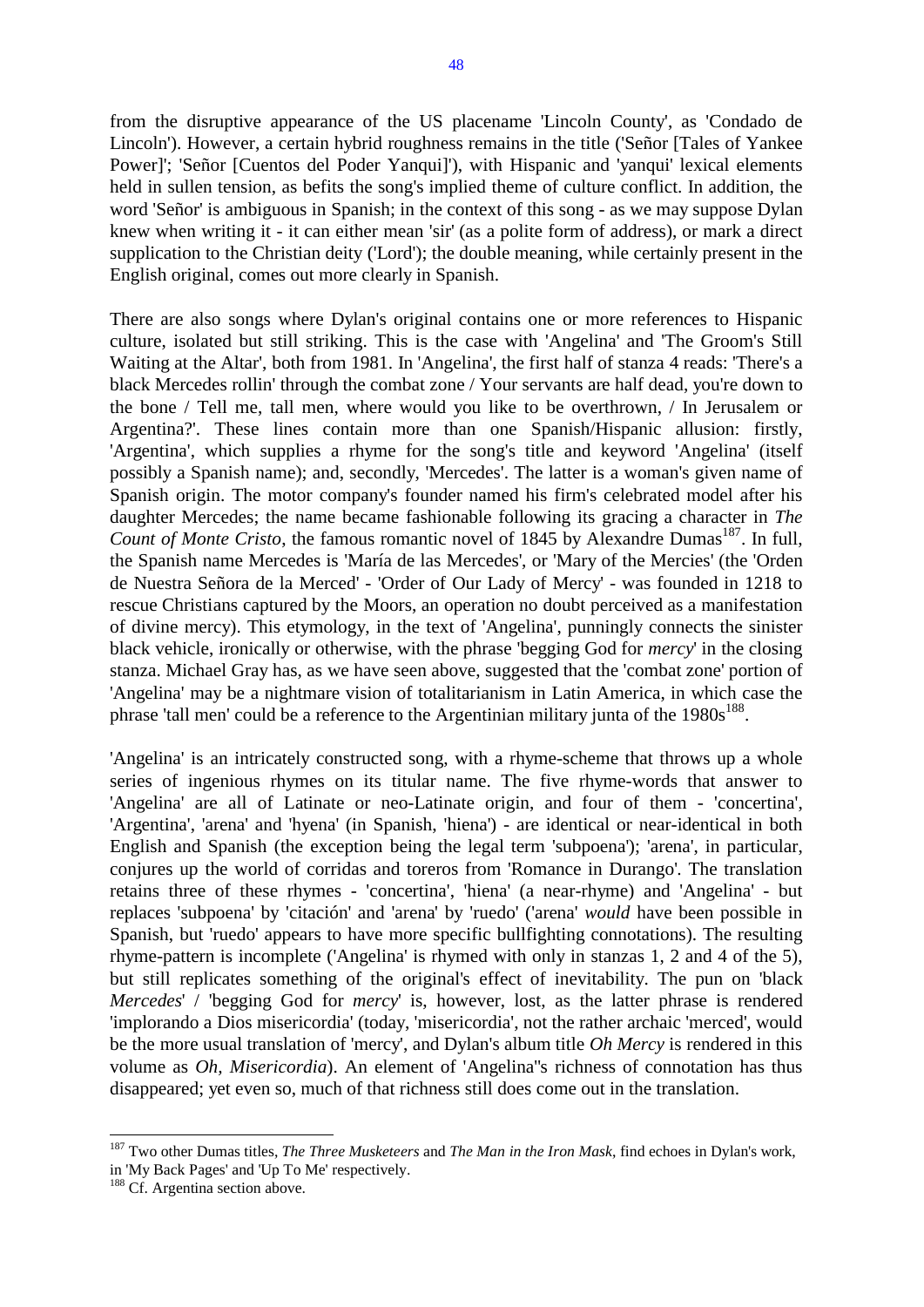'The Groom's Still Waiting at the Altar', also from 1981, contains further references to the Hispanic world. In this song's refrain, 'West of the Jordan, east of the Rock of Gibraltar', Gibraltar is of course - whoever may own it today - a Spanish place-name, and the fact that 'altar', the word with which 'Gibraltar' is paired in the song's chorus, is the same in Spanish as in English fortunately allows the 'Gibraltar/altar' rhyme to be retained in the translation. The song's other Hispanic place-name is 'Buenos Aires', which Dylan audaciously rhymes with 'January': 'What can I say about Claudette? Ain't seen her since January, / She could be respectably married or running a whorehouse in Buenos Aires'. This becomes: 'Que puedo decir de Claudette? No la he visto desde enero, / podría ser una esposa respetable o regentar un burdel en Buenos Aires'. The word for 'January', 'enero', provides at least an approximation in sound to 'Buenos Aires', while the rhythmical neatness of 'whorehouse/Buenos Aires' finds a partial equivalent in the alliteration on 'burdel' and 'Buenos'. Both versions thus draw attention to the sex industry outlets of Buenos Aires, which, as we have seen, were the birthplace of the tango: this may be an ironic musical reference on Dylan's part, as if music led back not to the salvation promised by Christ, the waiting groom, but to the damnation of the underworld.

A successful translation is not only a matter of nuance and sonority - qualities which this one often amply achieves - but also, naturally enough, of accuracy. On this count, the García-Iriarte translation performs impressively - certainly far outshining Álvarez. I shall, however, permit myself a handful of cavils, concerning one song and two individual words.

The song title 'Ye Shall Be Changed' is translated as 'Serás transformado': 'serás' is a verb in the second person singular, and that person is employed throughout the translation. However, the pronoun 'ye' is a biblical and archaic variant on 'you' in the second person *plural*, and, besides, Dylan based the song on a passage from I Corinthians (15: 51-52) which reads: 'Behold, I shew you a mystery; We shall not sleep, but we shall all be changed (51), In a moment, in the twinkling of an eye, at the last trump; for the trumpet shall sound, and the dead shall be raised incorruptible, and we shall be changed (52)'. Dylan changes the first-person 'we' to the second-person 'ye', but retains the plural: the song text alternates between the more usual 'you' (in the stanzas) and the biblical 'ye' (in the chorus), but the addressee is clearly, throughout, a second person plural subject. The Spanish text has second person singular all the way through, which is not coherent with the original.

I am also not entirely happy about the rendering of the word 'shore' in 'Angelina'. In stanza 1, line 5 of that song, the original has: 'Blood dryin' in my yellow hair as I go from shore to shore'; the translation reads: 'Con la sangre secando en mis cabellos rubios, voy de playa en playa'. 'Shore' has been rendered as 'playa' (beach); I would submit, however, that the picture Dylan is painting here is one of a Wandering Jew figure doomed to endless travelling, and that 'shore' is therefore used in the correspondingly archaic sense of 'country' - as in William Blake's line 'Are such things done on Albion's shore?'189, which might be prosaically glossed as 'Are such things done in a country called Britain?'. A more appropriate Spanish rendering of 'from shore to shore' might, then, be 'de tierra en tierra'.

In the case of 'highway', the same problem occurs as that already identified in the Álvarez translations. García and Iriarte twice render this word - so crucial to Bob Dylan's worldpicture - as 'autopista', which, once again, I do not think fits. In 'Disease of Conceit', 'comes

<sup>&</sup>lt;sup>189</sup> From Blake's poem 'A Little Boy Lost'.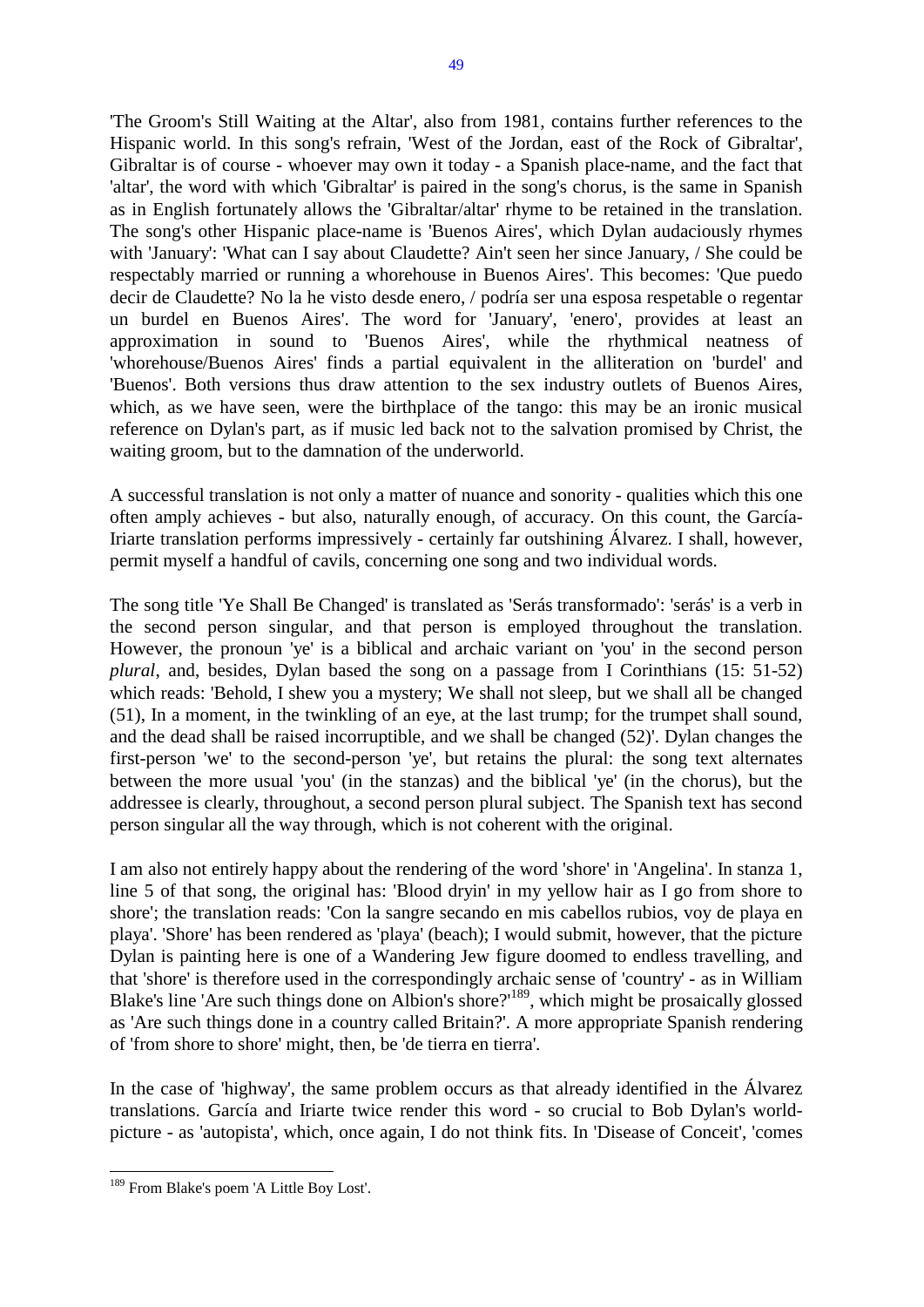right down the highway' becomes 'llega por la autopista', and in 'Make You Feel My Love' 'the highway of regret' is translated 'la autopista del remordimiento'. For the two songs concerned, 'highway' would have been best rendered, here as in Álvarez, not by 'autopista' with its brash Los Angeles connotations, but by the honourable, much older Spanish word 'carretera'.

These, though, are minor objections, and all in all this volume of translations is highly successful - as the Álvarez volume is not - in terms of both fidelity and aesthetic effect. The localisation effects which we have noted for certain songs serve to bring out the implicit parallels between Bob Dylan's poetics, and thus to reinforce the links between his work and the Spanish-language poetic tradition. Contemporary translation theory, coloured by the influential writings of Lawrence Venuti, tends to criticise such approximations to the target culture's realities as a distorting and over-accommodating 'domestication'. Here, though, I would argue, firstly, that a transcontinental language like Spanish does not have any one 'home' into which anything can be 'domesticated', and, secondly, that enrichments through translation such as those we have observed are a case of localising that simultaneously takes account of the global, thus creating a special kind of balance between cultural and language systems.

As a final example on the translation issue, I would now like to transcribe one entire lyric in both the original and the (García-Iriarte) Spanish version, and then make a few comments on the latter. For this purpose, I shall take a song not mentioned so far, namely 'Man in the Long Black Coat' ('El hombre del largo abrigo negro'), from the *Oh Mercy* album (1989) - a song which many believe is one of the very finest of Bob Dylan's more recent compositions, and which, indeed, it is clear from the text of *Chronicles* that Dylan values very highly himsel $f^{190}$ .

## MAN IN THE LONG BLACK COAT<sup>191</sup>

I

Crickets are chirpin', the water is high,

There's a soft cotton dress on the line hangin' dry,

The window's wide open, African trees

Bent over backwards from a hurricane breeze.

Not a word of goodbye, not even a note,

She's gone with the man in the long black coat.

II

l

Somebody seen him hangin' around

At the old dance-hall on the outskirts of town.

He looked into her eyes when she stopped him to ask

If he wanted to dance - he had a face like a mask.

Somebody said from the Bible he'd quote.

There was dust on the man in the long black coat. III

Preacher was a-talkin', there's a sermon he gave,

<sup>190</sup> See *Chronicles*, 215-217.

<sup>191</sup> The text quoted here (and the source text for García and Iriarte) corresponds to what Dylan sings on *Oh Mercy*, not the somewhat different text printed in *Lyrics 1962-2001*.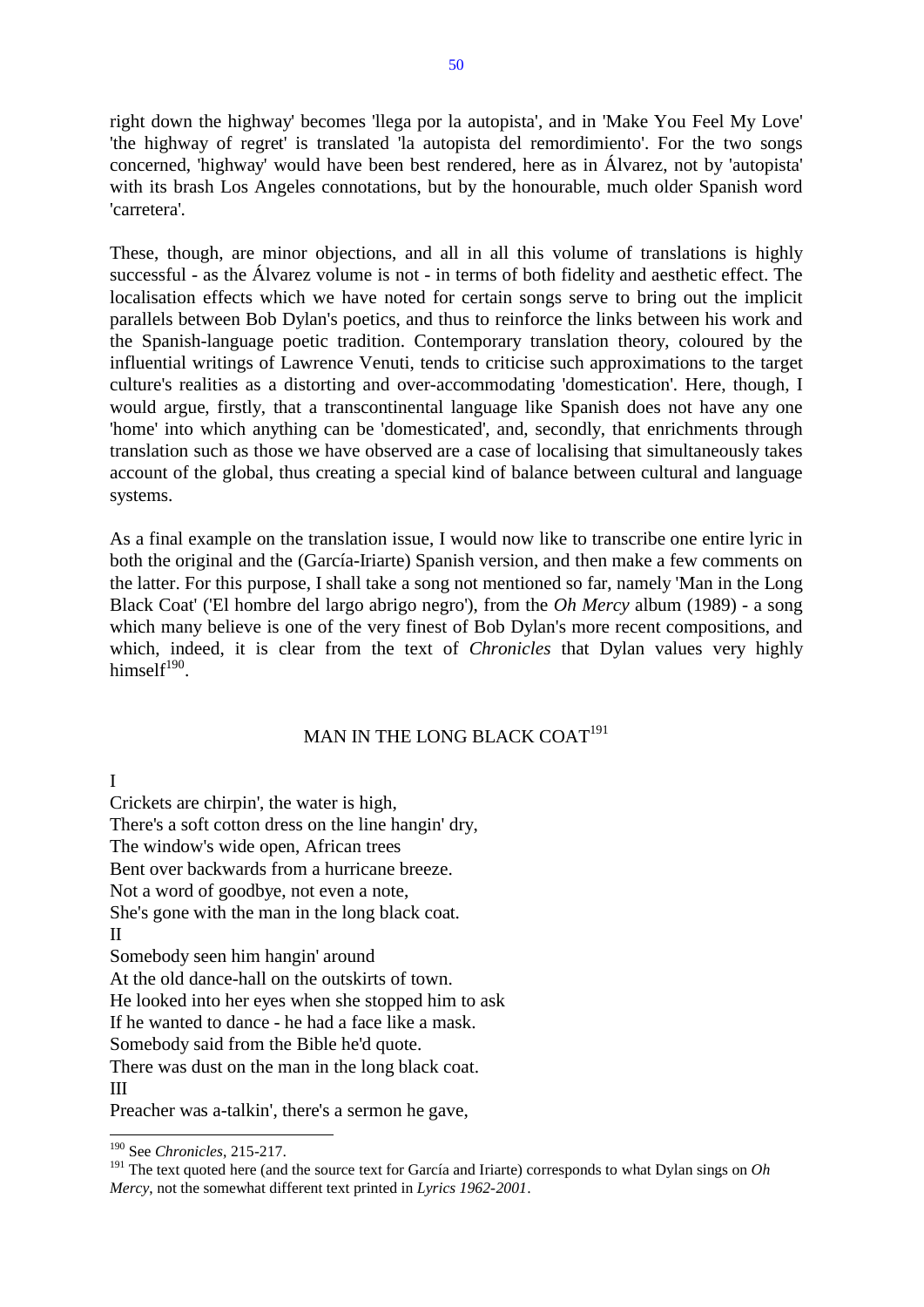He said: "Every man's conscience is vile and depraved, You cannot depend on it to be your guide When it's you who must keep it satisfied." It ain't easy to swallow, it sticks in the throat, She gave her heart to the man in the long black coat. IV

There are no mistakes in life, some people say And it's true sometimes you can see it that way. But people don't live or die, people just float. She went with the man in the long black coat. V

There's smoke on the water, it's been there since June, Tree-trunks uprooted 'neath the high crescent moon. Feel the pulse and vibration and the rumbling force, Somebody is out there beating on a dead horse. She never said nothing, there was nothing she wrote, She's gone with the man in the long black coat.

## EL HOMBRE DEL LARGO ABRIGO NEGRO

I

Los grillos cantan, el agua anda crecida,

hay un suave vestido de algodón tendido, secándose.

La ventana abierta de par en par, árboles africanos

torcidos hacia atrás por una brisa huracanada.

Ni una palabra de adiós, ni siquiera una nota,

ella se fue con el hombre del largo abrigo negro.

II

Alguien le había visto merodeando

por el viejo salón de baile en las afueras de la ciudad.

Él la miró a los ojos cuando ella le paró para preguntar

si quería bailar; su cara parecía una máscara.

Alguien dijo que citó la Biblia,

el polvo cubría al hombre del largo abrigo negro.

III

El pastor estaba hablando, dio un sermón,

dijo que la conciencia de los hombres es vil y depravada,

no puedes fiarte de ella para que te guíe

cuando eres tú quien debe satisfacerla.

No es fácil de creer, se hace un nudo en la garganta,

entregó su corazón al hombre del largo abrigo negro.

IV

En la vida no hay errores, dicen algunos.

Es cierto que a veces lo puedes ver de este modo,

pero la gente no vive o muere, apenas flota.

Ella se fue con el hombre del largo abrigo negro. V

Hay humo en el agua, está ahí desde junio, troncos arrancados de cuajo bajo la alta luna creciente.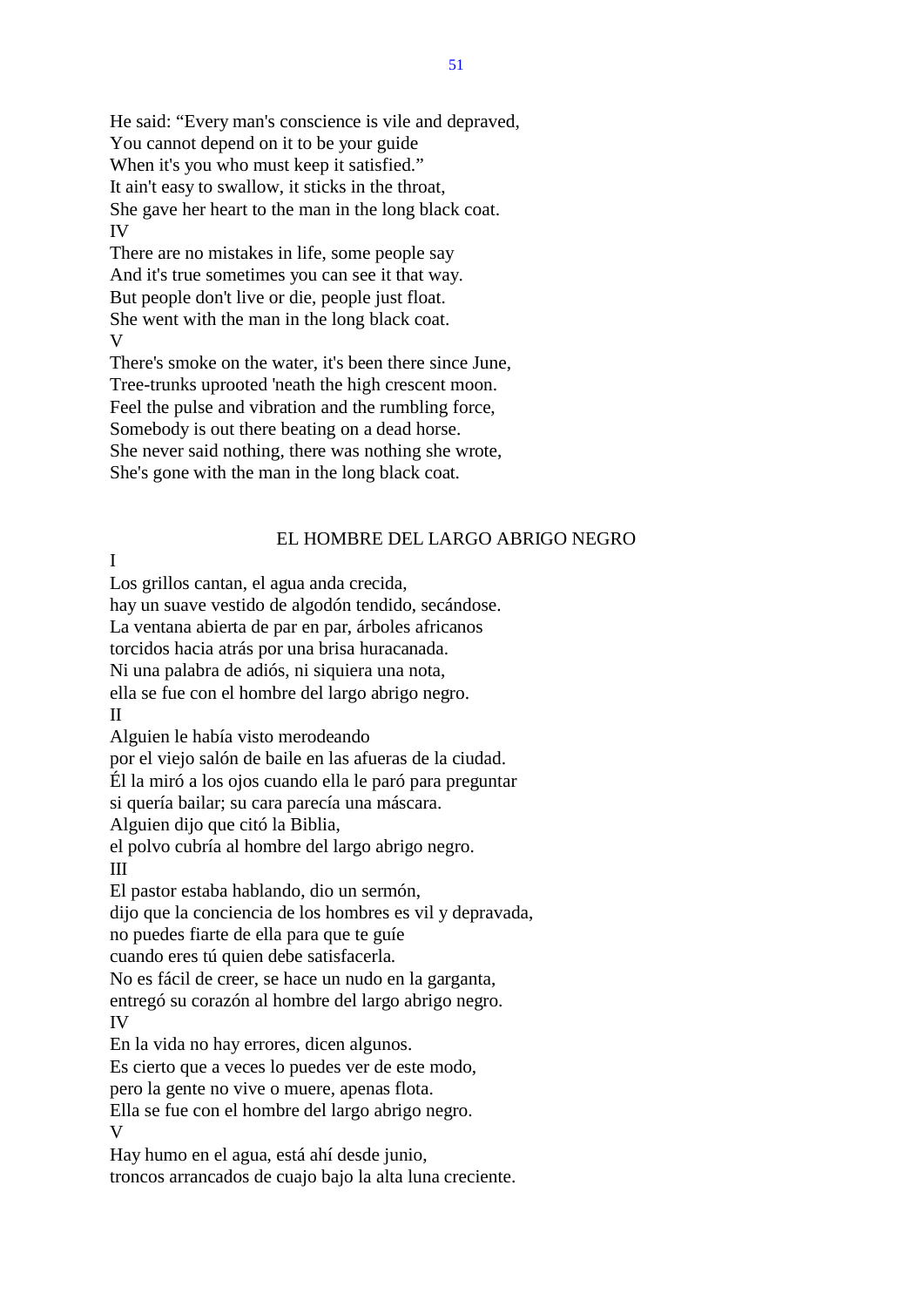Se siente el pulso, la vibración y una fuerza que retumba, hay alguien ahí afuera golpeando a un caballo muerto. Ella nunca dijo nada, nada dejó escrito, se fue con el hombre del largo abrigo negro. o0o

This is not the place for a detailed analysis or interpretation of the original song text (I have, in fact, published one elsewhere<sup>192</sup>, in which I suggest it can be read as a harsh indictment of Calvinism in US society; Dylan himself, in *Chronicles*, has compared it to the Johnny Cash classic 'I Walk The Line')<sup>193</sup>. I shall simply make a number of brief comments which will, I hope, serve to confirm the observations I have made above in relation to individual phrases or lines from numerous songs, but this time in the context of a single, whole text.

Firstly, Dylan's title, 'Man in the Long Black Coat', has a superbly sinister ring: it consists entirely of simple, monosyllabic words that nonetheless suggest something dark and violent just under the surface. The Spanish title, though polysyllabic, if anything goes one better by atmospherically piling up, in the three words 'largo abrigo negro', alliteration on 'r' and 'g' and three part-rhymes on -'go'. In the first stanza, the alliteration (on 'b' and 'r') in the fourth line of the original ('bent over backwards by a hurricane breeze') is matched in the Spanish by a parallel alliteration on 't', 'r' and 'c' ('torcidos hacia atrás'), and a similar effect appears in both texts when the last stanza closes the circle by bringing those trees around again: 'Treetrunks uprooted 'neath the high crescent moon'; 'troncos arrancados de cuajo bajo la alta luna creciente'. The original, with a devastating simplicity, rhymes 'coat' with five fellow monosyllables ('note', 'quote', 'throat', 'float', 'wrote'); the Spanish, by contrast, reproduces neither the rhymes nor the simplicity, and in this respect pales by comparison with the original. Another kind of mismatch occurs in the final stanza, with its extraordinary image: 'Feel the pulse and vibration and the rumbling force, / Somebody is out there beating on a dead horse.' This is, in fact, a particular striking instance of Dylan's capacity - to which I have already drawn attention - of breathing life into the inert corpse of cliché. Indeed, on this occasion he pulls it off with a half-dead phrase *about* deadness - the hackneyed old metaphor 'flog a dead horse', which the *Concise Oxford Dictionary*194 defines as 'waste energy on something unalterable'. Dylan makes the listener see someone quite *literally* flogging ('beating on') a dead horse, *and actually hear and feel* the sounds of the flogging ('the pulse and vibration and the rumbling force'). This remarkable effect cannot, alas, be reproduced in the translation, for the expression 'flog a dead horse' does not exist in Spanish: the Hispanic listener can certainly see, hear and feel the act of beating, but will remain unaware that Dylan, by reanimating a moribund phrase, is at the same time casting a withering gaze on a hidebound, puritanical US society that endlessly repeats its anti-human obsessions. Yet despite this, the Spanish line 'Se siente el pulso, la vibración y una fuerza que retumba' has a nobility and resonance of its own, and - even if the *specific* cultural connotations are lost does communicate something of the original's *general* sense of regret and sadness at human folly. All in all, this Spanish re-creation of 'Man in the Long Black Coat' has a sonority and, indeed, 'rumbling force' resounding through it that allow it to stand cheek-by-jowl with the original with dignity.

<sup>&</sup>lt;sup>192</sup> Christopher Rollason, 'Black Coat and Black Veil: Dylan, Hawthorne and Puritanism', on the Bob Dylan Critical site, at: <www.geocities.com/Athens/Oracle/6752/rollason.html#Black>.

<sup>&</sup>lt;sup>3</sup> Chronicles, 216.

<sup>&</sup>lt;sup>194</sup> Eighth Edition, Oxford: OUP, 1990.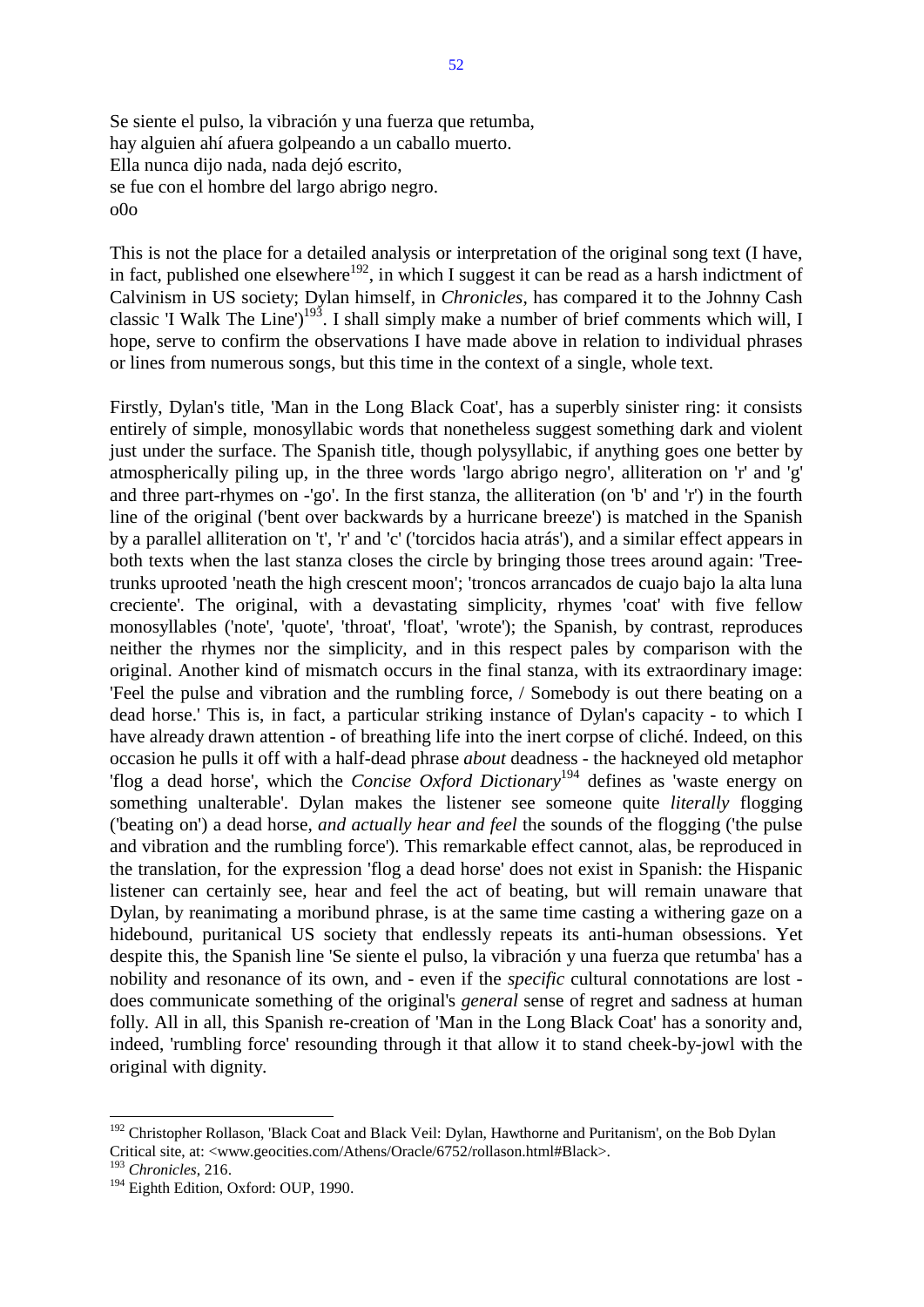#### VIII - THE RIVER BRIDGE: CONCLUSION

The examination of the translation of Dylan into Spanish at its most successful (i.e. in the García-Iriarte volume) may allow us to conclude that the best of his compositions come across less as 'Spanish-language songs' than as 'Spanish-language poems', worthy of standing side-by-side with the works of the established Spanish and Latin American poets. Of the poets mentioned in this study, Gabriela Mistral, Pablo Neruda and Octavio Paz were all Nobel literature laureates<sup>195</sup>; and meanwhile, Bob Dylan is himself a Nobel nominee. If Dylan's poetics draw heavily on popular and unofficial traditions, so too do those of Lorca and of many another Spanish-language poet. The study of Dylan's interaction with the Hispanophone world is of particular and double interest: on the one hand, it is an objectlesson in the complexities of intercultural relations; on the other, both terms of the comparison strongly manifest the desire to build bridges between official and non-official cultures, to connect across the educational and cultural divide.

From this perspective, I shall conclude with an image from Peru, from the pages of José María Arguedas. At the end of his novel *Los ríos profundos*, the boy narrator, at last liberated from his oppressive school, finds emotional sustenance contemplating the Pachachaca river - whose name means, in Quechua, 'bridge over the world' - from, exactly, its bridge. Arguedas writes as follows: 'El Pachachaca gemía en la oscuridad al fondo de la inmensa quebrada. Los arbustos temblaban con el viento (…) Por el puente colgante de Auquibamba pasará el río, en la tarde' ('The Pachachaca moaned in the darkness at the bottom of the immense ravine. The bushes trembled with the wind (…) Past the hanging bridge of Auquibamba will flow the river in the evening')<sup>196</sup>. Bob Dylan, too, has used a similar image, in his song 'Up To Me': 'When the dawn came over the river bridge, I knew that it was up to me.' To explore the fortunes of Bob Dylan in the Spanish-speaking world, and those of the Spanish-speaking world in his work, is, I believe, to follow in the footsteps of Dylan himself, and of a long line of Spanish and Latin American poets, creating communication and understanding within and between cultural systems and across barriers of class, education and language, and, as all the evidence shows, incessantly and successfully building 'bridges over the world'.

#### o0o

l

NOTE 1: The predecessor text to this article was published on the Bob Dylan Critical Corner site in April 2000, under the title 'Spanish Manners and Gypsy Hymns' and in the form of a review of the García-Iriarte translation. The present text replaces and supersedes that 2000 essay. A **short version of the present essay** (7660 words) was given as a **paper** on 12 March 2005 at the **colloquium 'Bob Dylan's Performance Artistry' held at the University of Caen** (France) and organised by Catharine Mason of that university. That version is now on-line, under the title '"Sólo Soy Un Guitarrista": Bob Dylan in the Spanish-Speaking World - Influences, Parallels, Reception, and Translation', as part of the **conference proceedings published in the electronic journal Oral Tradition** (Center for

<sup>&</sup>lt;sup>195</sup> In 1945, 1971 and 1990 respectively. The Spanish-speaking world has so far had ten Nobel literature winners (nine male and one female; five Spanish, two Chilean, one Colombian, one Guatemalan and one Mexican).

<sup>196</sup> Arguedas, *Los ríos profundos*, 254 (cf. above). For the symbolic significance of this episode and the image of the bridge, I here gratefully draw on Dora Sales Salvador's fine analysis of this passage in her study *Puentes sobre el mundo* (556-557; cf. above).